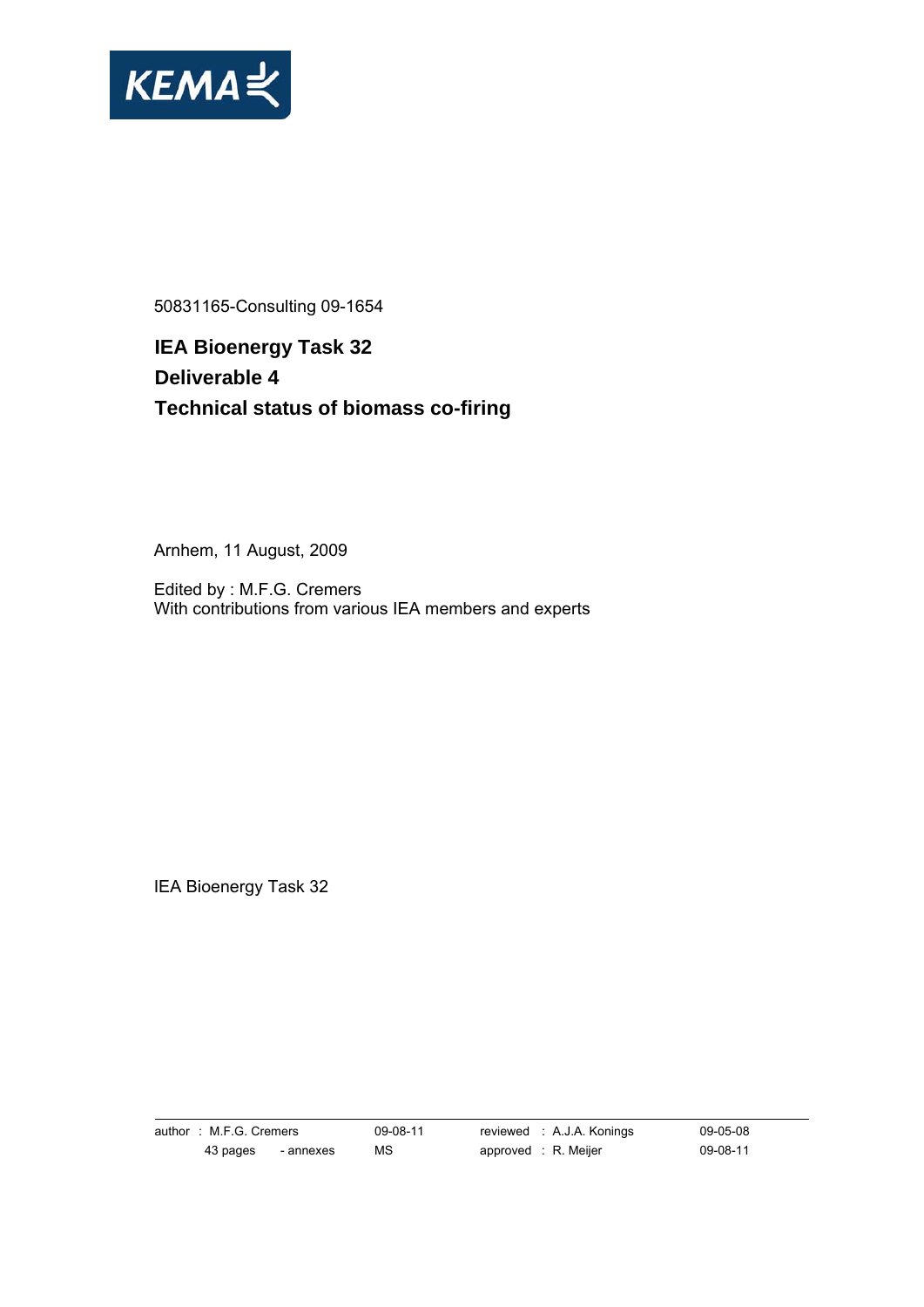

© KEMA Nederland B.V., Arnhem, the Netherlands. All rights reserved.

It is prohibited to change any and all versions of this document in any manner whatsoever, including but not limited to dividing it into parts. In case of a conflict between the electronic version (e.g. PDF file) and the original paper version provided by KEMA, the latter will prevail.

KEMA Nederland B.V. and/or its associated companies disclaim liability for any direct, indirect, consequential or incidental damages that may result from the use of the information or data, or from the inability to use the information or data contained in this document.

The contents of this report may only be transmitted to third parties in its entirety and provided with the copyright notice, prohibition to change, electronic versions' validity notice and disclaimer.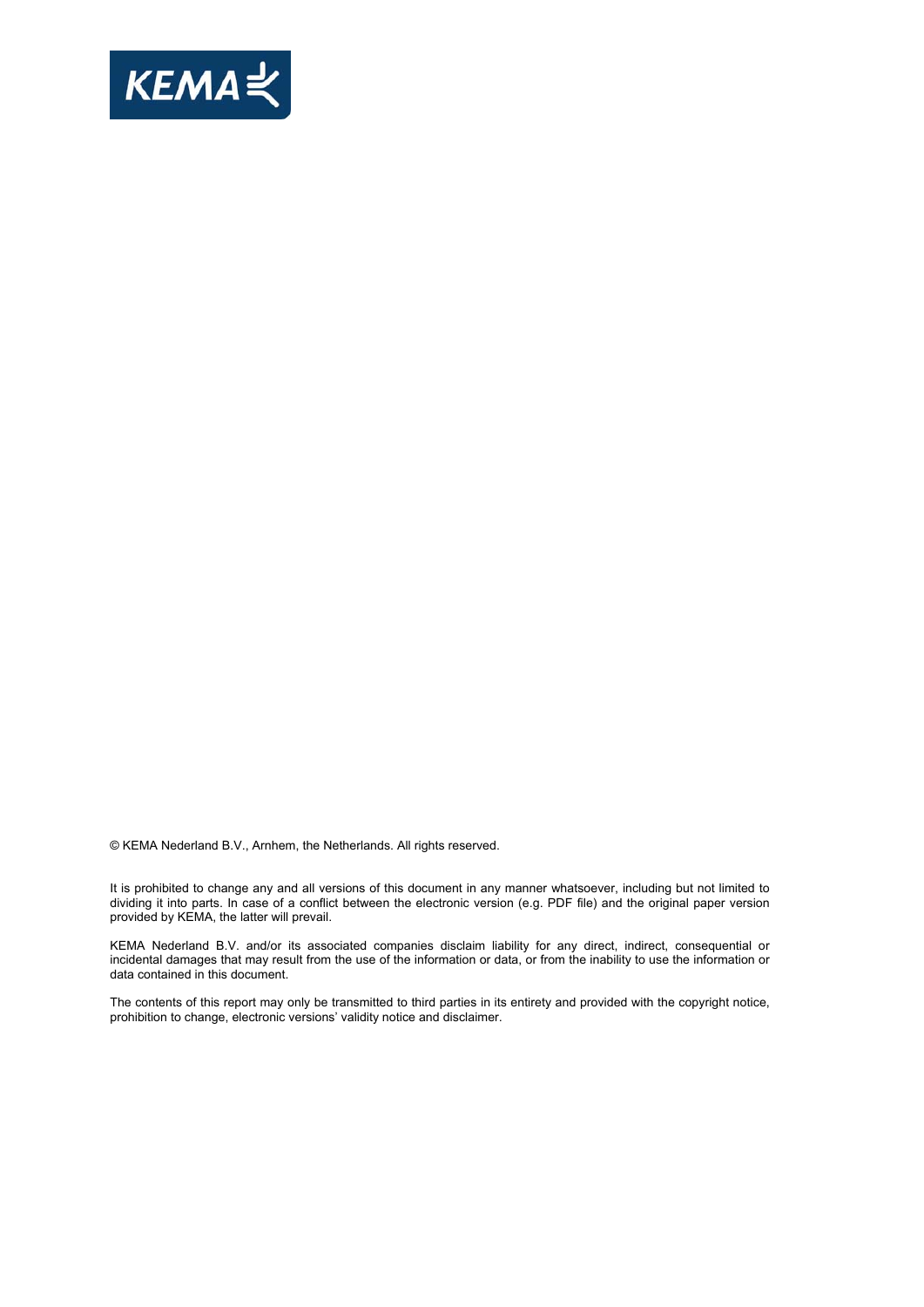

 $-3-$ 

# **CONTENTS**

| $\mathbf{1}$   |  |
|----------------|--|
| $\overline{2}$ |  |
| 3              |  |
| 4              |  |
| 4.1            |  |
| 4.2            |  |
| 4.3            |  |
| 4.3.1          |  |
| 4.3.2          |  |
| 4.3.3          |  |
| 5              |  |
| 6              |  |
| 6.1            |  |
| 6.2            |  |
| 6.3            |  |
| $\overline{7}$ |  |
| 8              |  |
| 8.1            |  |
| 8.2            |  |
| 8.3            |  |
| 8.3.1          |  |
| 8.3.2          |  |
| 8.4            |  |
| 8.5            |  |
| 8.6            |  |
| 8.7            |  |
| 9              |  |
| 10             |  |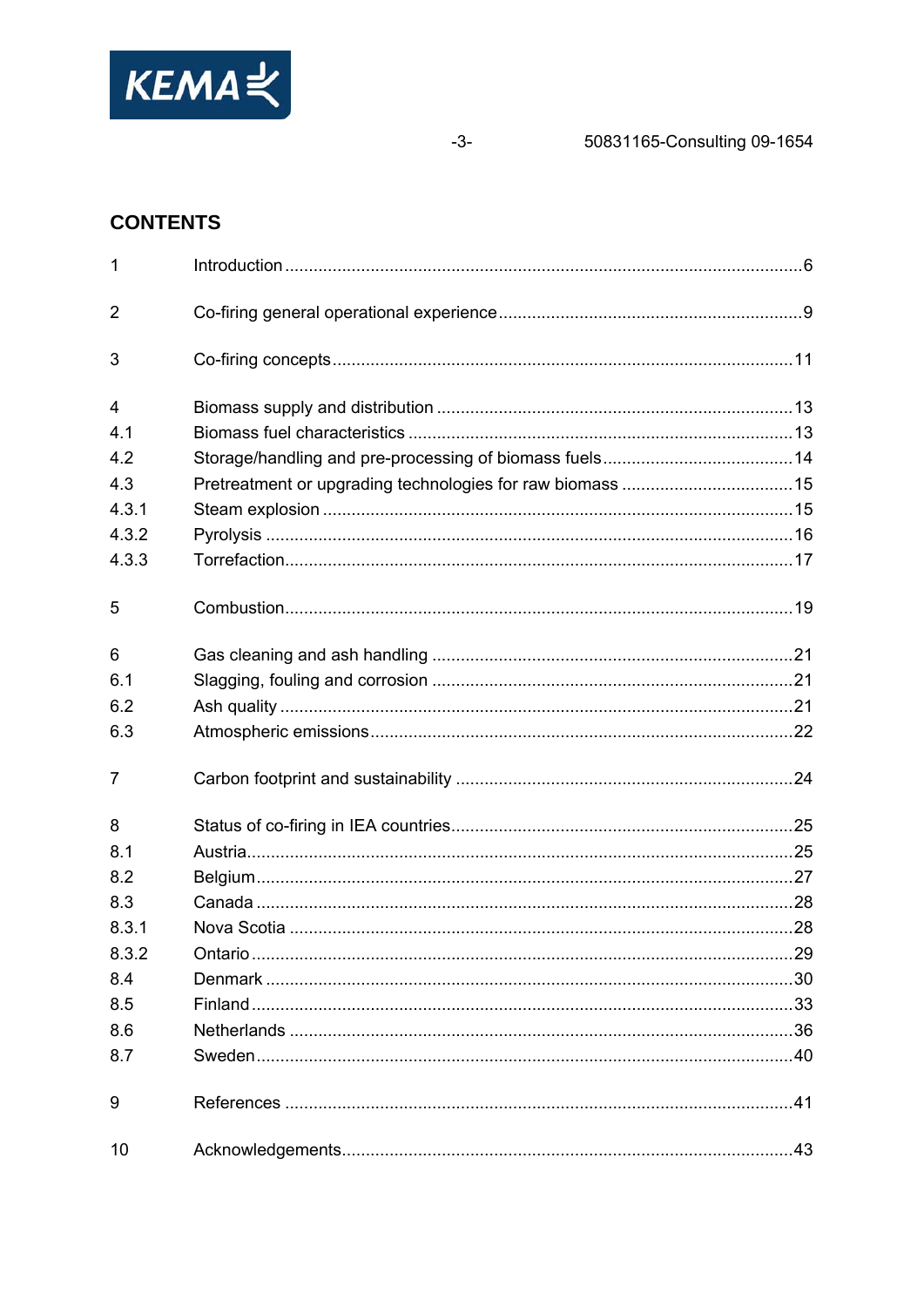

## **SUMMARY**

The biggest share of electricity and heat is still generated by combustion of fossil fuels like coal, oil and gas today. However, renewables become more important in the production of electricity and heat all over the world. Probably the fastest and easiest way to replace large amounts of fossil fuel based electricity by sustainable electricity is to replace the combusted fossil fuels by biomass. Co-firing of biomass fuels in mainly coal-fired units, and thereby replacing part of the coal, has been adopted all over the world the last decennium. This is seen as a short-term solution to exchange traditional fossil fuels such as coal and fuel oil, with a sustainable large scale of solid and liquid biomass types, like wood pellets or palm oil, in order to reach environmental incentives.

Worldwide, about 40% of electricity is produced using coal, and each percent of coal that could be substituted with biomass in all coal fired power plants results in a biomass capacity of 8 GW<sub>e</sub>, and a yearly reduction of approximately 60 Mton of  $CO<sub>2</sub>$ . If only 5% of coal energy could be replaced by biomass in all coal-fired power plants, this would result in a fossil  $CO<sub>2</sub>$ emission reduction of around 300 Mton  $CO<sub>2</sub>/year$ .

The last decade significant progress has been made in the utilization of biomass in coal-fired power stations. Currently, over 234 units have either tested or demonstrated co-firing of biomass or are currently co-firing on a commercial basis. Coal is often replaced by biomass in pulverized coal plants up to 30% biomass, as in Belgium, Canada, Denmark, Finland, The Netherlands, Sweden, United Kingdom and the United States, to mention a few. Some countries adopt a mixture of biomass and fossil fuel in dedicated boilers. Blends of biomass and fossil fuels are utilized commercially in bubbling and circulating fluidized beds in countries as for example Austria, Finland, Sweden and the United States.

Co-firing has expanded in existing pulverized fuel power stations during the last decade, and it is expected that the challenges of the next decade will be to further increase co-firing percentages and fuel flexibility. Whereas, today 30% co-firing is the maximum, the aim of many new and existing coal fired power stations will be to increase the co-firing percentage, in some cases up to 50% or higher. Technical issues such as fuel handling, combustion, corrosion, slagging and fouling, flue gas cleaning, ash handling and health and safety issues will then become more demanding. As a result, these power plants will have to be designed, modified or completely retrofitted such that they are capable to combust high percentages of selected types of biomass fuels together with the coal. Additionally, fuel availability, security of supply and fuel flexibility will emerge more upfront. Sustainability criteria and legislation with respect to ash utilization will be important tools for selecting biomass fuels and co-firing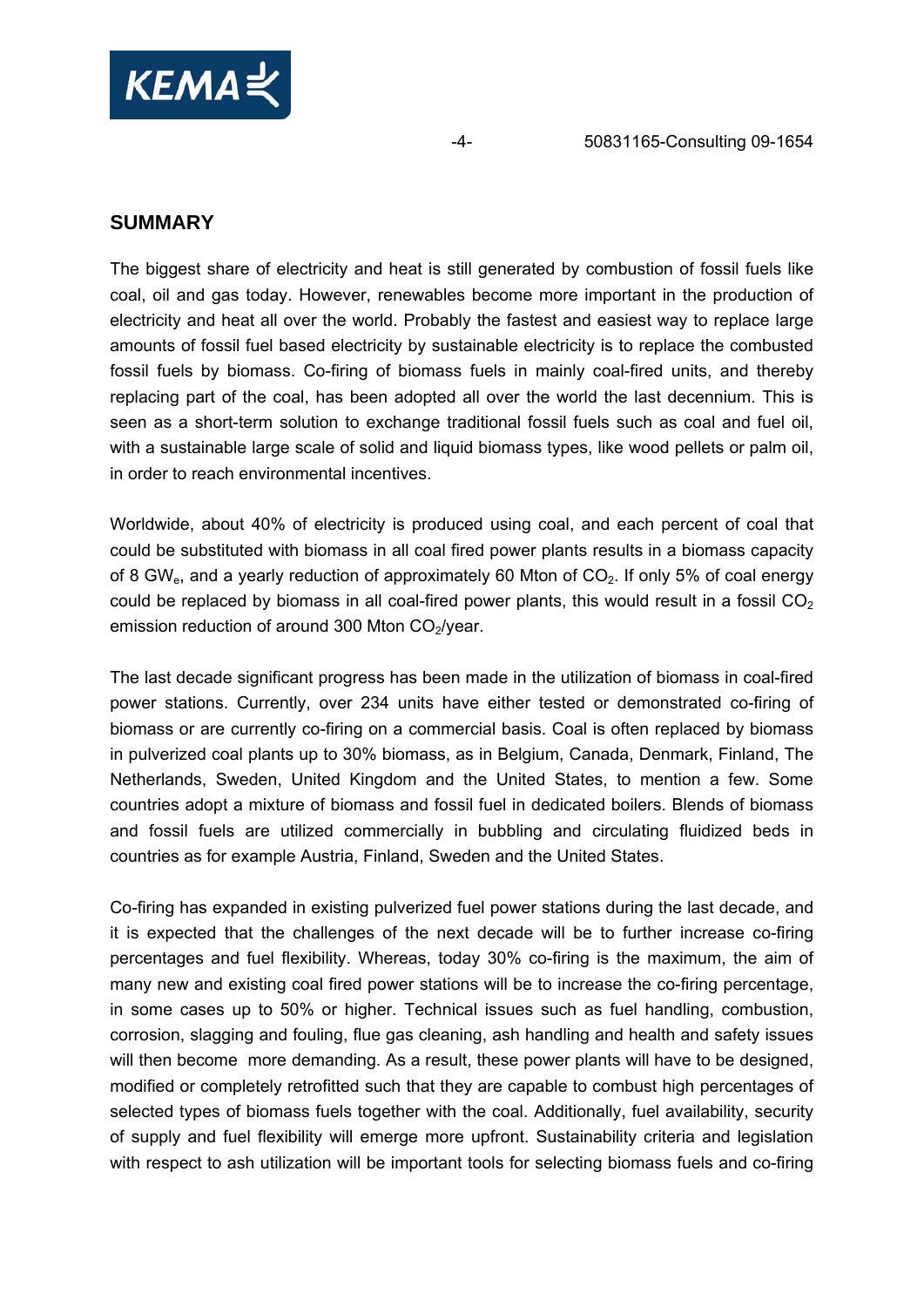

percentages. Finally, there is a clear trend towards development of methods to produce high quality commodity fuels from a wide feed stock, enhancing flexibility of adopted biomass feed stock at preferably lower costs.

In order to achieve these future goals various co-firing strategies can be followed, such as low percentage co-firing of specific fuel types, retrofitting existing installations for increasing co-firing percentages, or enhancing the input of a wider range of coal and biomass types in specific new or retrofitted boilers. On demand fuel specifications through applying pretreatment technologies is an alternative route. When designed properly, co-firing of biomass is a short term, flexible solution to significantly reduce fossil  $CO<sub>2</sub>$  emissions in many countries.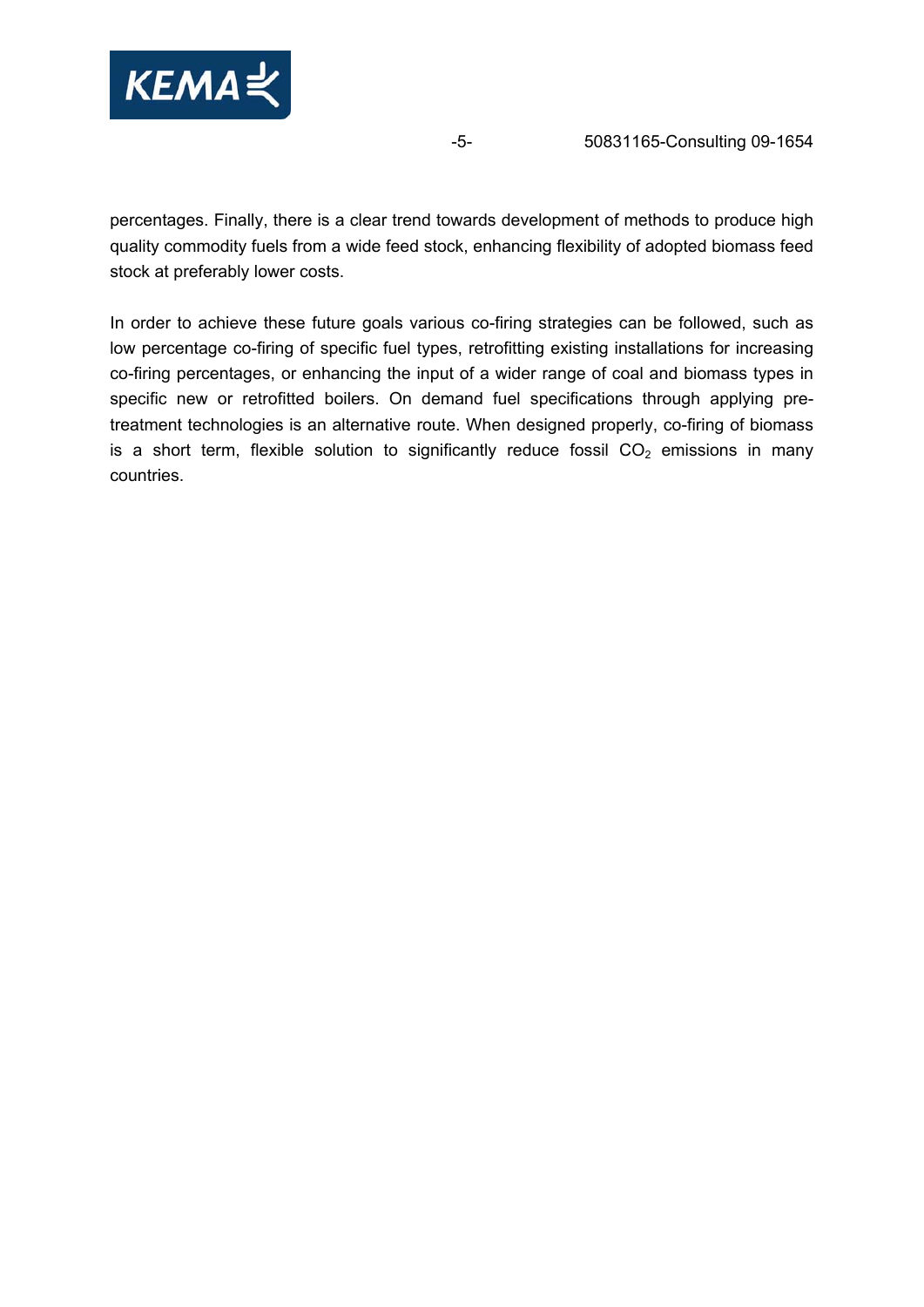<span id="page-5-0"></span>

## 1 **INTRODUCTION**

The role of renewables in the electricity and heat production continues to increase on a worldwide basis. Specific policy targets for renewable energy exist in many countries and states worldwide, including all 27 European Union countries, 29 U.S. states (and D.C.), and 10 Canadian provinces [1]. In March 2007, the European Commission published a roadmap with a binding target of a 20% share of renewables in the energy consumption by 2020, and other countries are introducing similar targets.

In the electricity supply industry, more than 60 countries—37 developed and transition countries and 23 developing countries— have some type of policy to promote renewable power generation [1]. At least 44 states, provinces and countries have enacted renewable portfolio standards (RPS), also called renewable obligations or quota policies.

The evolution of electricity production in IEA countries from the 1970s to 2005 is presented in [Figure 1.](#page-6-0) It is clear that the contribution of renewables was still very modest. The biggest share is by far still combustion of fossil fuels like coal, oil and gas. One of the fastest and easiest ways to increase the share of renewables is by replacing fossil fuels with biomass, and the co-firing of biomass fuels in mainly large coal-fired units, and thereby replacing part of the coal, has been adopted all over the world over the past few years. This is a relatively quick method to exchange traditional fossil fuels such as coal and fuel oil, with a sustainable large scale of solid and liquid biomass types, like wood pellets or palm oil, in order to reach environmental incentives.

In the absence of advanced but sensitive flue gas cleaning systems commonly used in industrialized countries, co-firing biomass in traditional coal based power stations will typically result in lower emissions of dust,  $NO<sub>x</sub>$  and  $SO<sub>2</sub>$  due to the lower concentrations of fuel components (ash, sulphur and nitrogen) that cause these emissions. The lower ash content also results in lower quantities of solid residues from the plant.

Worldwide, about 40% of electricity is produced using coal, and each percent of coal that could be substituted with biomass in all coal fired power plants results in a biomass capacity of 8 GW<sub>e</sub>, and a reduction of approximately 60 Mton of  $CO<sub>2</sub>$  per year. If only 5% of coal energy could be replaced by biomass in all coal-fired power plants, this would result in an emission reduction of around 300 Mton  $CO<sub>2</sub>/year$ . Co-firing percentages in conventional pulverized coal fired power plants have increased from roughly 1-10% of energy input, to well over 20% over the past decade. In some specific pulverized coal fired installations, 100% conversion from coal to biomass has been demonstrated.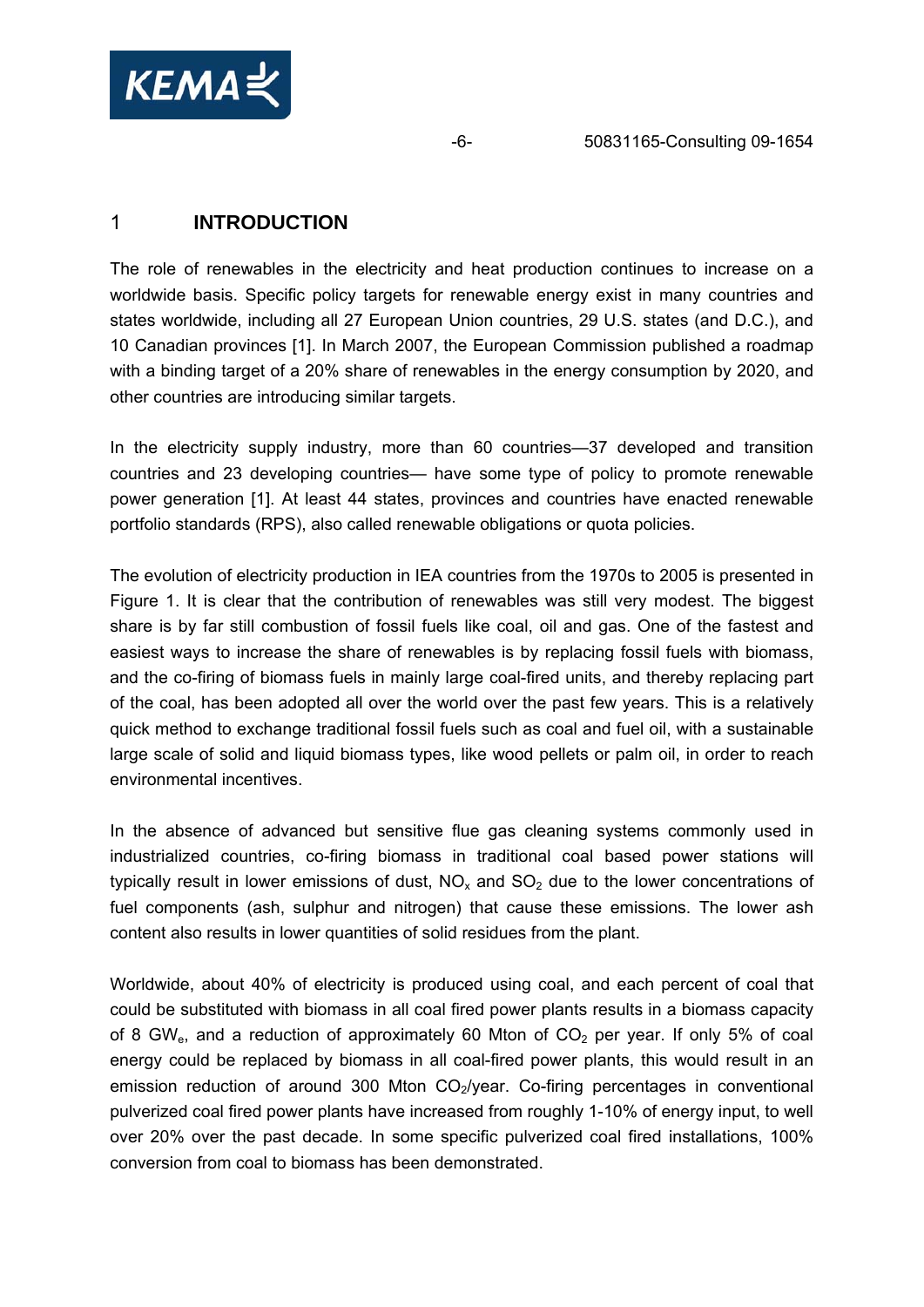



<span id="page-6-0"></span>**Figure 1 Evolution of electricity generation by fuel in the total of IEA countries [2]** 

Furthermore, the biomass used in this process would be approximately twice as effective in reducing  $CO<sub>2</sub>$  emissions as it would be in any other process, including dedicated biomass power plants. About two-thirds of global coal consumption worldwide is for power generation, and this demand for coal is rapidly increasing, particularly in Asian developing countries.

Biomass co-firing has additional benefits that are of particular interest to many developing countries. Co-firing forest products and agricultural residues adds economic values to these industries, which are commonly the backbone of rural economies in developing countries. Co-firing also provides significant environmental relief from field/forest burning of residues that represent the most common processing for residues. All of these benefits exist for both developed and developing countries, but the agriculture and forest product industries commonly represent larger fractions of developing economies and the incremental value added to the residues from such industries generally represents a more significant marginal increase in income for people in developing countries. Many developing countries are located in climate regions where biomass yields are high and/or large amounts of residues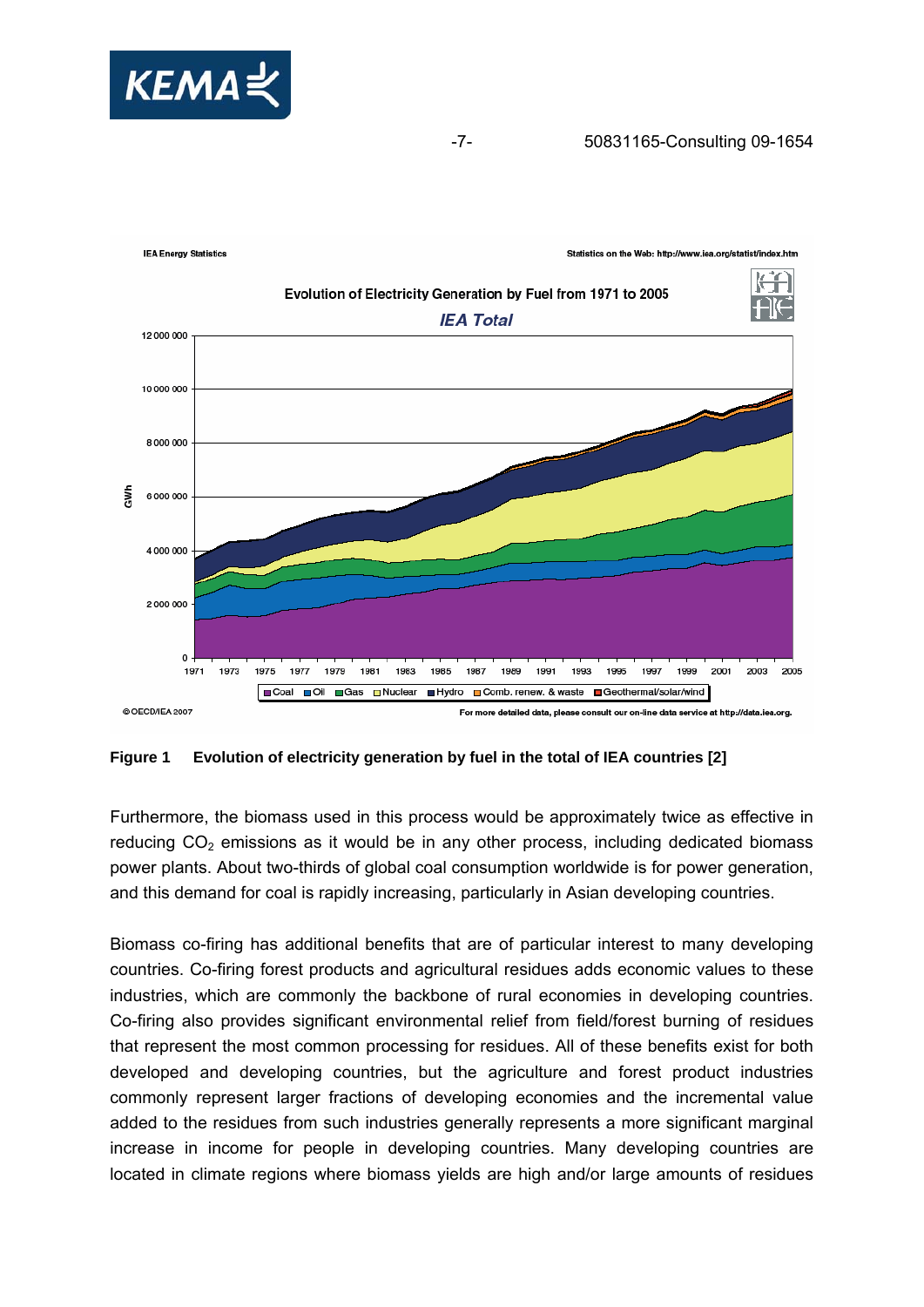

are available. In countries that primarily import coal, increased use of biomass residues also represents a favorable shift in the trade balance. There is experience with co-processing several types of biomass and waste in cement kilns in developing countries, which may, in addition to the above mentioned benefits contribute to improved waste management.

An overview of biomass combustion and co-firing technologies currently available can be found in the 'Handbook of Biomass Combustion and Co-Firing' [3], whereas this report serves as an update, specifically to biomass co-firing. Furthermore, the report presents some topics regarding fuel processing as in torrefaction, combustion related problems, gas cleaning and ash handling. Finally, a number of IEA Bioenergy Task 32 members elaborate on the various experiences in their country [4].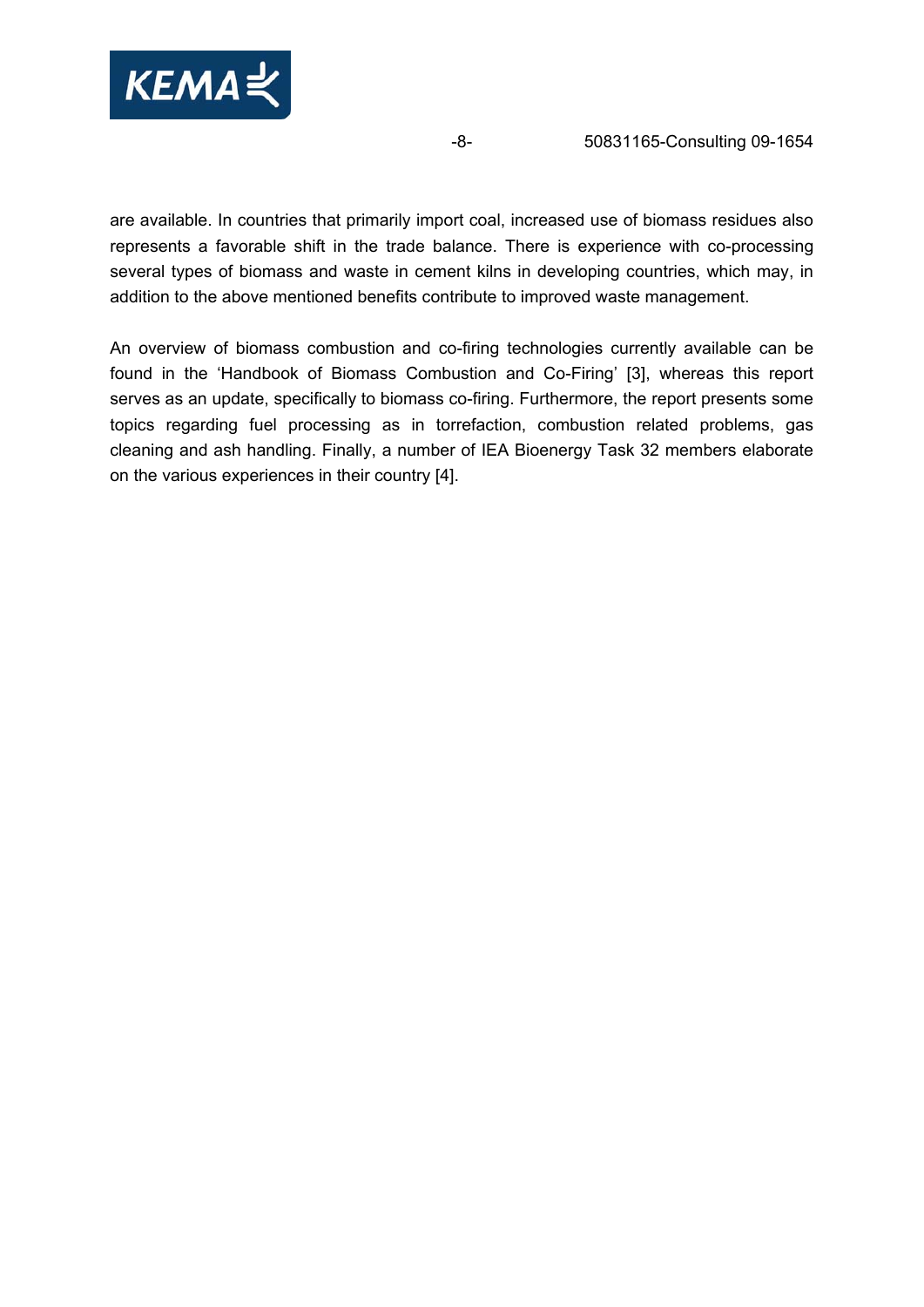<span id="page-8-0"></span>

# 2 **CO-FIRING GENERAL OPERATIONAL EXPERIENCE**

Over the past 10 years a lot of progress has been made in the utilization of biomass in coalfired power stations. Currently, over 234 units have either tested or demonstrated co-firing of biomass or are currently co-firing on a commercial basis. An overview of the type of installations where this happened is shown in [Table 1.](#page-8-1)

## <span id="page-8-1"></span>**Table 1 Power plants with experience in co-firing combinations of biomass and fossil fuels (derived from Task 32 database, 2009 [4])**

| country     | <b>BFB</b>     | <b>CFB</b>     | CFB,       | Grate          | <b>PF</b>      | unknown | <b>Total</b>   |
|-------------|----------------|----------------|------------|----------------|----------------|---------|----------------|
|             |                |                | <b>BFB</b> |                |                |         |                |
| Australia   |                |                |            |                | 8              |         | 8              |
| Austria     |                | 3              |            | 1              | 1              |         | 5              |
| Belgium     |                |                |            |                | 1              |         | $\mathbf{1}$   |
| Canada      |                |                |            |                | $\overline{7}$ |         | $\overline{7}$ |
| Denmark     |                | 1              |            | 4              | $\overline{7}$ |         | 12             |
| Finland     | 42             | 13             | 6          | 4              | 10             | $\,6\,$ | 81             |
| Germany     |                |                |            | 1              | $\overline{4}$ | 22      | 27             |
| Indonesia   | $\overline{2}$ |                |            |                |                |         | $\overline{2}$ |
| Italy       |                |                |            |                | 6              | 1       | $\overline{7}$ |
| Netherlands |                |                |            |                | 6              |         | 6              |
| Norway      |                | 1              |            |                |                |         | $\mathbf{1}$   |
| Spain       |                | 1              |            |                |                | 1       | $\overline{2}$ |
| Sweden      | 3              | 7              |            | $\overline{2}$ | 3              |         | 15             |
| Taiwan      |                | 1              |            |                |                |         | $\mathbf{1}$   |
| Thailand    |                | 1              |            |                |                |         | $\mathbf{1}$   |
| UK          |                | $\overline{2}$ |            |                | 16             |         | 18             |
| <b>USA</b>  | 1              | 5              |            | 5              | 29             |         | 40             |
| Total       | 48             | 35             | 6          | 17             | 98             | 30      | 234            |

One of the major applications of co-firing blends of biomass and fossil fuels has been the utilization of fluid beds in pulp- and paper mills and the forestry sector in Scandinavia. This also appears from [Table 1.](#page-8-1) In these installations, 'reverse co-firing' is often applied; in this concept relatively small amounts of fossil fuels are added to biomass fuels to improve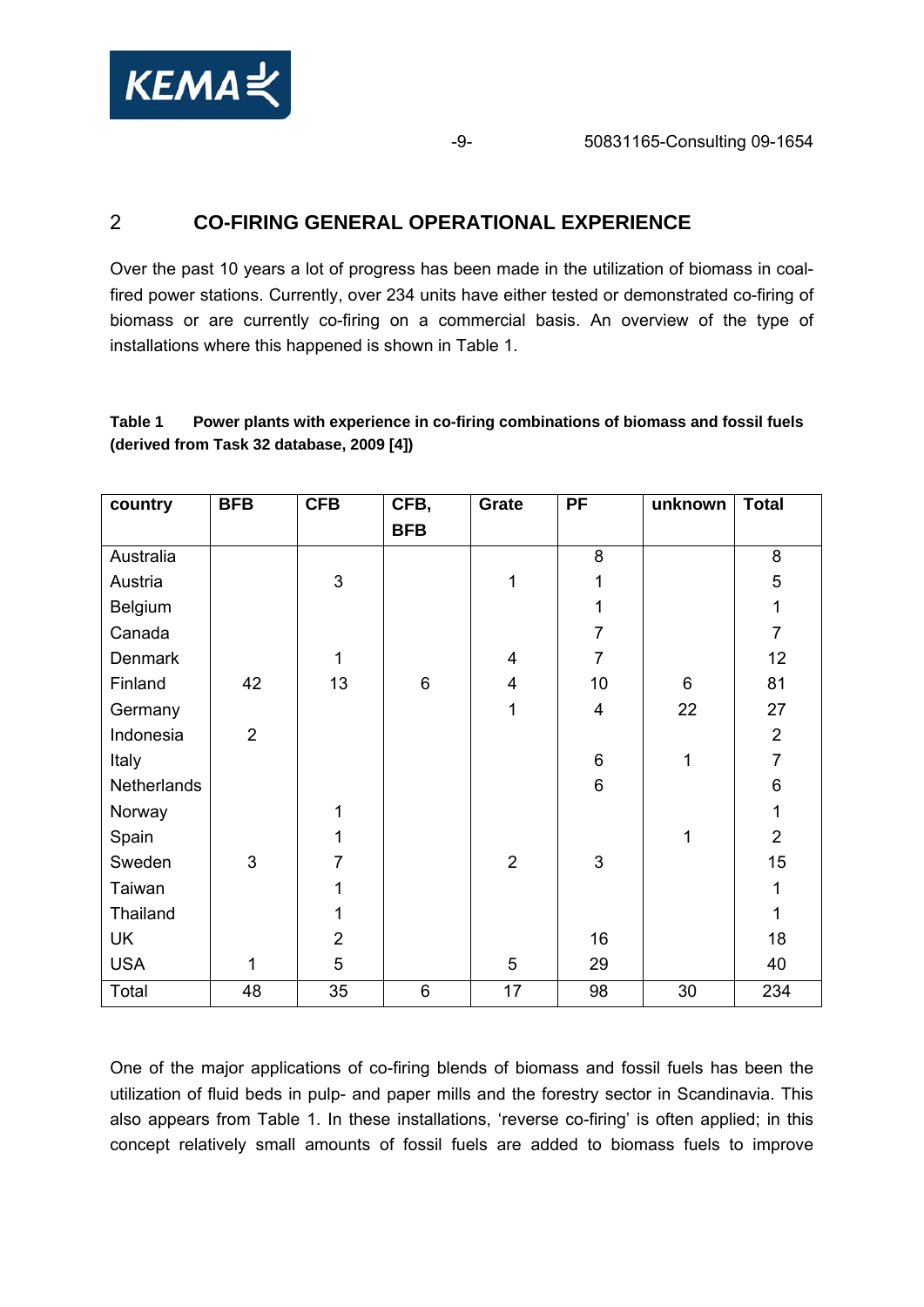

combustion conditions (e.g. sulphur rich coal is added to a chloride rich biomass type to avoid corrosion by formation of alkali chlorides on super heater tubes).

More recently, the interest and experience has rapidly grown in introducing biomass in combustion plants that were originally designed to burn fossil fuels. These are predominantly pulverized coal (PC) fired units. Since the potential for utilizing additional biomass for electricity generation is by far the largest in these PC units, this report focuses on this application.

Co-firing biomass residues with coal in traditional coal-fired boilers for electricity production generally represents the most cost effective and efficient renewable energy and climate change technology, with investment costs commonly ranging from 100-600 USD/kWe depending on the fuel and technical option chosen. The main reasons for such low investment costs and high efficiencies are optimal use of existing coal infrastructure associated with large coal-based power plants, and high power generation efficiencies generally not achievable in smaller-scale, dedicated biomass facilities. For most regions that have access to both power facilities and biomass, this results in electricity generation costs that are lower than any other available renewable energy option and biomass conversion efficiency that is higher than any proven dedicated biomass facility.

A wide range of biomass fuels have been adopted in various co-firing programmes, and even in single installations, trials have been performed with many biomass types. There are however some issues that should be carefully considered. It has been demonstrated that cofiring woody biomass may result in a decrease of boiler efficiency, depending on mainly the boiler type and fuel types used. To be able to fire a diversity of fuel types without influencing the boiler efficiency or capacity and not leading to unwanted effects such as slagging, fouling and corrosion will be an important topic of the near future. In that respect the production and utilization of torrefied biomass will most probably become an important issue on the co-firing agenda.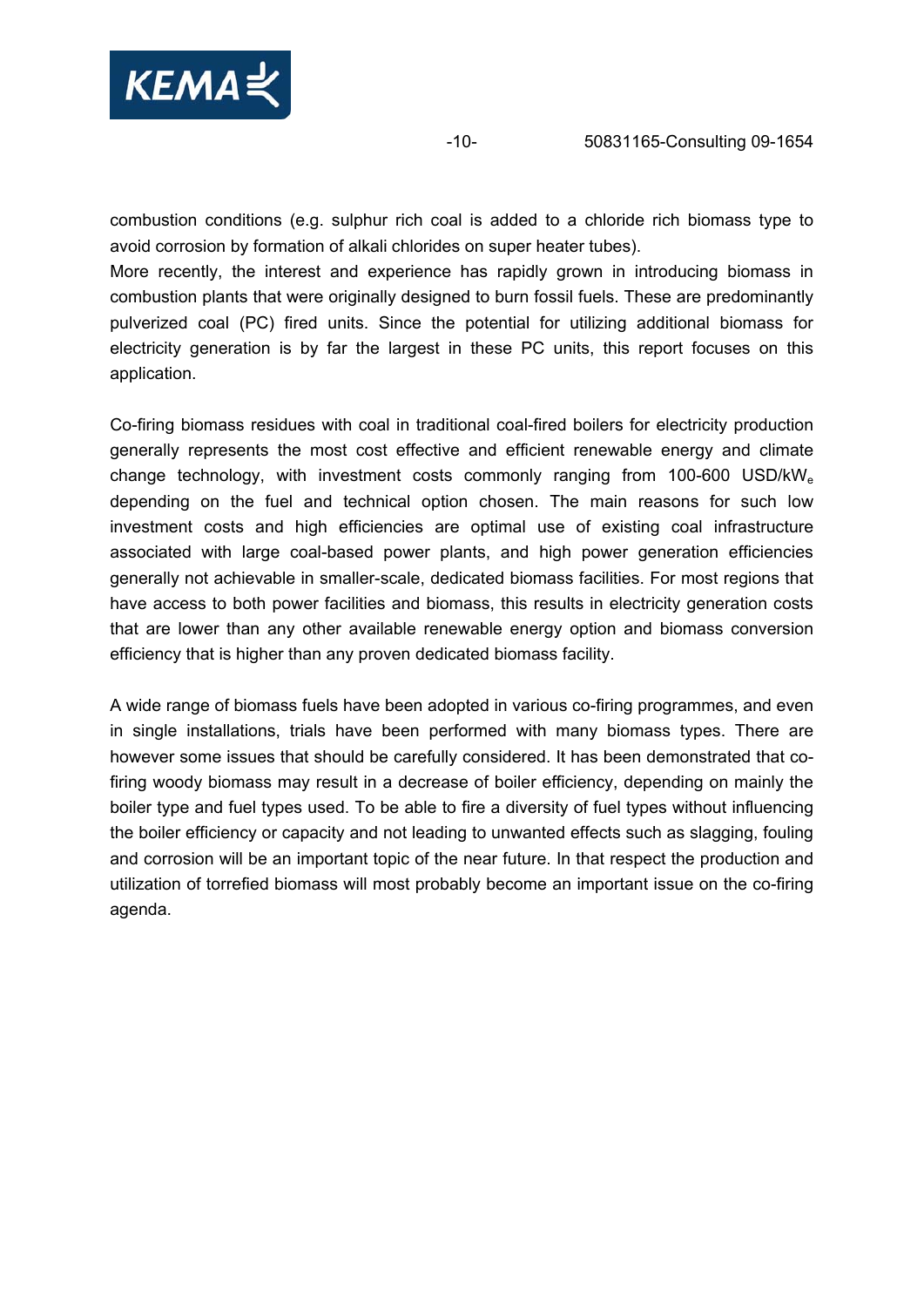<span id="page-10-0"></span>

# 3 **CO-FIRING CONCEPTS**

Biomass thermo chemical conversion is achieved by means of combustion, gasification, pyrolysis or liquefaction. Of all these thermo chemical conversion techniques, combustion is by far the most broadly applied, and is in an advanced stage of development, reaching overall plant net electric efficiencies of nearly or over 40% on lower heating value basis.

When biomass is introduced in an existing pulverized coal unit, advantage can be taken of the economies of scale and energetic efficiency of the unit. Commercial availability and plant flexibility are high and investment costs are relatively low.



<span id="page-10-1"></span>**Figure 2 The principal direct and indirect co-firing routes [5]** 

The great majority of biomass co-firing projects worldwide have involved the utilization of solid biomass materials and have been as retrofits to existing pulverized coal-fired power stations. The options for co-firing in this type of plant can be categorized as follows, and as illustrated in [Figure 2](#page-10-1) [3]:

- − direct co-firing: co-firing by pre-mixing the biomass with the coal and co-milling, i.e. route 1 and 5 in [Figure 2](#page-10-1)
- − direct co-firing: co-firing of pre-milled biomass to the coal firing system or furnace, route 2 and 3 in [Figure 2](#page-10-1)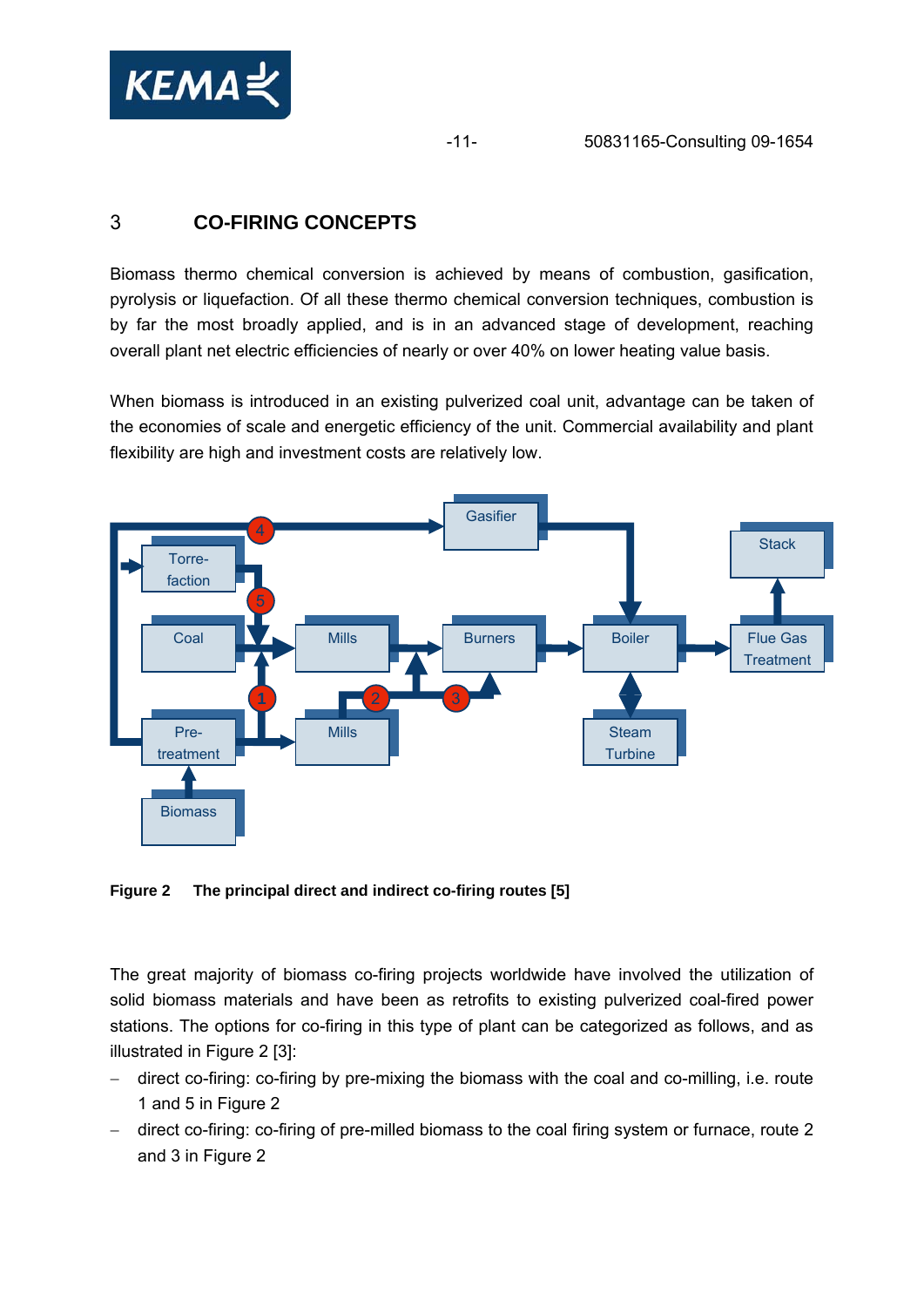

- − indirect co-firing: involves the gasification of the biomass and the combustion of the product fuel gas in the furnace, as indicated by route 4 in [Figure 2](#page-10-1)
- − parallel co-firing: involves the combustion of the biomass in a separate combustor and boiler and the utilization of the steam produced within the coal-fired steam and power generation systems.

All of the key co-firing options in [Figure 2](#page-10-1) have been successfully applied at least at demonstration scale, apart from route 5 which involves the utilization of torrefied biomass materials. These are not yet available in industrial quantities.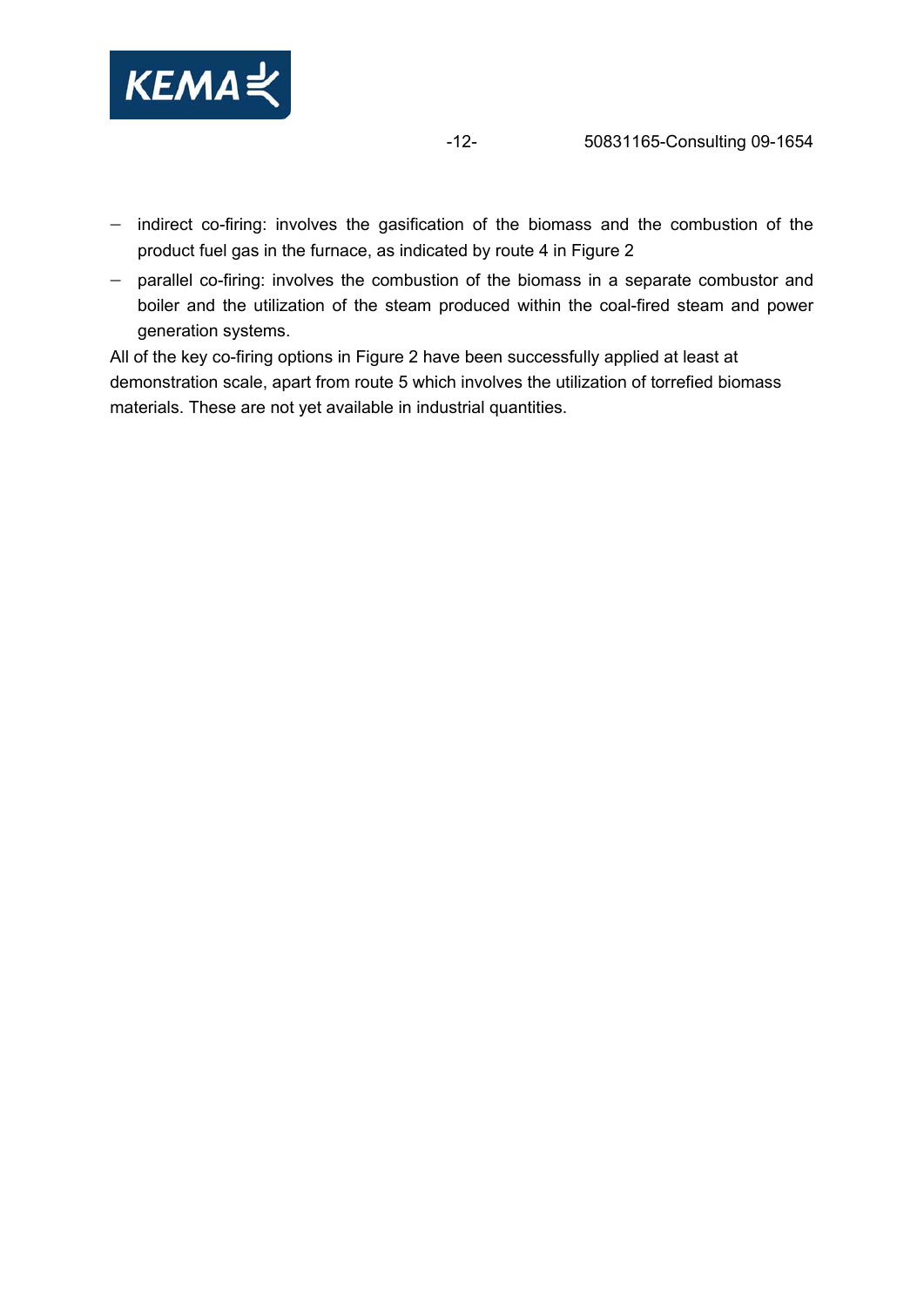<span id="page-12-0"></span>

# 4 **BIOMASS SUPPLY AND DISTRIBUTION**

## 4.1 **Biomass fuel characteristics**

The principal types of biomass and biomass-based waste materials utilised in domestic, commercial and industrial applications in significant quantities are listed in [Table 2.](#page-12-1) The majority are relatively clean waste and residue materials from agricultural and forestry, and from activities associated with the processing of agricultural and forestry products.

### <span id="page-12-1"></span>**Table 2 The major solid biomass materials of industrial interest on a worldwide basis (Courtesy; Bill Livingston)**

| <b>Agricultural</b><br>products                                                                 | <b>Forestry products</b>                  | <b>Domestic and municipal</b><br>wastes                                                                                           | <b>Energy crops</b>                            |
|-------------------------------------------------------------------------------------------------|-------------------------------------------|-----------------------------------------------------------------------------------------------------------------------------------|------------------------------------------------|
| <b>Harvesting Residues</b>                                                                      | <b>Harvesting residues</b>                | <b>Domestic/industrial</b>                                                                                                        | Wood                                           |
| Cereal straws<br>Oil seed rape and linseed oil<br>straws<br>Flax straw<br>Corn stalks           | Forestry residues                         | Municipal solid waste (MSW)<br>Refuse-derived fuels<br>Construction and demolition wood<br>wastes<br>Scrap tyres<br>Waste pallets | Willow<br>Poplar<br>Cottonwood                 |
| <b>Processing residues</b>                                                                      | <b>Primary processing</b><br>wastes       | Urban green wastes                                                                                                                | <b>Grasses and other</b><br>crops              |
| Rice husks<br>Sugarcane bagasse<br>Olive residues<br>Palm oil residues<br>Citrus fruit residues | Sawdusts<br><b>Bark</b><br><b>Offcuts</b> | Leaves<br>Grass and hedge cuttings                                                                                                | Switchgrass<br>Reed canary grass<br>Miscanthus |
| <b>Animal wastes</b>                                                                            | Secondary processing<br>wastes            |                                                                                                                                   |                                                |
| Poultry litter<br>Tallow<br>Meat/bone meal                                                      | Sawdusts<br><b>Offcuts</b>                |                                                                                                                                   |                                                |

A high variety of fuels have been tested during one-day tests or trials including wood pellets, demolition wood, sawdust, paper sludge, switchgrass, straw, meat and bone meal, olive cake, sheanut scraps, citrus pellets, rice pellets, soya hulls, cereal residues and rapeseed scraps. Among the fuel types that are used on a commercial basis as co-firing fuel for coalfired power stations are wood pellets and wood waste, straw, peat, bark and olive waste. [Table 3](#page-13-1) presents value ranges of a number of properties for common co-fired biomass types.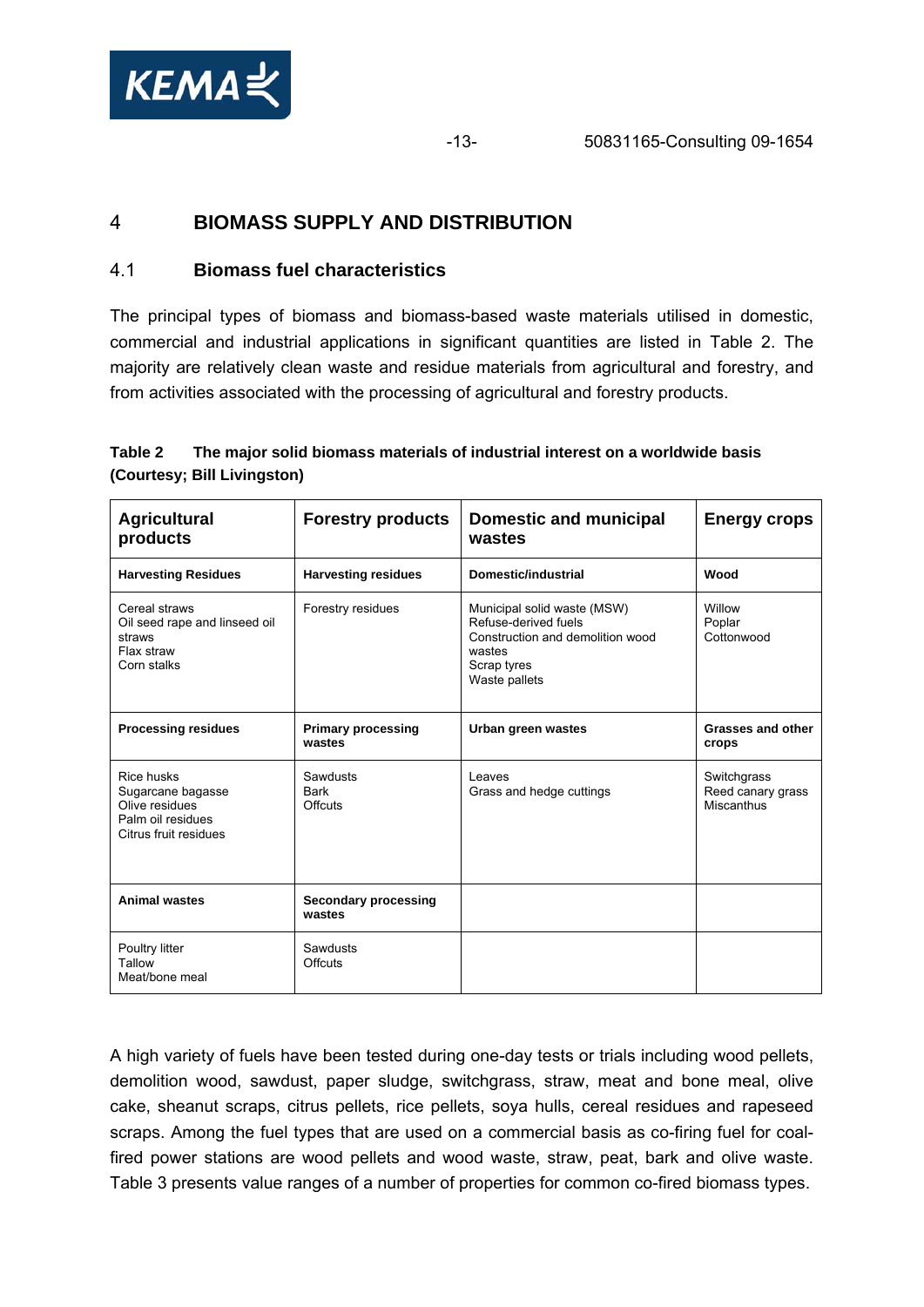<span id="page-13-0"></span>

<span id="page-13-1"></span>

|                                             | <b>Net calorific</b><br>value<br>(MJ/kg, as<br>received) | <b>Moisture</b><br>(wt%, as<br>received) | Ash<br>$(wt\%, dry)$ | СI<br>(g/kg, dry) | S<br>(g/kg, dry) |
|---------------------------------------------|----------------------------------------------------------|------------------------------------------|----------------------|-------------------|------------------|
| Soft wood chips<br>(spruce)                 | 8                                                        | 50                                       | $0,8-1,4$            | $0,05-0,06$       | $0,07-1$         |
| <b>Bark</b>                                 | 8,2                                                      | 50                                       | $5 - 8$              | $0, 1 - 0, 4$     | $0, 1 - 2$       |
| Straw (winter<br>wheat)                     | 14,5                                                     | 15                                       | $4 - 12$             | $1 - 7$           | $0, 5 - 1, 1$    |
| Grass                                       | 13,7                                                     | 18                                       | n/a                  | $2.6 - 20$        | $0, 8 - 7$       |
| Olive residues (from<br>3-phase production) | 8,5                                                      | 53                                       | $2 - 4$              | $1 - 3.3$         | $0.9 - 1.2$      |

#### **Table 3 Properties of solid fuels [3]**

## 4.2 **Storage/handling and pre-processing of biomass fuels**

Biomass fuels are often difficult to process and handle. Especially when going to high percentages co-firing, a number of aspects has to be taken into account. For example, the reception and storage of the biomass fuel should not be underestimated. Most biomass fuels have a lower calorific value than coal and therefore require larger specific storage place.

Also environmental, health and safety aspects shall be taken into account. This includes the emission of dust mainly in case of open yards and conveyors.

In all organic matters a relative high moisture content promotes micro biotic activity. This micro biotic activity is mostly exothermal under influence of oxygen, leading to the heating of the biomass material. If the temperature rise is too high, it leads to significant degradation of the biomass, or there may even be a risk of self-ignition of the biomass pile.

Biomass pre-processing prior to firing in pulverised fuel-fired furnaces, usually involves comminution, generally to provide a milled product with a topsize of 1-2 mm. Besides, biomass materials mostly have a fibrous structure, which makes them generally unsuitable for milling in conventional coal pulverizers. Especially when milled together with coal, one has to be careful. That is why biomass particles are mostly larger than coal particles (<100) μm). This may result in incomplete combustion of the biomass particles.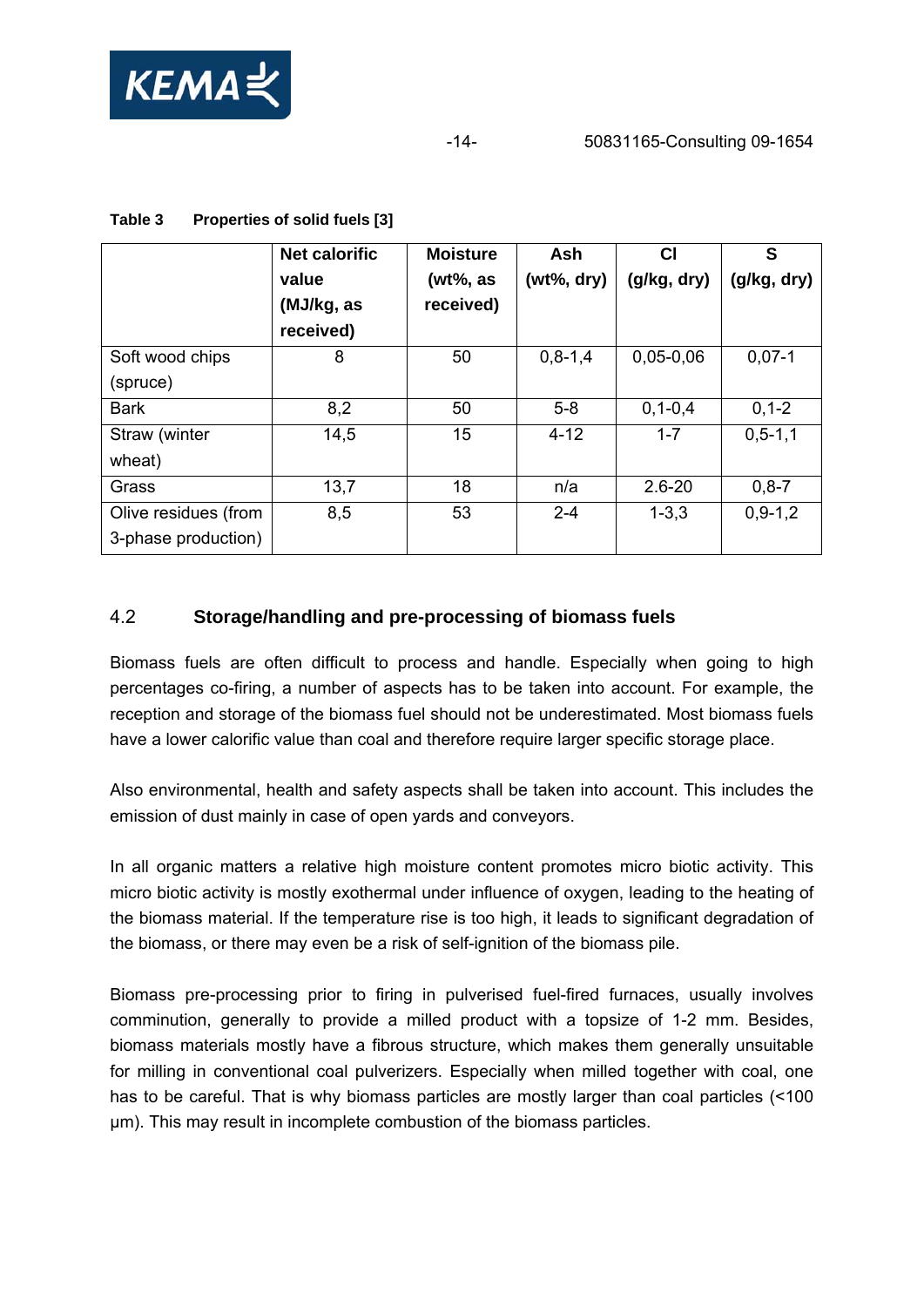<span id="page-14-0"></span>

Woody biomasses can be milled together with coal, but co-milling percentages have to be low, with a maximum of approximately 10 wt-% [5]. If a too high percentage is co-milled this may even lead to a significant reduction of the milling performance. Increase in blending ratio reduces particle fineness of the milled material. Often the Hardgrove Grindability Index (HGI) is taken as an indication for milling performance [6]. When considering wet coal or biomass types, the HGI is not a reliable index to predict the milling performance. The milling performance is in general negatively influenced by blending coal with biomass. HGI values of straight coals are lowered by 3 points at 5 wt% blending and 5-8 points at 10 wt% blending [6].

Abrasive wear rates of the mills are also affected by coal-biomass blends. All hardwood blends reduce the wear rate of straight coal. On the other hand, biomass that contains a significant amount of soil and dirt has a negative influence on the wear rate.

The main biomass commodities are:

- − untreated, the biomass is only dried and/or chipped
- − pelletized, after drying, chipping and/or milling the biomass is compressed in pellets
- − thermally pre-treated

### 4.3 **Pretreatment or upgrading technologies for raw biomass**

There has been an increase in the interest in the thermal pre-treatment of biomass materials for combustion and co-combustion applications in recent years. These pre-treatment techniques of interest include pyrolysis, steam explosion and torrefaction.

### 4.3.1 **Steam explosion**

Steam explosion is a pre-treatment process to separate lignocellulosic materials into their three main components: hemicellulose, cellulose and lignin [7]. Basically, the process involves treating the biomass with steam at elevated pressures for a few minutes and then suddenly reducing the pressure. The term explosion refers to this second step. Due to the mechanical forces of the explosion, the biomass structures break down, and degrade the hemicellulose and lignine components. Steam explosion is thought to be advantageous for hardwoods, however, high pressure and high temperature reactors are needed. The process economics are currently unlikely to be particularly attractive. It is fair to say that this pretreatment option is still at the development stage.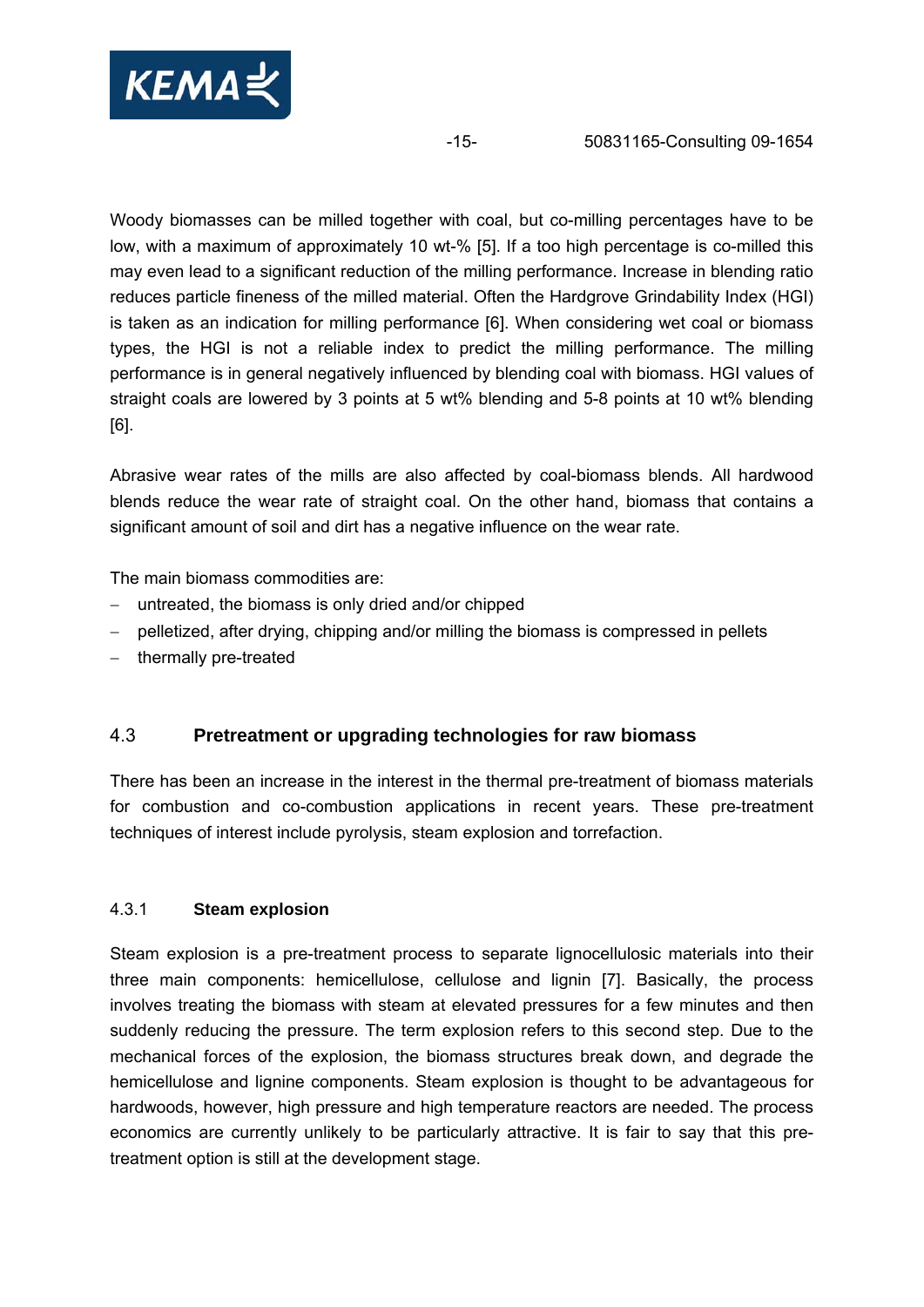<span id="page-15-0"></span>

## 4.3.2 **Pyrolysis**

A technology that is already commercially used, is pyrolysis. Pyrolysis processes involve the thermal treatment of the biomass at modest temperatures, generally in the range 400-1000ºC and at oxygen partial pressures below those necessary for appreciable gasification reactions to occur. Pyrolysis of biomass generates three different products in variable quantities: char, gas and oil (tar). Flash pyrolysis gives high specific oil yields, but the technical efforts needed to process pyrolytic oil are challenging at the present stage of development. The liquid that is produced during this process is an emulsion in water, it is corrosive and contains PAC's which makes it unattractive for storage and handling.

Pyrolysis technologies for biomass materials have not, as yet, achieved full scale commercialisation and that there is little or no practical experience of the long-term operation of industrial scale pyrolysis processes. The majority of the development work on the test rigs and pilot plants has been concerned with the basic performance of the reactors over relatively short operating campaigns, and with the quantification and characterisation of the principal pyrolysis products.

Pyrolysis as a first stage in a two-stage gasification plant for straw and other agricultural materials does deserve consideration [8]. Hamm Uentrop Power Station in Dortmund has installed a pyrolysis unit connected to a main coal-fired boiler, as illustrated in [Figure 3.](#page-16-1) The products from the pyrolysis process are gas, char, metals and other inserts. The pyrolysis gas is injected directly into the boiler, whereas the char is milled in the existing coal mills and is injected in the boiler together with the coal.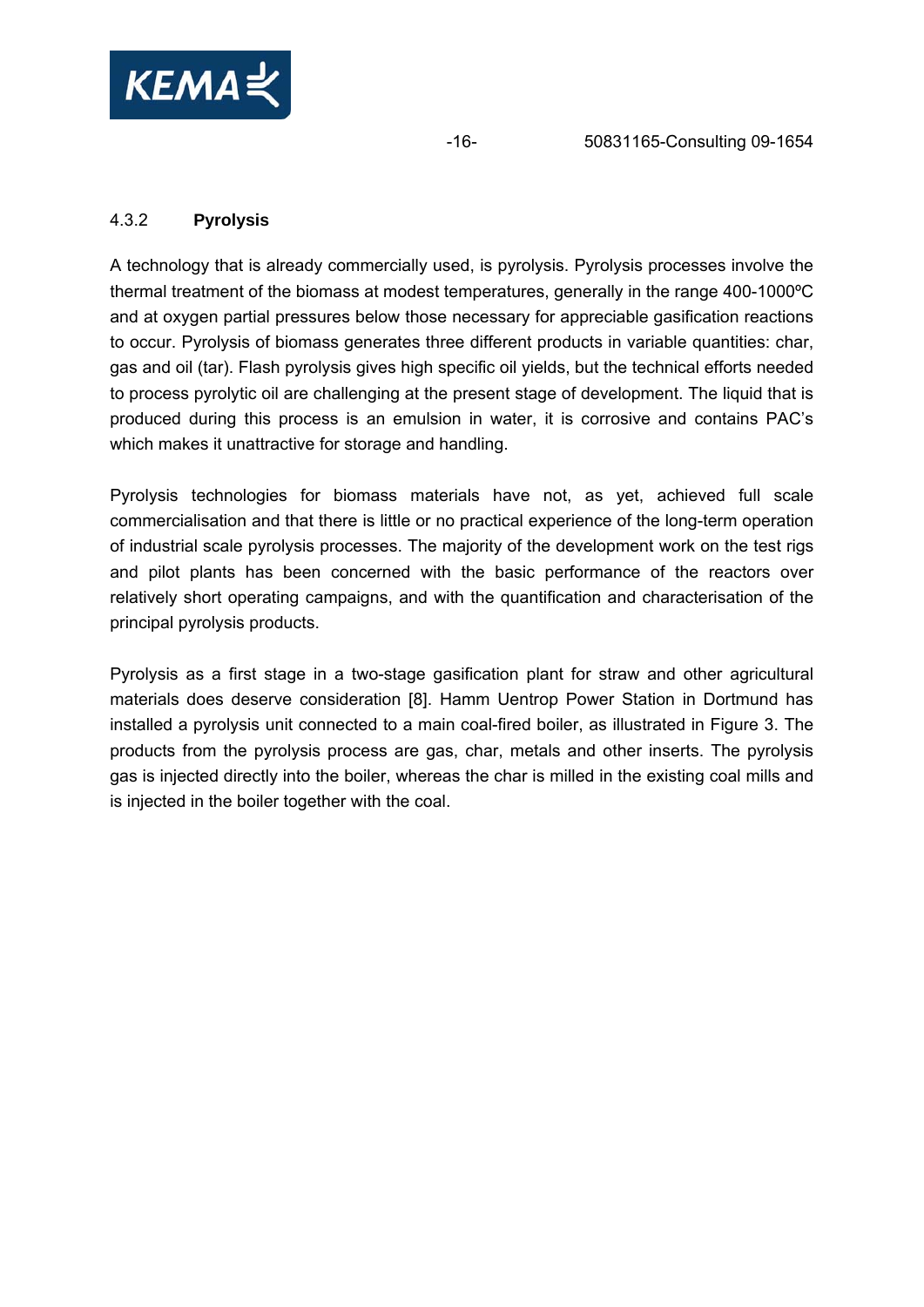<span id="page-16-0"></span>



<span id="page-16-1"></span>**Figure 3 Upfront pyrolysis unit of Hamm Power Station [9]** 

### 4.3.3 **Torrefaction**

Torrefaction is gaining interest world wide. Torrefaction of biomass results in a fuel more similar to coal. It is a feasible method for improvement of the properties of biomass as a fuel [10]. The process consists of heating biomass in an inert atmosphere to a maximum temperature of 300 °C. The treatment yields a solid uniform product with lower moisture content and higher energy content compared to those in the biomass feedstock.

Furthermore, completely torrefied biomass has lost its original fiber structure which makes it very suitable to be pulverized in coal mills. It remains to be investigated what the size of the particles should be in order to realize complete combustion during the short residence time in the pulverized coal furnace. Apart from the size of the biomass particles, the burnout time also depends on other properties (density, moisture content, reactivity, et cetera) and the gas phase temperature and composition..

This gives the opportunity for a further increase of the biomass/coal-ratio in power plants. Although torrefaction is an additional pre-treatment step in the biomass value chain, it needs approximately the same energy as an alternative pelletization + transportation route. This can be explained by the fact that the torrefaction gaseous by-product is combusted and the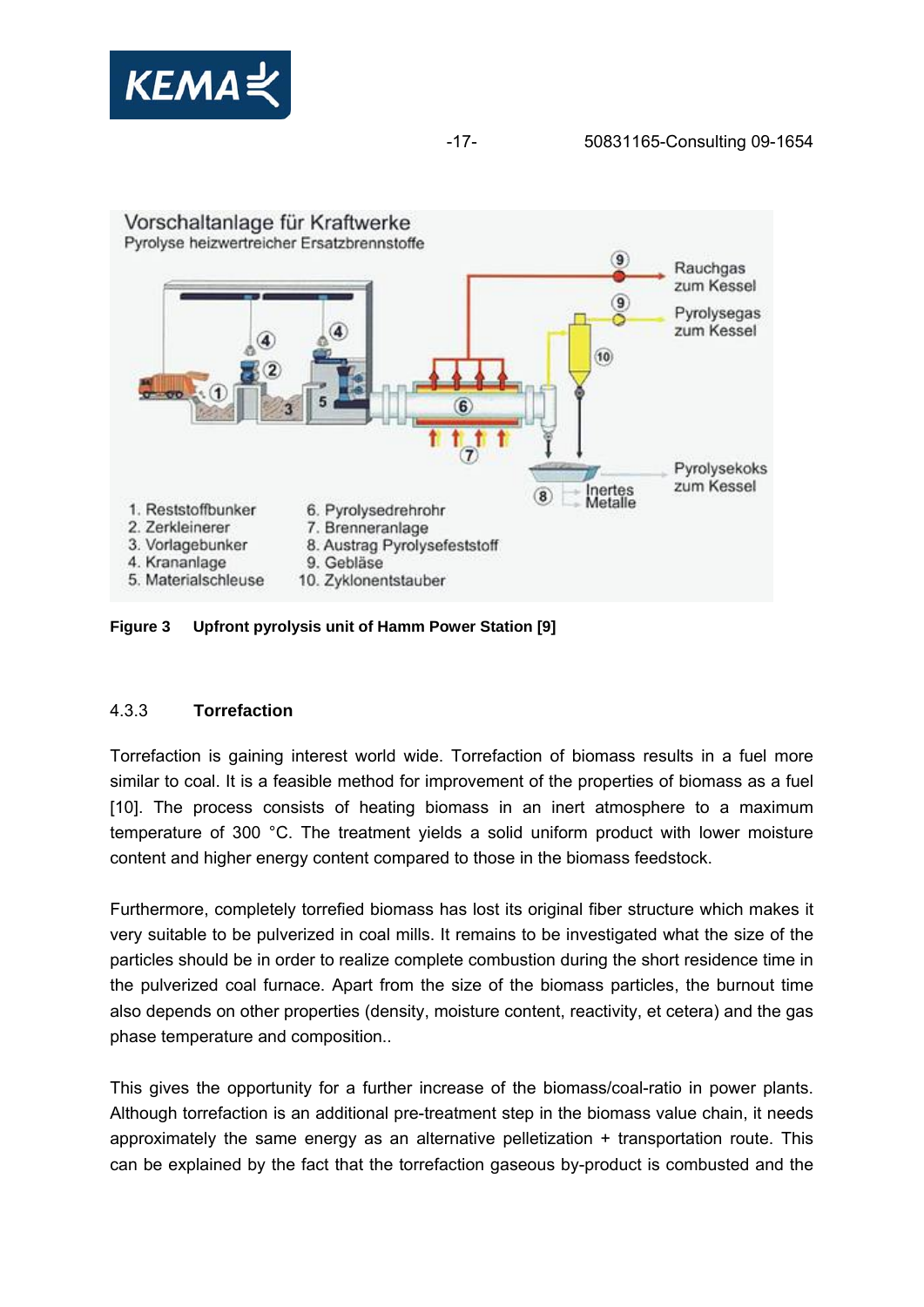

-18- 50831165-Consulting 09-1654

generated heat is used in the process itself. Furthermore the energy density of the torrefied pellets is higher resulting in more efficient transportation. Pellets of torrefied material contain a low moisture content while normal wood pellets contain 10-12% moisture. Most torrefaction concepts also efficiently use the heat from cooling the torrefied material. In this way, torrefaction can be applied with a net efficiency ranging between 70% - 90% depending on the moisture content of the untreated biomass. Only a small fraction of the energy needed for the torrefaction process will come from external energy sources like natural gas and electricity. A net efficiency of 70-90% is comparable to the efficiency of drying and pelletizing of untorrefied wood pellets.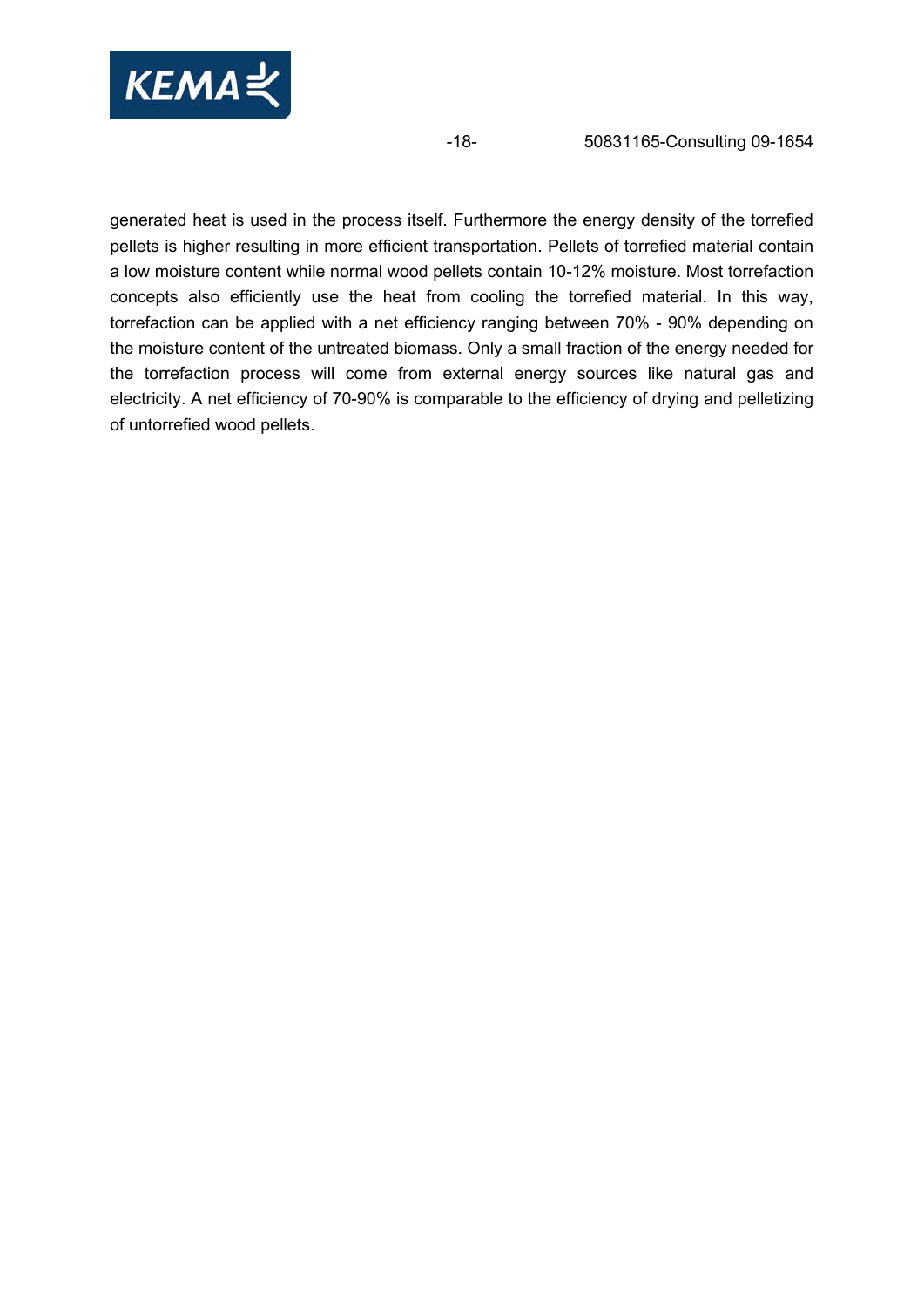<span id="page-18-0"></span>

# 5 **COMBUSTION**

Many biomass or biomass-derived fuel types have chemical and physical properties that deviate significantly from the properties of coal. The key differences include:

- − some biomass materials can have very high moisture contents and may need dewatering or drying prior to combustion
- − the majority of biomass materials have lower ash contents than most coals
- − the calorific value of most biomass materials on a dry basis is lower than those of most coals
- − the volatile matter content of most biomass materials is relatively high compared to those of most coals. This means that biomass materials are more reactive to combustion processes than are most coals. They are easier to ignite, produce a smaller quantity of char and the char particles are more reactive then coal chars
- − this means that larger biomass particles, up to 1 mm or so in diameter, can be fired efficiently in pulverized fuel flames
- − most biomass materials have significantly lower nitrogen contents than most coals, and this means that the  $NO<sub>x</sub>$  emission levels from biomass combustion tend to be lower than from coal combustion.

Not only biomass fuels often have a completely different character than coal, but the differences between various biomass types may be just as large. The physical structure, chemical composition and calorific value of the fuel will influence the combustion process in the boiler. Therefore co-firing certain types of biomasses may result in several challenges. [Figure 4](#page-25-0) presents how these properties affect design, operation and performance of co-firing systems.

When going to direct co-firing percentages of approximately up to 10% (thermal), it is often chosen to inject the biomass in the existing coal firing system. This is a relatively simple solution. The biomass fuel is milled in dedicated mills, and the milled biomass is then injected in the pulverized coal lines. The preferred injection locations are at the mill outlet or close to the burners [13].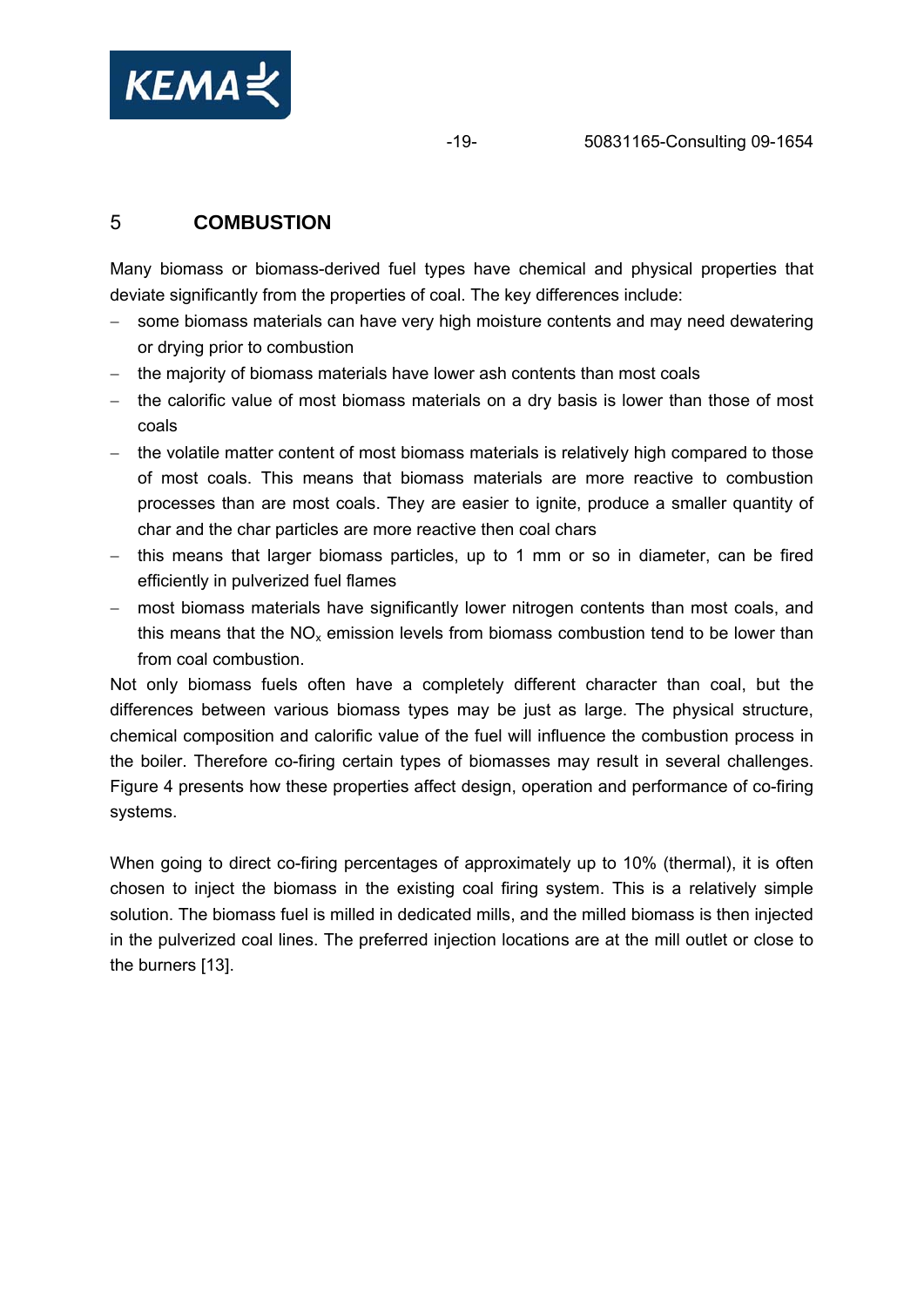



**Figure 4 Influence of fuel characteristics on boiler design [11]**

An alternative way to enhance co-firing percentages is by using dedicated biomass burners. However, depending on boiler design, modifications in and around the boiler may be necessary, making it a more challenging option.

As a general guideline for measures that have to be taken to the burner system [5]:

- 0-10 wt-% in general no or minimal measures have to be taken with respect to burner settings
- 10-50 wt-% possible modification of the pre-processing is necessary and also adaptation of the burner settings, e.g. with respect to combustion air. Possible limitations on the types of biomass that can be co-fired using the original burners
- 50-100 wt-% adaptation of the burner settings or complete replacement of the current burners by new ones.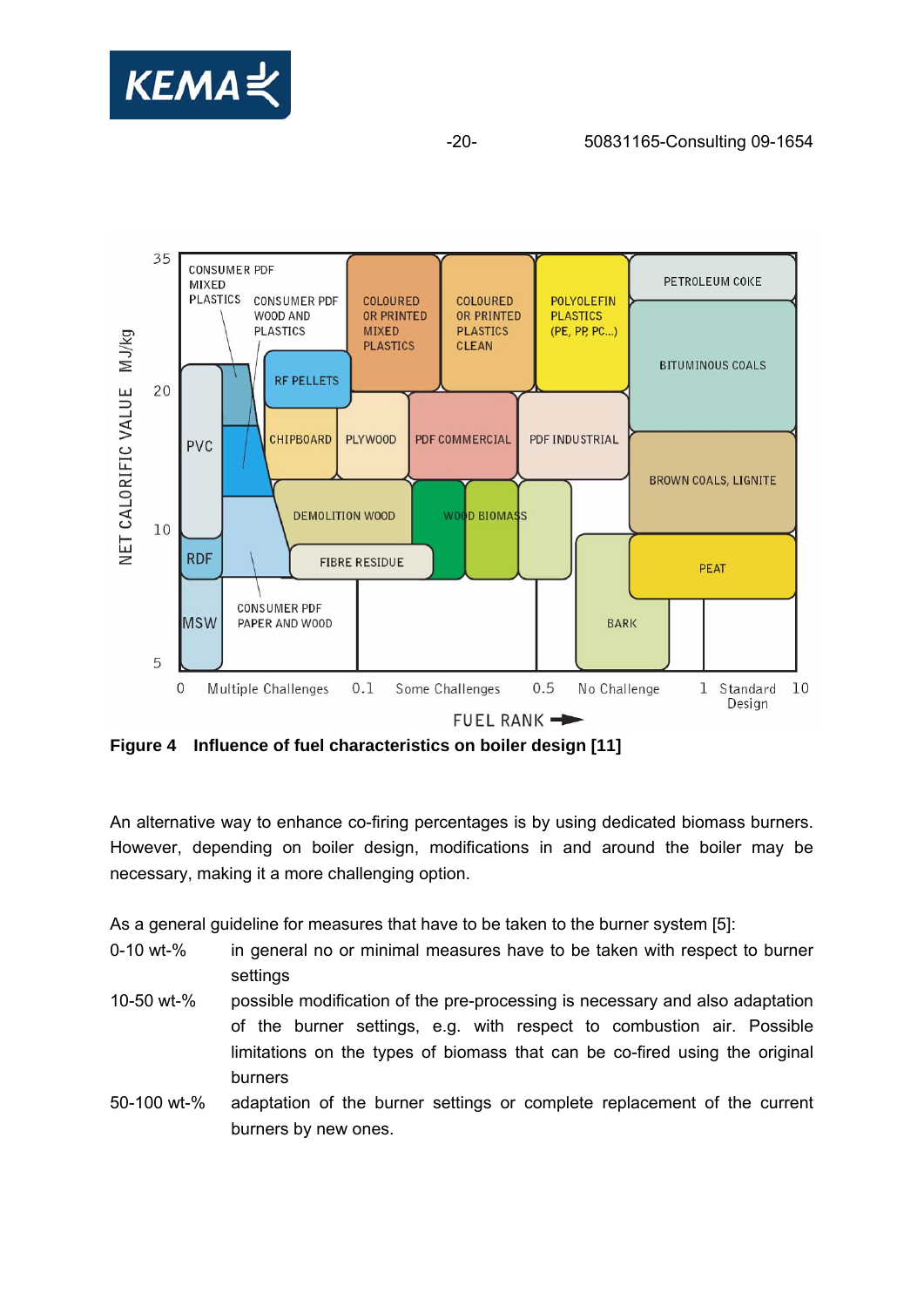<span id="page-20-0"></span>

# 6 **GAS CLEANING AND ASH HANDLING**

## 6.1 **Slagging, fouling and corrosion**

With fouling and slagging the fly ash is attached to the boiler wall and the heaters (super heater, reheater and economizer). In the furnace section, slagging is the dominant mechanism, while in the convection section fouling is the dominant mechanism. Due to slagging and fouling heat transfer is reduced, which reduces the overall plant efficiency, and the risk of corrosion increases. It is difficult to predict slagging and fouling, and several formulas for specific installations have been derived.

Slagging and fouling experiences are available for individual biomass types, for example in the U.S., or for coal blends, for example in the Netherlands [5]. When considering a blend of coal and biomass, it is not possible to treat the blend as the weighted average of its components. Therefore it is important to monitor slagging and fouling inside the boiler until enough experience is obtained.

The ash deposition layer on the boiler wall or heater tubes may lead to corrosion. In general it can be said that high chlorine content promotes the risk of corrosion, while high sulphur/chlorine-ratios reduces the risk of corrosion. This is a further factor which may, in some circumstances, tend to limit the acceptable maximum co-firing ratio for specific biomass types.

As a result, the increased risk of slagging and fouling and possible boiler tube corrosion may limit co-firing levels. Therefore, it is important to know the combustion conditions inside the boiler, and to be careful with high chlorine-content biomass types.

## 6.2 **Ash quality**

In traditional pulverized fuel boilers, two types of ashes are identified: bottom ash and fly ash. The bottom ash consists mainly of ash in the flue gas that is condensed on the super heaters and builds up until it drops to the boiler hopper due to its weight. It also consists of particles that are injected in the boiler that are too heavy to be lifted by the flue gas flow. Fly ash is the ash that exits the boiler with the flue gas. It can be captured by flue gas cleaning equipment or may leave the stack as dust.

Most IEA countries have strict limitations on dust emission. For example, the European Directive on the limitation of emissions of certain pollutants into the atmosphere from large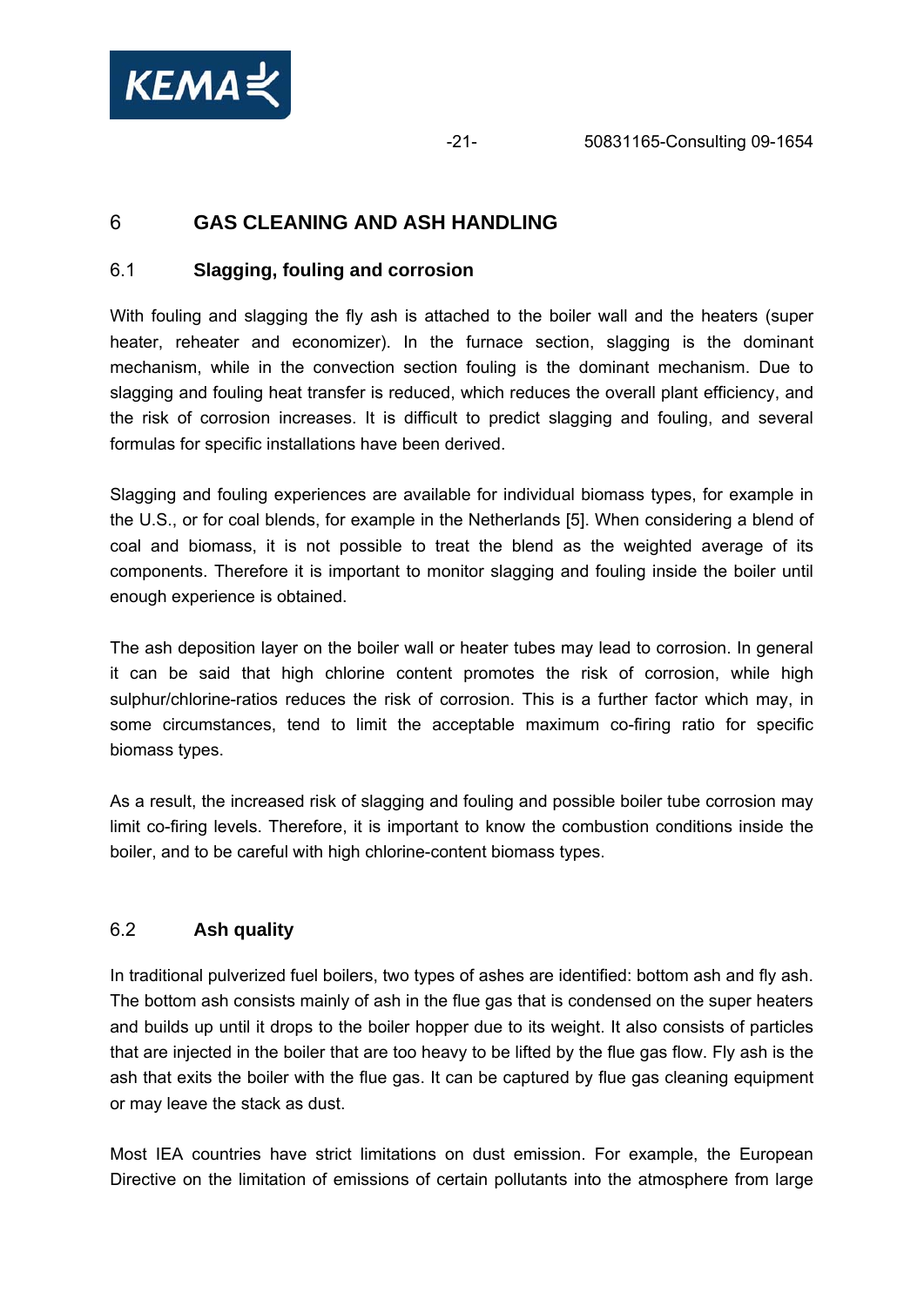<span id="page-21-0"></span>

combustion plants (LCPD) states emission limit values of 100, 50 or even 30 mg/m $_0^3$  (at 6%  $O<sub>2</sub>$ , dry in the flue gas) for solid fuels. National governments may even apply lower emission limit. Therefore, most large scale  $(> 50 \text{ MW}_{th})$  solid fuel power generators contain dust collectors. The most commonly applied types of collectors are fabric filters and electrostatic precipitators.

Most governments encourage utilization of ashes instead of landfill. Ashes from dry and wet bottom boilers are interesting materials to be utilized in building industry and civil engineering. An important and high-grade utilization of fly ash is as pozzolanic addition in concrete and cement. The current European standard ''Fly ash for concrete'' (EN 450) allows that fly ash may originate from co-combustion up to 20% (mass) fuel based and 10% (mass) ash based (the type of biomass that may be co-fired is also defined). However, the ASTM standard (C-618) on the utilization of fly ash in the concrete industry states that the fly ash shall be completely originate from coal.

Most biomass types are much lower in ash content than coal. As a result, co-firing a significant amount of biomass may lead to a reduction of the amount of fly ash.

### 6.3 **Atmospheric emissions**

The effect of co-firing on the emissions can be seen two-fold:

- − co-firing influences the actual emissions of certain components to the atmosphere. In most cases, emissions of pollutant elements are reduced due to co-firing. This is mainly due to the low concentrations of these elements in the secondary fuel. Elements such as sulphur, nitrogen and mercury are in general present in a lower content in biomass than in coal, even when compared on heat input basis. However, experimental characterization of  $NO<sub>x</sub>$ -emissions during combustion of coal, biomass and various blends of the two fuels, particularly at low co-firing ratios, has resulted in  $NO<sub>x</sub>$ -emissions from biomass-coal blends both greater and less than those from coal alone [3]. Some secondary fuel streams contain a relatively high concentration of Cl. As a result, the emission of HCl may increase. In some cases, demolition wood is used as secondary fuel. When co-firing demolition wood there is a risk of increased emission of heavy metals such as lead and zinc. There are no clear indications that the emissions of polycyclic aromatic hydrocarbons (PAH) and dioxins are increased by co-firing
- based on the secondary fuel type (such as some types of demolition wood), the unit may not be regarded as a large scale combustion plant, but as a waste incinerator. In that case, the emission limit values do no longer have to comply with the LCPD, but to the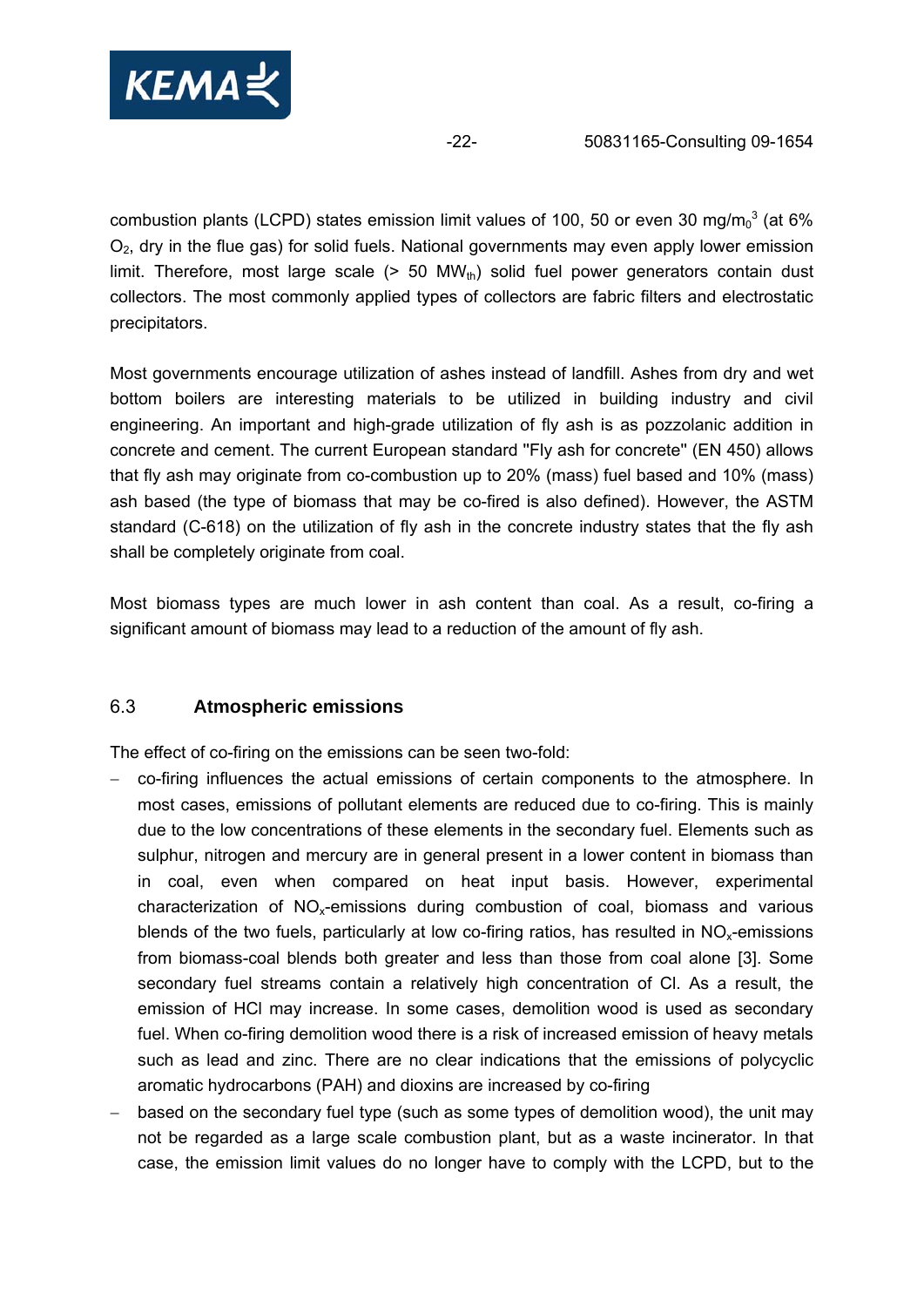

-23- 50831165-Consulting 09-1654

emission limit values according to the Waste Incineration Directive (WID). The consequence of this should not be underestimated, because the WID emission limit values are in general more stringent than the LCPD emission limit values. As a result, a plant compliant to LCPD emission limit values when running on coal only, may not be compliant to the WID emission limit values when a mixture of coal and secondary fuel is used:

- in case the mixing rule applies the emission limit value results from a corresponding mix of the individual emission limit values for combustion plants and waste incinerators. Then, co-firing these types of biomass are often feasible, especially when co-fired at small percentages
- in case the mixing rule does not apply, it may occur that the unit is considered as a waste incinerator. Then, co-firing these types of biomass may not be feasible.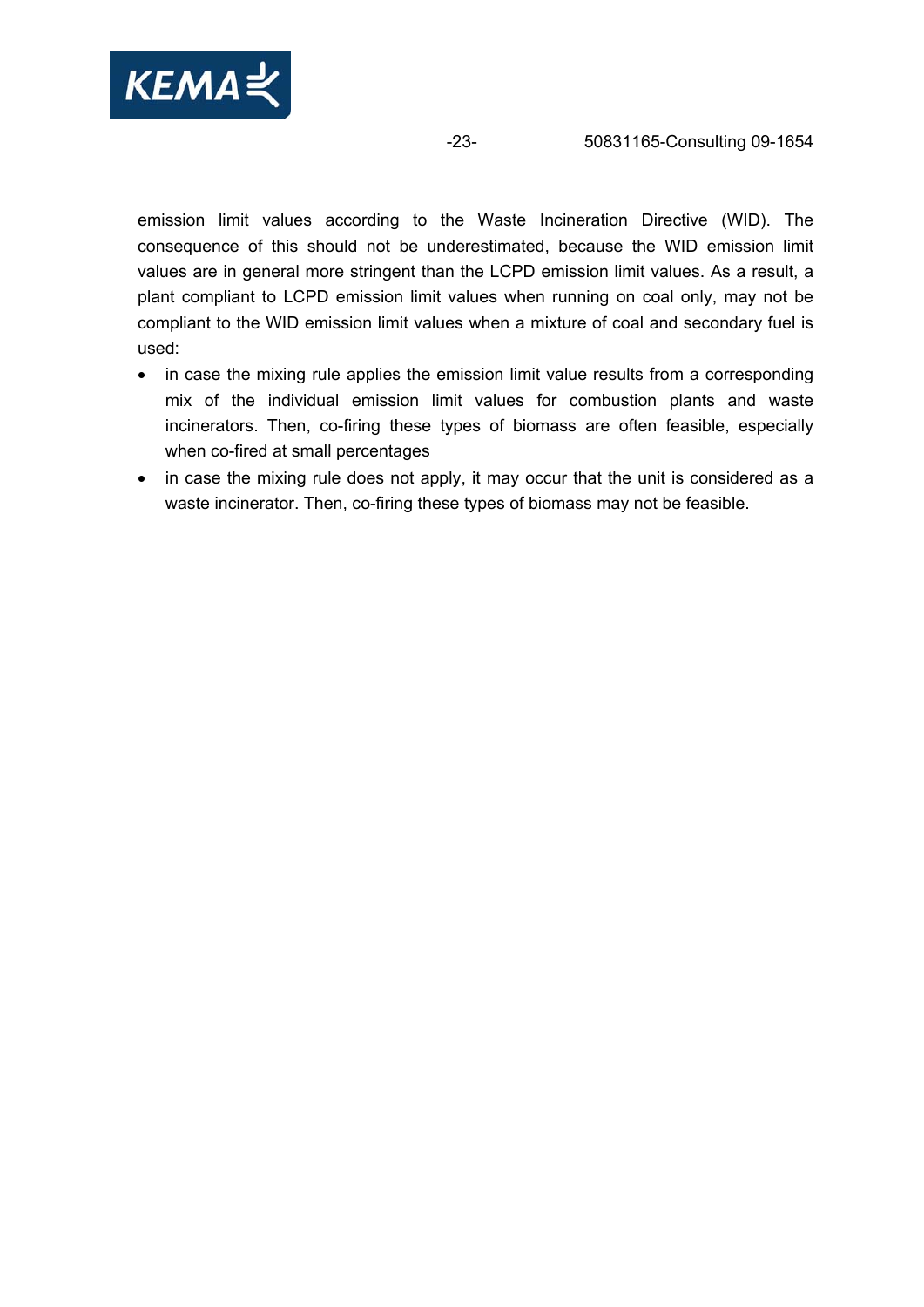<span id="page-23-0"></span>

# 7 **CARBON FOOTPRINT AND SUSTAINABILITY**

An increasing number of different biomass fuel types is commercially used in co-firing installations. Often these fuels have to be transported over tens to hundreds of kilometers by truck, train or barge, or even thousands of kilometers by ocean freight carriers. In that respect it is of major importance to be able to classify each fuel type on sustainability. In the Netherlands a governmental project group complemented by stakeholders from industry, trade and banks developed criteria for the sustainable use of biomass. These are called the Cramer criteria.

It is undeniable that current firing of biomass materials, especially for the use of mobility, has resulted in a local increase of the price of crops. Therefore, in some other countries in Europe (Germany and the UK) there was a food versus fuel discussion which resulted in several initiatives in the EU.

Currently, the EU is working on the revision of the Renewable Energy Directive (RED) of 2005, and it is expected that in 2009 a revised version will be available. As a consequence standards for the sustainability of biomass will be developed by CENELEC. For this purpose a CEN TC 383 working group is formed who will develop the standards based on the RED the coming three years. These standards will be applicable in all European countries. A number of countries will incorporate the standards in their national law. Important features of the standards will be the Greenhouse Gas Emission Balance, calculations and fossil fuel balance (over the whole biomass chain, LCA,  $CO<sub>2</sub>$  footprint) with a minimum overall  $CO<sub>2</sub>$ efficiency 35-40%. in 2011 and 50% in 2017 (proposal). Other aspects to be discussed are; competition with food or other local applications, biodiversity, environmental issues, economic and social aspects, verification and auditing and macro economic effects.

In the Netherlands a technical agreement on these issues based on the Cramer criteria (NTA 8080) is in place from January 2009. The greenhouse gas balance for co-firing biomass in coal-fired units is 70%, for gas-fired stations this is 50% as it is for transport fuels.

The Belgium green certificate (including a  $CO<sub>2</sub>$  calculation) is in place and verification is performed by SGS for the Belgian Government.

The  $CO<sub>2</sub>$  footprint consists of a  $CO<sub>2</sub>$  calculation over the whole biomass chain and includes fertilizers used for energy crop and emissions thereof, emissions evolved during harvesting, treatment (for example chipping and pelletizing), transport, and replacement of  $CO<sub>2</sub>$  from fossil fuels.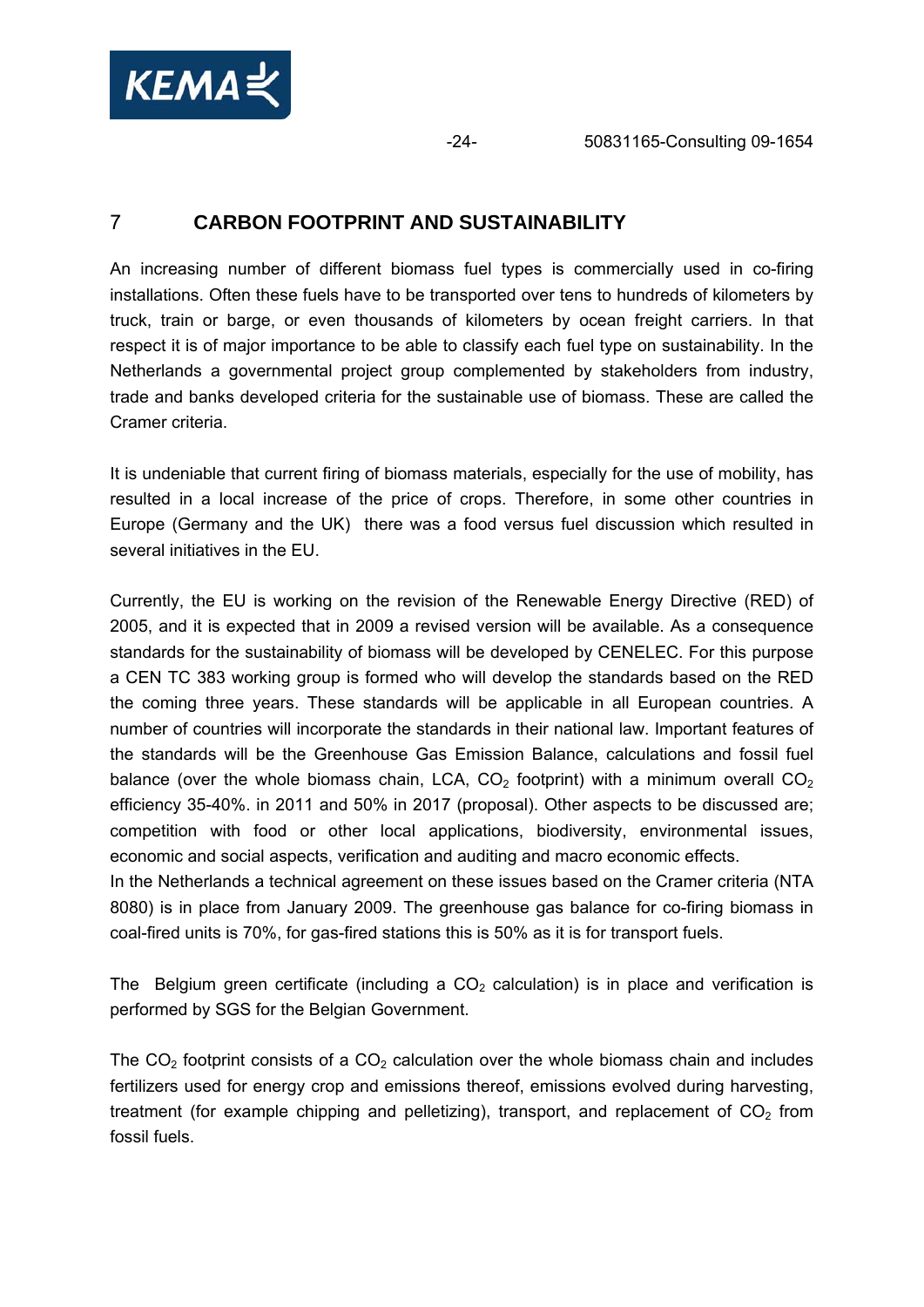<span id="page-24-0"></span>

-25- 50831165-Consulting 09-1654

## 8 **STATUS OF CO-FIRING IN IEA COUNTRIES**

This section discusses the status of co-firing in a number of IEA countries.

### 8.1 **Austria**

*Gerold Thek, Ingwald Obernberger, BIOS Bioenergiesysteme GmbH, Austria.* 

In the mid nineties a big Austrian utility started co-firing of biomass in two coal fired power plants. However, both of them have been phased out in 2001 and 2004, respectively. Moreover, several co-firing plants are running in the pulp and paper industry as well as in the chemical industry. A selection of Austrian co-firing plants is shown in [Table 4](#page-24-1).

<span id="page-24-1"></span>

| <b>Plant</b> | Owner                          | <b>Plant</b><br>output<br>(MWe) | <b>Plant</b><br>output<br>(MWth) | Direct co-firing<br>percentage<br>(NCV) |
|--------------|--------------------------------|---------------------------------|----------------------------------|-----------------------------------------|
| Zeltweg      | Verbund Austrian Hydropower AG | 137                             | 330                              |                                         |
| St. Andrä    | Verbund Austrian Hydropower AG | 124                             | 284                              | ົ                                       |
| Lenzing      | Lenzing AG                     | 40                              | 108                              | 64,6                                    |
| Frantschach  | Patria Papier & Zellstoff      | 17                              | 61                               | 99                                      |

#### **Table 4 Selected co-firing plants in Austria (status May 2009)**

The technology, which has been realised in large-scale by the Austrian utility company VERBUND in the pulverised coal combustion power plant in Zeltweg in 1997 in the framework of the EU Thermie project BioCoComb [17] was biomass gasification and utilisation of the product gas as fuel in a coal combustion system. This technological approach foresees the gasification of biomass in a CFB reactor. The product gas is fed to a coal combustion power plant where complete burn-out of gas and char particles takes place [18]. Due to the liberalisation of the European electricity market, the whole power plant Zeltweg was shutdown in 2001.

In another power plant of the Austrian utility company VERBUND (coal-fired power plant in St. Andrä) the technology of co-firing of biomass on a separate grate directly under the coalfired boiler [19] has been applied from 1995 till 2004. In 2004 the power plant was shut down. This concept is based on the combustion of biomass on a grate which is directly integrated in the coal-fired boiler at the bottom end of the boiler hopper. On this grate biomass combustion as well as the burn-out of coal ash particles takes place. The flue gas produced is mixed with the flue gas of the coal burners.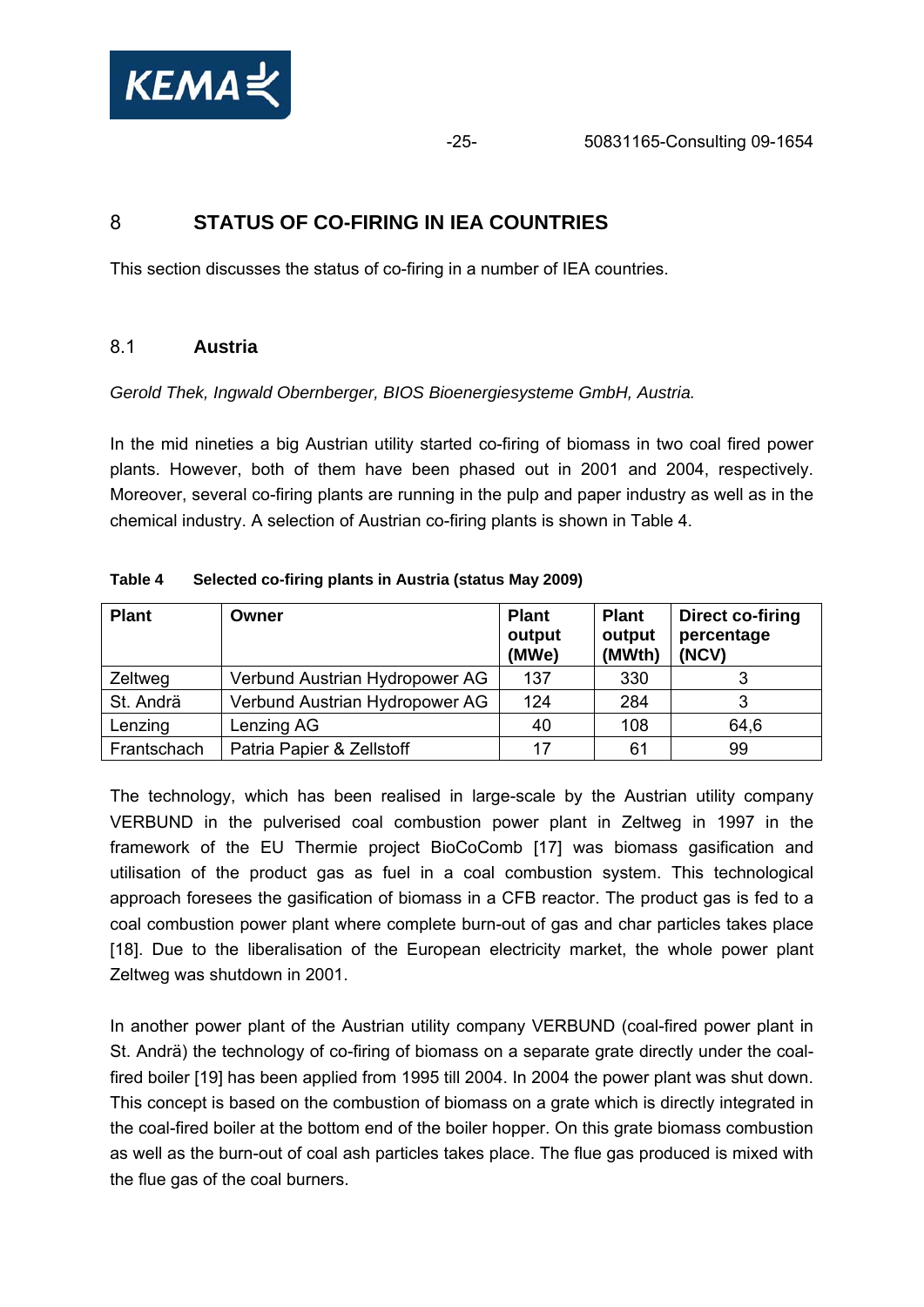

Moreover, in Austria biomass co-firing in circulating fluidised bed (CFB) and bubbling fluid bed (BFB) combustion systems is applied in several CHP plants in the pulp and paper industry. A wide variety of biomass fuels are used (bark, wood residues, black liquor, sewage sludge) in BFB or CFB furnaces. The biomass fuel fraction in the feed varies between 5 and 99%. A selection of plants in this sector is shown in [Table 4.](#page-24-1)

The current economic framework conditions in Austria are not as good as they should be in the point of view of renewable energy usage. This situation becomes evident when looking at the plants in operation. Co-firing in Austria only takes place in industries where biomass fuels are available as residues, e.g. in the pulp and paper industry. The only two coal fired power plants operated from utilities, which ever have applied biomass co-firing, have been shut down. This is mainly due to the low feed-in tariff for electricity from co-firing plants, which amounts to 6.28  $\epsilon$ Cent/kWh<sub>e</sub>, when untreated biomass like forest wood chips is used. This tariff decreases in case of use of by-products from sawmills by 25% and in case of use of demolition wood by 40% [20]. Compared to the market price for base load (see [Figure 4](#page-25-0)) it can be seen, that only the feed-in tariff for co-firing forest wood chips is usually higher than the market price (except in 2008) and that co-firing with other biomass fuels like by-products from sawmills or demolition wood would not be beneficial.



<span id="page-25-0"></span>**Figure 4 Market price for base load electricity compared to Austrian feed-in tariffs for cofiring plants (FIT: feed-in tariff, FWC : forest wood chips, BPS : by-products from sawmills, DW : demolition wood) [21]**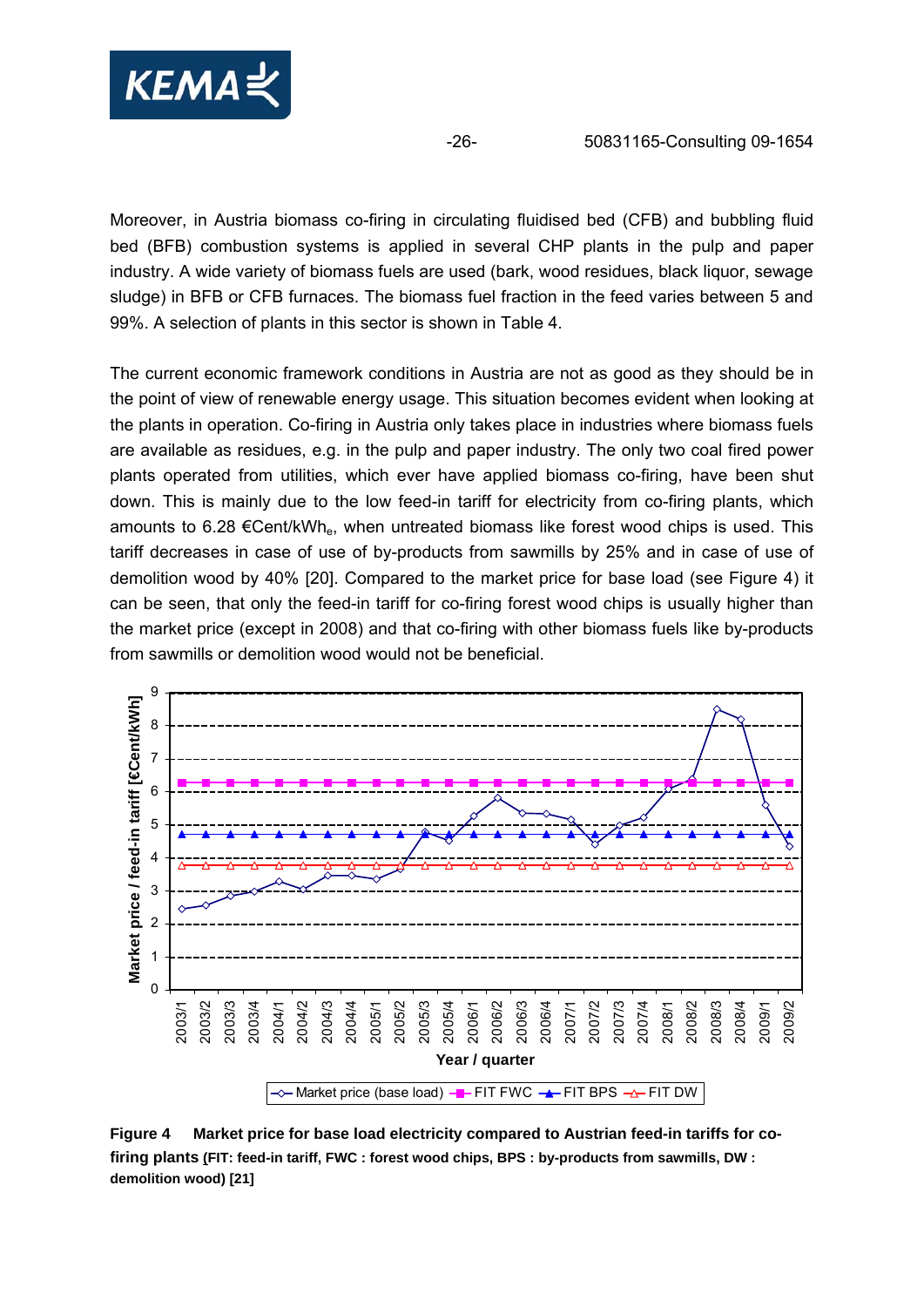<span id="page-26-0"></span>

In order to support electricity generation from biomass by co-firing in coal fired power plants in Austria the support regime would have to be changed appropriately in order to make it financially attractive. Austria is mainly focusing on decentralised pure biomass applications. Biomass co-firing is not major objective at present.

## 8.2 **Belgium**

*Michaël Temmerman, Département Génie rural Centre Wallon de Recherches agronomiques, Belgium.* 

In Belgium, the take off for co-firing and biomass utilization to produce electricity has started after the "green certificate" system implementation, which was decided by government decree in 2001.

At the end of year 2007, Electrabel, the Belgian historical electricity producer, produces in Belgium electricity from renewable energies at a capacity of 402.7 MW<sub>e</sub>. The objective of the company is to double this capacity by 2015. Among these renewables, biomass accounts for 78% and 314 MWe.

Small scale cogeneration units and biogas production from waste are responsible for a total power output of around 10 MW<sub>e</sub>. Another 300 MW<sub>e</sub> is produced by 5 power plants. The Les Awirs power plant is fed by 100% biomass, has a power output of 80 MWe, and needs 1000 tons/day. The 4 remaining power plants have 220 MWe power all together and use wood and olive residues as biomass fuels for co-firing.

Due to the green certificate context, a biomass certification procedure is applied to imported biomass. This procedure controls a set of criteria related to sustainable development of the supply chain of the biofuel power plants. As a consequence, sustainable resource management, for example for forest, is controlled in regard to national and international laws. The traceability of the product from resource to final product use at the power plant has to be shown. Finally the energy and carbon efficiency of the supply chain has to be calculated and is taken into account for green certificate attribution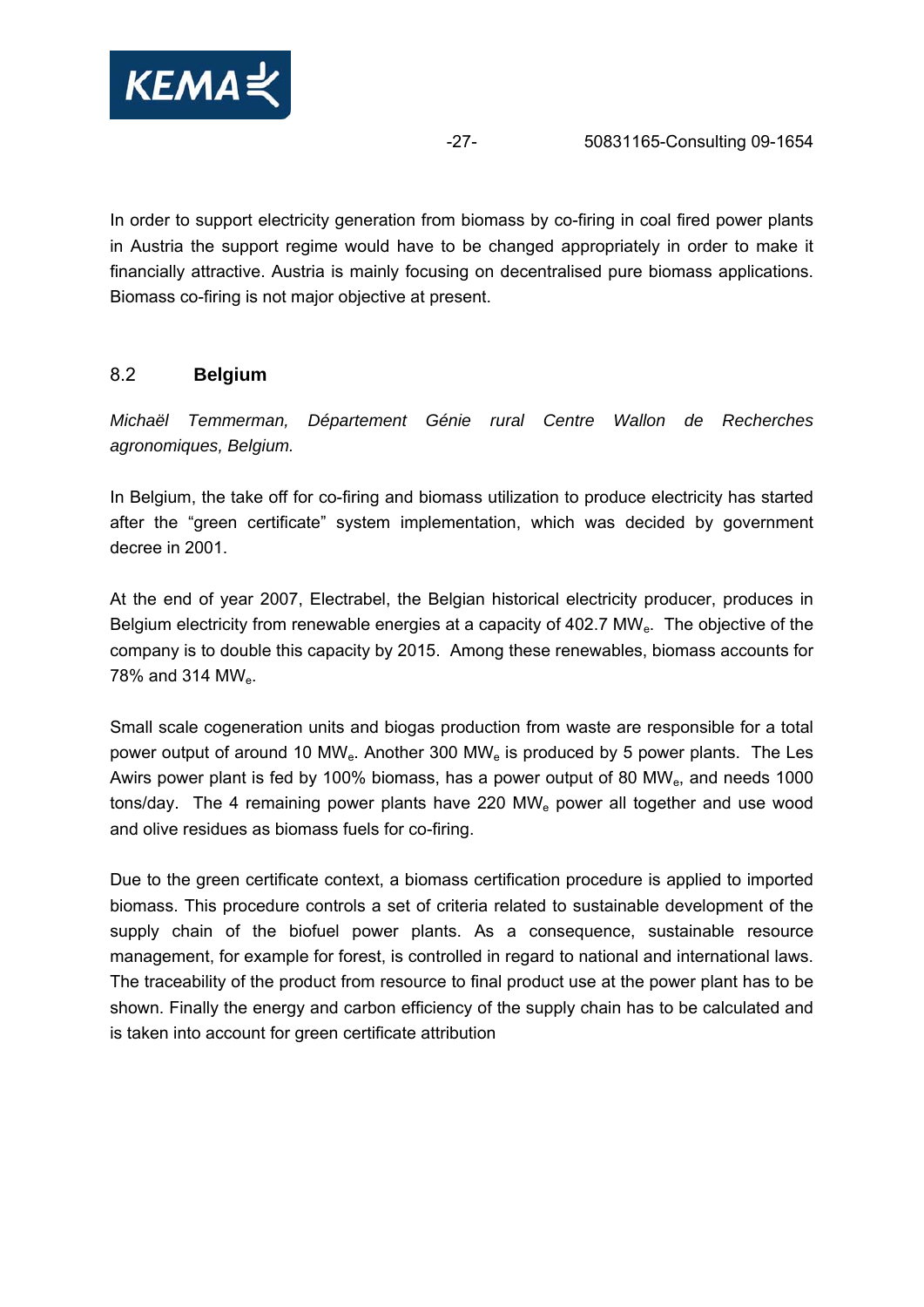<span id="page-27-0"></span>

## 8.3 **Canada**

*Sebnem Madrali, Department of Natural Resources, Canada.* 

Canada is made up of ten provinces and three territories. Each of these jurisdictions have significant influence over the electricity sector. There is also a wide diversity of prime energy sources by province/territory. [Figure 5](#page-27-1) shows the Canadian energy supply distribution. Therefore the opportunity and business case for biomass to electricity conversion varies across these jurisdictions and is not accurately presented in that fashion.



#### <span id="page-27-1"></span>**Figure 5 Canadian energy supply distribution.**

#### 8.3.1 **Nova Scotia**

Nova Scotia is a small province of under 1 million people on the eastern coast of Canada. It has indigenous coal reserves and though the majority of mining operations have shut down, the legacy of using coal lives on with over 70% of electrical energy being produced by coal or petroleum coke. The majority of the solid fuel is imported from South America and the US.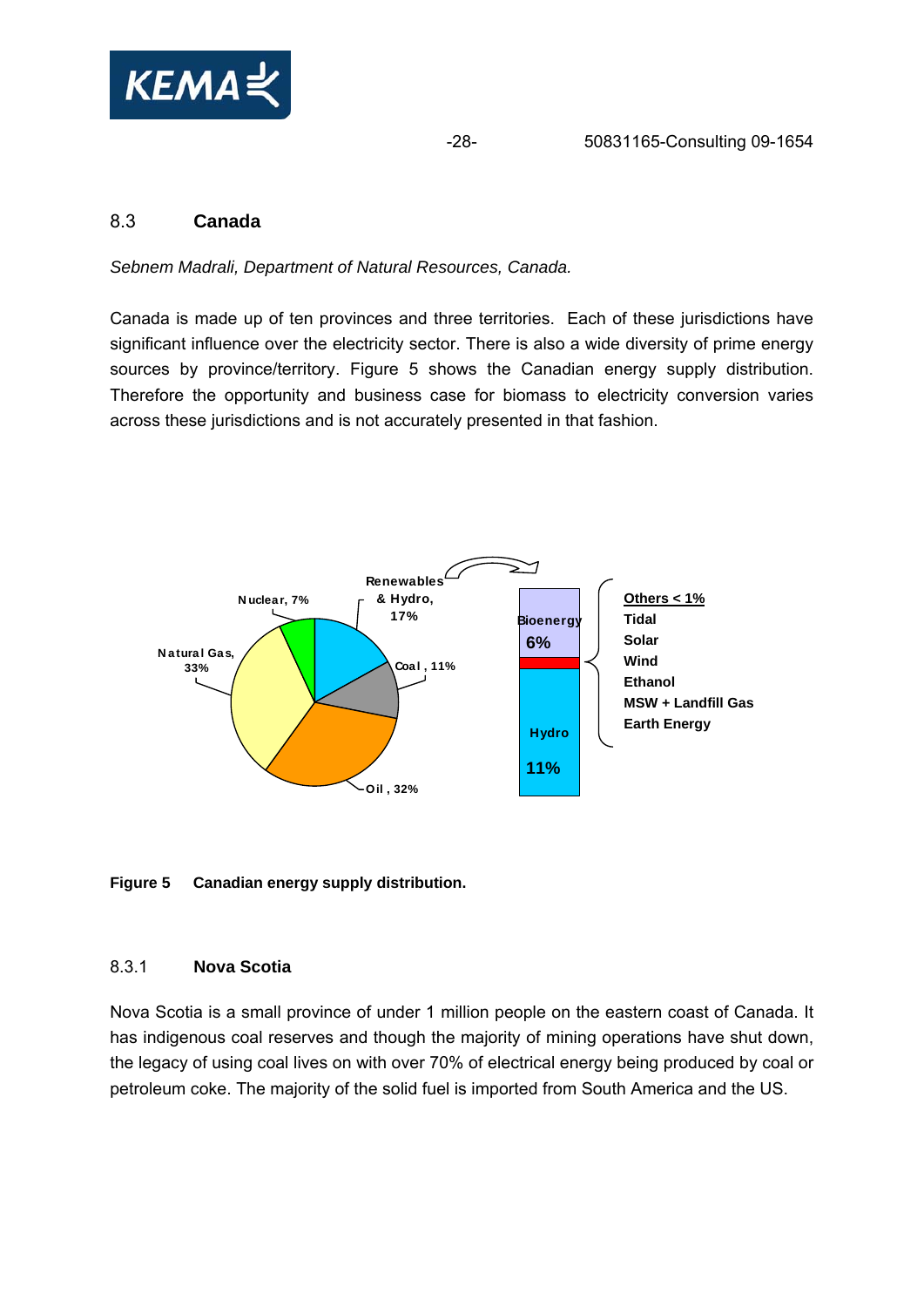<span id="page-28-0"></span>

Nova Scotia also has an established biomass sector with supply and demand maintaining a balance of about 1 million tons per year. The market is large paper mills (in province), pellet export and small independent power producers (IPP's).

The regulated electric utility, Nova Scotia Power (NSP), is interested in adding biomass to its fuel portfolio by both adding new energy sources by small IPP's and co-fire in the existing solid fuel fired thermal generating units.

One of the eight solid fuel units (Point Aconi, 183 MWe) has a circulating fluidized bed (CFB) combustor. NSPI has successfully demonstrated co-firing varying percentages of hog fuel milled to minus 6 mm. Based on the testing, NSPI intends to issue a Request for Expression of Interest (RFEI) for a multi-year hog fuel supply of up to 50,000 tons per year.

The Trenton 6 generating unit was designed to burn lower grade bituminous coals and as such has some capacity to co-fire biomass at higher blends. Plans are proceeding for cofiring demonstrations at that unit. NSPI would then continue demonstrations with the remaining thermal units.

NSPI's other area of work is establishing a sustainable supply and growing the industry rather than competing for the existing market. The major opportunity exists on land that had been previously farmed and now is grown over with under utilized species. Putting some of that 400,000 ha back to work would mean substantial economic growth in rural Nova Scotia.

## 8.3.2 **Ontario**

As one of the largest producers of electricity in North America, Ontario Power Generation (OPG) operates 64 hydroelectric, 5 fossil and 3 nuclear stations with a capacity of more than 22,000 megawatts of electricity. OPG has over 8,500 MW<sub>e</sub> of fossil generation capacity including four coal-fired plants (6400 MW $_e$ ) and one dual fuelled by oil and natural gas (2100  $MW<sub>e</sub>$ ).

The Ontario government has implemented a phase-out date of 2014 for all coal use in Ontario. Converting its existing coal-fired generating capacity to biomass firing/co-firing would allow OPG to maintain and utilize infrastructure. Encouraged with the results obtained during test trials with variety of biomass materials, OPG currently focuses on addressing technical issues in transforming its coal-fired plants and systems to biomass, including a supply chain for the feedstock. The biomass sources considered as fuel include wood and agricultural pellets and agricultural by-products.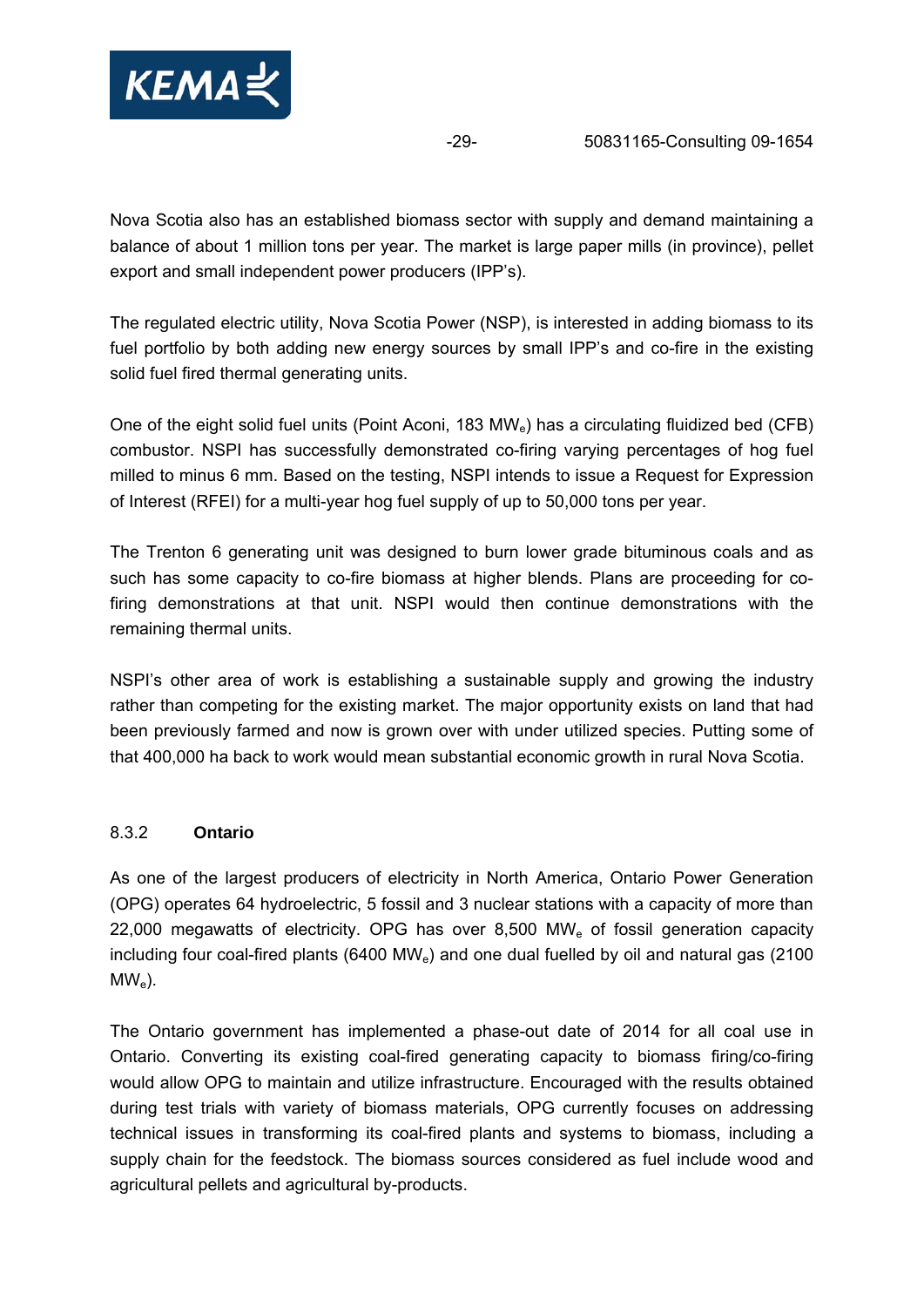<span id="page-29-0"></span>

OPG's Nanticoke Generating Station (generating capacity of about 4000 MWe) on Lake Erie has been running test burns on a regular basis that adds biomass in the form of wheat shorts, grain screenings and wood pellet to the coal mix since 2006. The future phase of the test program plans longer duration burns and has completed a short 100% biomass test on one of the plants eight generating units. OPG's Thunder Bay Generating Station (306 MWe) has conducted test burn using pelletized grain screenings. More intensive testing is planned later this year. The Atikokan Generating Station (211 MW<sub>e</sub>) has been testing wood pellets with considerable success including 100% biomass fuel in the summer of 2008. The program will include longer duration tests to determine the sustainability of using biomass fuel over an extended period of time. The Lambton Generating Station (1976 MWe) on the St.Clair River has also completed a short test co-firing with agri products. OPG is completing a detailed Health and Safety Review at all plants before it resumes testing.

Utilizing biomass in power generation offers a great potential to create opportunities for Ontario's agricultural and forest industries that grow and make biomass products; however, it also creates challenges. Technical and non-technical issues to consider and must taken into account include the effect of biomass on the equipment and operation, sustainable supply with minimal impact on other resource users, processing, transportation, storage and pricing of both the biomass fuel and the renewable electricity produced. OPG currently works with many stakeholders to resolve these issues to determine whether or not it is feasible to pursue the biomass option on a commercial scale.

## 8.4 **Denmark**

### *Anders Evald, Force Technology, Denmark.*

Biomass for power production was introduced in different sectors in Denmark since the 1980'ies. Co-firing is just one out of several technologies implemented; on a broad term these technologies include:

- − co-firing wood or straw in medium to large scale power plants (large boilers, steam technology)
- − dedicated biomass fired combined heat and power plants (smaller boilers, steam technology)
- − dedicated biomass fired boilers coupled to the steam cycle of a larger coal-fired power plant (large boilers, steam technology)
- − pilot and demonstration plants for dedicated biomass power in small scale (small systems, gasification, stirling engines and other new technologies).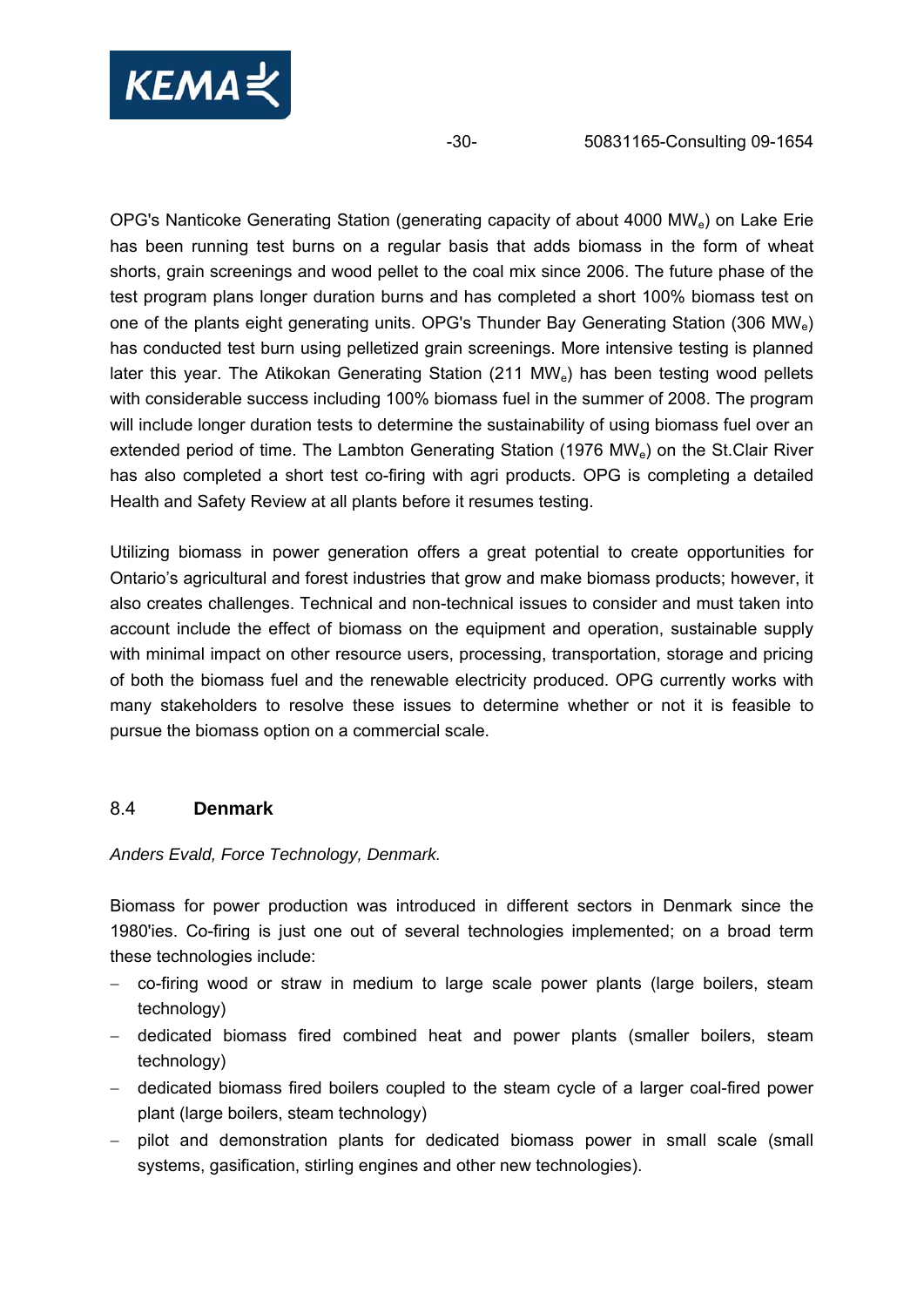

| Power station          | Unit               | Owner              | Plant<br>output<br>$(MW_e)$ | Plant<br>output<br>$(MW_{th})$ | Direct<br>co-firing<br>percentage (heat) |
|------------------------|--------------------|--------------------|-----------------------------|--------------------------------|------------------------------------------|
|                        |                    |                    |                             |                                |                                          |
| Studstrupværket        | 4                  | <b>DONG Energy</b> | 350                         | 455                            | 7                                        |
| Studstrupværket        | 3                  | <b>DONG Energy</b> | 350                         | 455                            | 7                                        |
| Amager                 |                    | Vattenfall         | 80                          | 250                            | 0 to 100                                 |
| Avedøre main boiler    | 2                  | <b>DONG Energy</b> | 365                         | 480                            | 70                                       |
| Avedøre straw boiler   | $\overline{2}$     | <b>DONG Energy</b> | 1)                          | 1)                             | 100                                      |
| Grenaa Co-Generation   |                    |                    |                             |                                |                                          |
| Plant                  |                    | <b>DONG Energy</b> | 19                          | 60                             | 50                                       |
| Herningværket          |                    | <b>DONG Energy</b> | 95                          | 174                            | 70                                       |
| Randers Co-Generation  |                    | Energi             |                             |                                |                                          |
| Plant                  |                    | Randers            | 52                          | 112                            | 35                                       |
| Ensted biomass boilers | 3<br>$\sim$ $\sim$ | <b>DONG Energy</b> | $630^{2}$                   | $95^{2}$                       | 100                                      |

#### **Table 5 Current status of co-firing in Denmark**

1) capacity is included in the figure for the main boiler

2) biomass boilers supplies steam corresponding to 40 MW $_e$  out of block unit total 630 MW $_e$ 

Studstrupværket are two identical coal-fired block units equipped with facilities to handle and co-fire 10% on energy basis straw. On an annual average, 7% is reached. Whole Hesston bales of straw each about 500 kg are received in the plant. The two units together use 100,000 to 150,000 ton/year of straw.

The new Amager unit 1 is a new block unit retrofitted into the building of the old unit no.1. It is a suspension fired power boiler with very large fuel flexibility; among others solid biomass fuels, straw and wood can be co-fired from 35 to 100% of block unit capacity along with coal (only 90% percent capacity can be reached during straw-only operation). Also fuel flexibility exists to co-fire biomass with fuel oil. Wood and straw are both supplied as pellets. Annual consumption is not yet known, and will depend on fuel prices in the future.

The plants Ensted 3 and the biomass boiler in Avedøre 2 are dedicated, grate fired biomass boilers supplying steam to the main block unit.

The straw boiler in Ensted 3 uses about 150,000 ton/year of straw received in Hesston bales, while the wood chips consumption is about 30,000 ton/year in a boiler, which operates as a super heater using the steam from the straw boiler.

The straw boiler in Avedøre 2 uses about 150,000 ton/year of straw, received as Hesston bales. The Avedøre main boiler can burn a mixture of wood in suspension firing along with natural gas and/or fuel oil. Typically wood supplies 70% of fuel on heat basis, but the unit can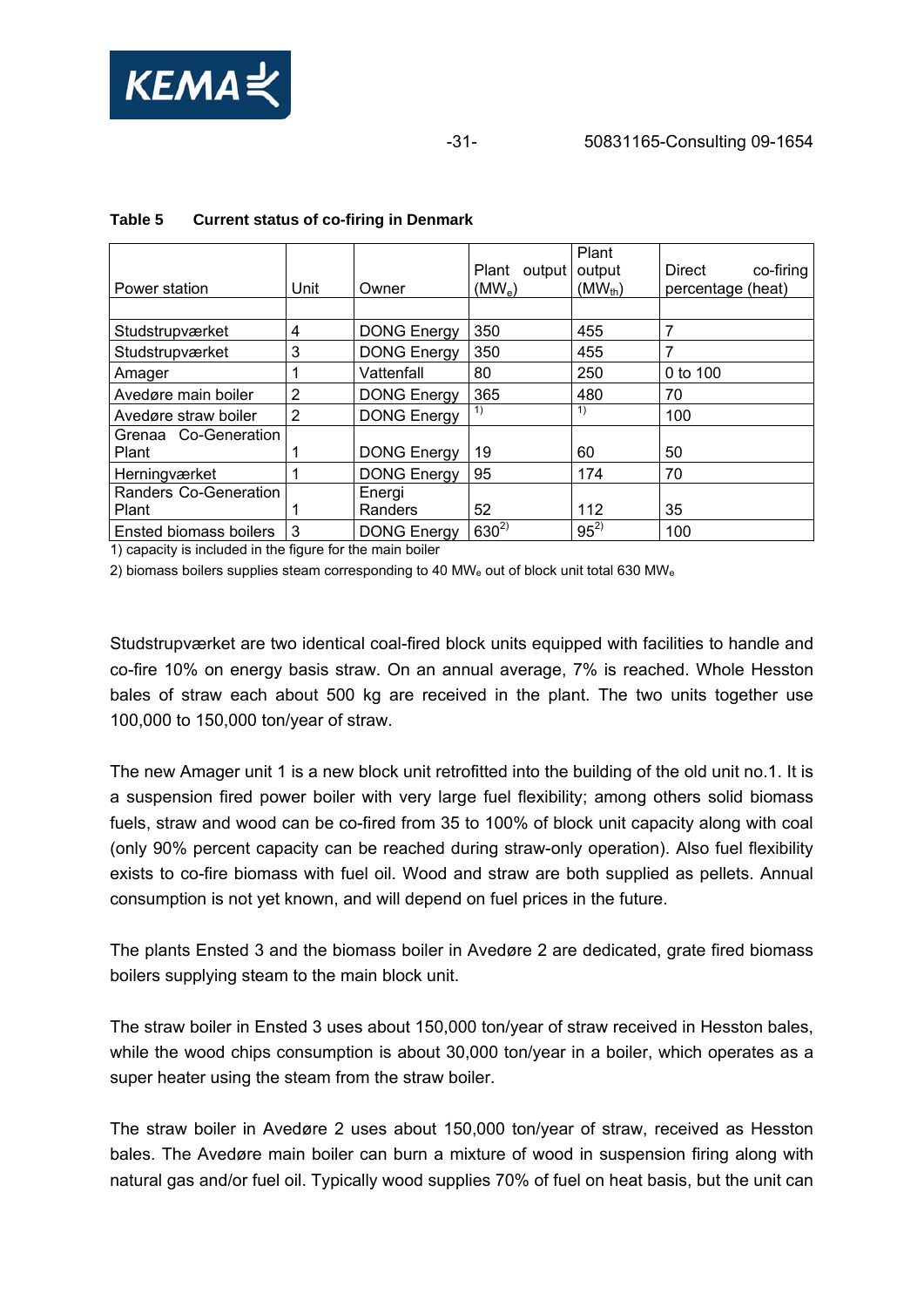

operate very flexible from this point, up and down. Wood is supplied as wood pellets, annual consumption between 150.000 and 300.000 ton/year.

The Grenaa unit is a CFB boiler designed for a 50/50 (energy basis) mixture of straw and coal. Annual straw consumption is about 50,000 ton/year, received as Hesston bales.

Herningværket was recently retrofitted for larger biomass fractions, currently about 70% on heat basis; fossil fuel is natural gas and fuel oil. Biomass is forest wood chips; the annual consumption is in the order of 230,000 ton/year.

The Randers co-generation plant was recently retrofitted for wood chip combustion in cofiring with coal. The boiler is fed by spreader stokers, and the boiler is equipped with a grate. Expected consumption of forest wood chips is about 65,000 ton/year, representing about 1/3 of the plant annual fuel consumption on an energy basis.

Driver for the majority - in terms of volume - of biomass power in Denmark is a specific scheme set up by the Folketinget (parliament) in the early 1990'ies. This scheme requires power plants to use a certain amount of biomass annually, total currently 1.4 million ton/year.

In early 2008 this figure was increased with an additional 0.7 million ton/year as part of a political agreement that opens for increased coal use in power plants earlier restricted through legislation.

Added to the political pressure in this kind-of quota system, power companies also receive up to 3 different bonuses for using biomass for electricity production:

- 1. A fixed/guaranteed minimum tariff for renewable electricity, which includes the market value of electricity (the actual wholesale price) as well as a subsidy element up to the fixed minimum tariff in the case where market value is less than the fixed guaranteed tariff. Biomass electricity is eligible to this bonus for 100 % of the biomass based kWh determined through allocation of the total fuel consumption on an energy basis.
- 2. A Renewable Electricity bonus of 0.10 DKK/kWh (for newer plants 0.15 DKK/kWh). Biomass electricity is eligible to this bonus for 100% of the biomass based kWh determined through allocation of the total fuel consumption on an energy basis.
- 3. A subsidy per ton on biomass used, between 0 DKK and 100 DKK per ton, distributed to eligible power plants and calculated from a need-principle based on the economic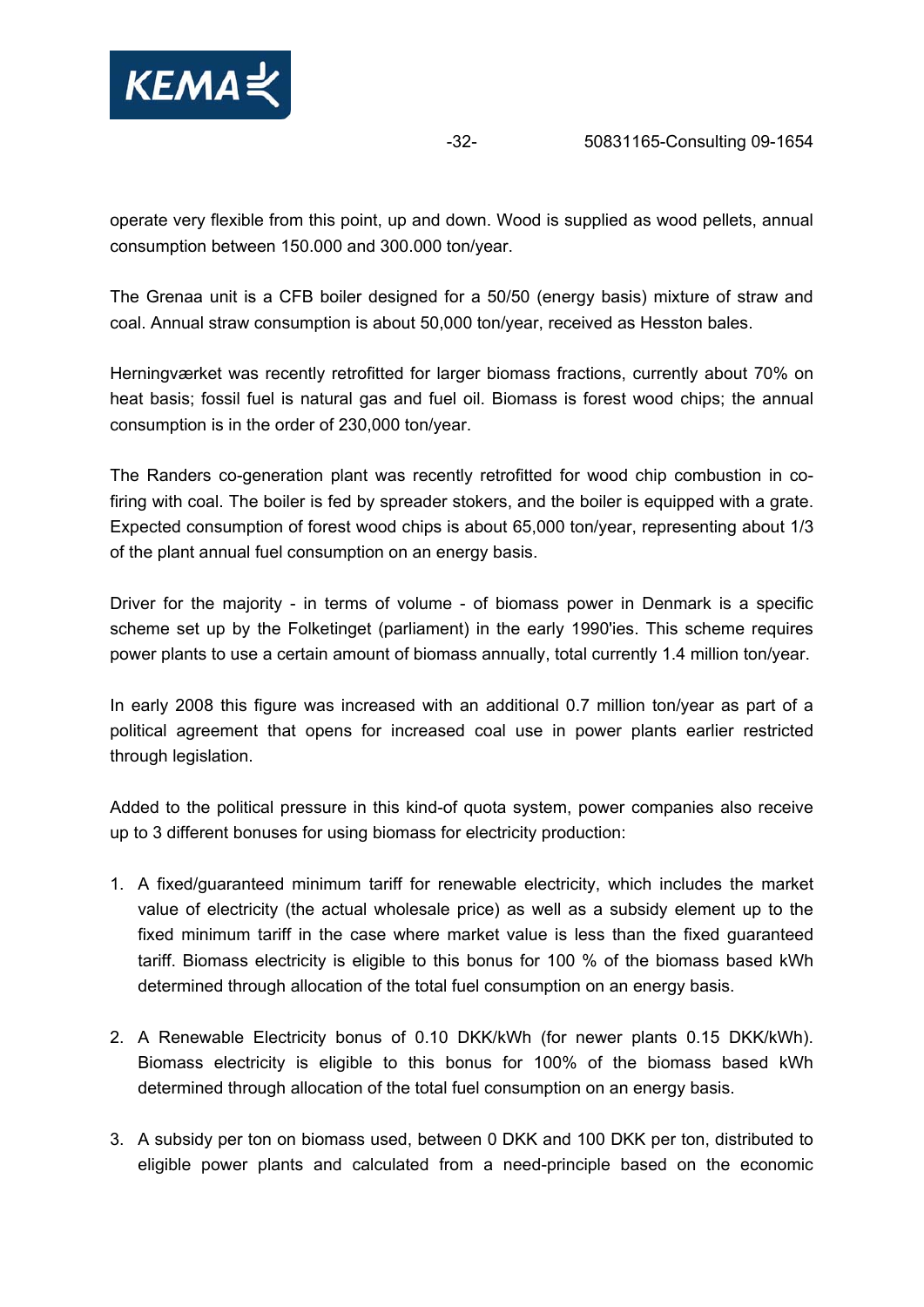<span id="page-32-0"></span>

performance of the individual plant (biomass type and price, installation type, electric efficiency et cetera).

All costs associated with these schemes are part of the utilities' common Public Service Obligations, PSO. This way the costs are distributed to the electricity consumers in Denmark.

Further the EU carbon dioxide quota system adds value to electricity produced from renewables, further enhancing the incentives for power production in co-firing and dedicated biomass plants.

## 8.5 **Finland**

*Janne Kärki, VTT-Energy, Finland.* 

The Finnish bioenergy market has developed over the decades from small-scale local utilization of wood fuels to large-scale combined heat and power (CHP) production. Finland's experience is based on efficient use of biomass for large-scale energy production in municipalities and at pulp and paper mills. Globally, Finnish biofuelled combined heat and power production plants represent the leading edge of technological development. Wood is the major biofuel for large-scale energy production. Peat is another important indigenous fuel, covering nearly 10% of energy consumption. The use of agricultural biomass, residues or energy crops for energy production is limited in Finland.

Finnish energy production has high overall efficiency, since about one third of electricity is produced at combined heat and power plants (CHP). Half of the CHP plants are connected to district heating systems and the other half supply process heat and steam to industry. The overall thermal efficiency of large-scale co-generation plants varies between 85 and 90 per cent. Without CHP plants, the carbon dioxide  $(CO<sub>2</sub>)$  emissions in energy production in Finland would be about 50 per cent higher than the current emissions.

Renewable energy – hydropower, bioenergy and wind – generated 25% of Finland's electricity in 2007 (in total 90.3 TWh). Biomass produced more than 10%. About 30% of Finnish net supplies of electricity is generated from combined heat and power production. Electricity is generated at about 400 power plants that utilize varying fuels and production technologies.

In 2006, industrial heat production was 228 PJ (63 TWh), of which as much as 79% was produced at CHP plants. District heating totaled 121 PJ (37 GWh), of which 77% was from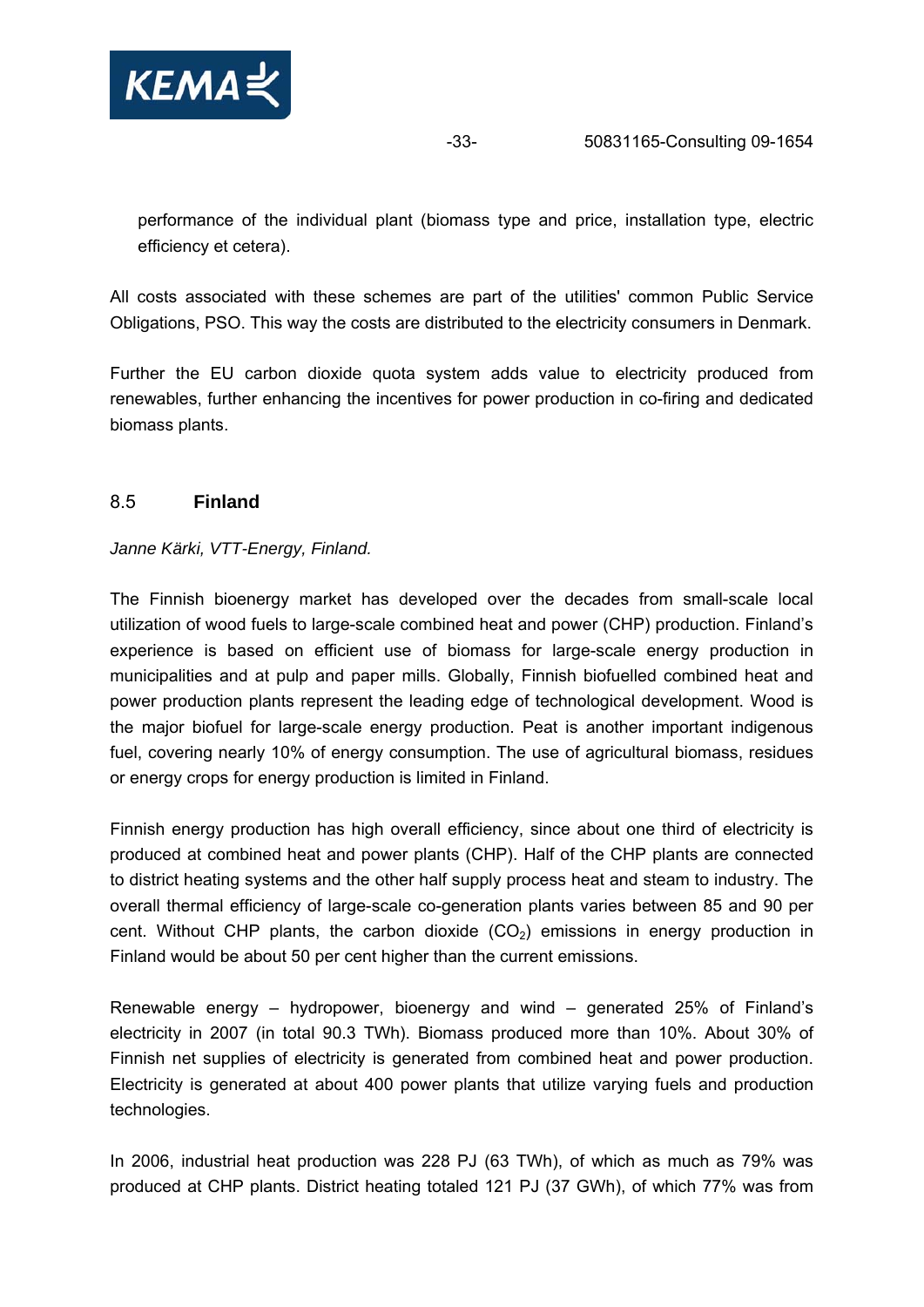

CHP plants. 15% of district heating was generated by renewable energy sources and 18% by peat. However, as much as 60% of industrial heat production was from renewable fuels.

Modern boilers allow the efficient use of wood fuels and co-combustion with other fuels. Traditional grate combustion is still competitive when boiler capacity is under 20 MWe. Larger plants employ fluidized bed combustion (FBC) technology that originally developed for nonhomogeneous solid biofuels that are difficult to use. Biomass co-firing is an effective way to introduce biomass to large scale power plants to reduce their greenhouse gas emissions. Of the various industrial sectors, the paper and board making processes of the forest industry are the largest consumer of heat generated by CHP and co-firing.

Different types of biomass residues can be co-combusted by various combustion and gasification technologies and configurations. Today, direct co-firing is the most commonly applied configuration. In applications that range from 20-310  $MW_{th}$  the typical technology is fluidized bed combustion where different biomass residues from forest industries are directly co-fired with peat, sludge, coal and oil.

There are over 50 biomass co-firing plants ( $> 20$  MW<sub>th</sub>) in operation with years of experience in Finland (see [Table 6\)](#page-33-0). The total fuel capacity of these plants is 11,1 GW<sub>th</sub>. Three-quarters of the co-firing plants are equipped with bubbling fluidized bed boilers. The plants can be categorized as follows:

- − 6 plants in which coal is the main fuel and in which wood fuels are co-fired
- − 24 CHP plants in which peat is the main fuel and the proportion of different wood fuels are important (mainly co-firing plants in municipalities)
- − 28 CHP co-firing plants in which the proportion of biomass is higher than peat and the other fuels (mainly forest industry plants).

|                        |                          |                  |           | <b>Main fuel</b> | <b>Main fuel</b> |                          |
|------------------------|--------------------------|------------------|-----------|------------------|------------------|--------------------------|
| City                   | Name of the Company      | <b>Co-firing</b> |           |                  | Ш                | Other fuels              |
|                        |                          | <b>Boiler</b>    | $MW_{th}$ |                  |                  |                          |
| <b>Main fuel: Coal</b> |                          |                  |           |                  |                  |                          |
| Naantali               | Fortum Power and Heat Oy | <b>PF</b>        | 945       | coal             | biomass          | WSTGAS/HFO/LFO           |
| Lahti                  | Lahti Energia Oy         | PF               | 514       | coal             | NG.              | biomass/REF/HFO/LFO/peat |
| Turku                  | Oy Turku Energia Ab      | <b>PF</b>        | 363       | coal             | <b>HFO</b>       | LFO/biomass              |
| Pori                   | Porin Prosessivoima Ov   | <b>CFB</b>       | 199       | coal             | biomass          | HFO/LFO/others           |
| Salo                   | Voimavasu Oy             | <b>BFB</b>       | 127       | coal             | biomass          | peat/REF/HFO/LFO/BGAS    |
| Lohja                  | Fortum Power and Heat Oy | <b>BFB</b>       | 80        | coal             | biomass          | REF/HFO                  |
|                        |                          |                  | 2228      |                  |                  |                          |
| <b>Main fuel: Peat</b> |                          |                  |           |                  |                  |                          |
| Oulu                   | Oulun Energia            | CFB. BFB         | 295/315   | peat             | biomass          | coal/HFO/LFO             |

#### <span id="page-33-0"></span>**Table 6 Current status of co-firing in Finland (boilers > 20 MWth)**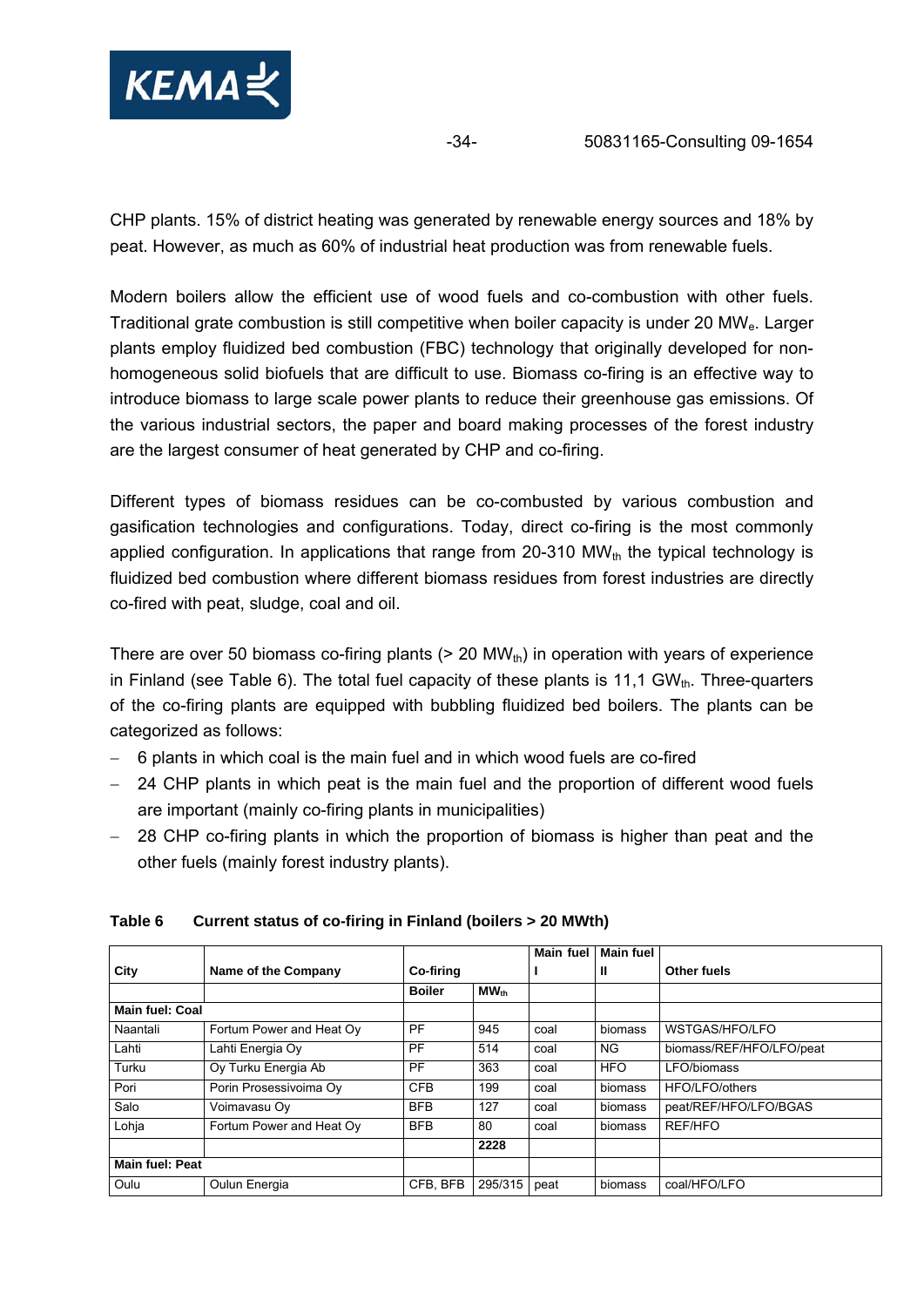

-35- 50831165-Consulting 09-1654

| Kuopio                    | Kuopion Energia                    | $\overline{PF}$ | 245/131         | peat    | biomass | <b>HFO/LFO</b>                 |
|---------------------------|------------------------------------|-----------------|-----------------|---------|---------|--------------------------------|
| Pietarsaari               | Oy Alholmens Kraft Ab              | CFB/BFB         | 592             | peat    | biomass | coal/REF/HFO                   |
| Haapavesi                 | Kanteleen Voima Oy                 | PF              | 390             | peat    | biomass | <b>HFO</b>                     |
| Seinäjoki                 | Vaskiluodon Voima Oy               | <b>CFB</b>      | 325             | peat    | biomass | coal/HFO/LFO                   |
| Jyväskylä                 | Jyväskylän Energiantuotanto Oy     | <b>BFB</b>      | 265             | peat    | biomass | coal/HFO                       |
| Kajaani                   | Kainuun Voima Oy                   | CFB             | 240             | peat    | biomass | sludge/REF/coal/HFO/LFO        |
| Mikkeli                   | Etelä-Savon Energia Oy             | CFB/BFB         | 224             | peat    | biomass | REF/HFO/LFO                    |
| Pori                      | Pori Energia Oy                    | <b>BFB</b>      | 206             | peat    | biomass | REF/HFO/LFO                    |
| Joensuu                   | Fortum Power and Heat Oy           | <b>BFB</b>      | 200             | peat    | biomass | <b>HFO</b>                     |
| Tampere                   | Tampereen Sähkölaitos              | <b>BFB</b>      | 200             | peat    | biomass | NG/LFO                         |
| Tornio                    | Tornion Voima Oy                   | CFB             | 145             | peat    | biomass | REF/coal/HFO                   |
| Rovaniemi                 | Rovaniemen Energia Oy              | CFB/BFB         | 136             | peat    | biomass | coal/LFO                       |
| Eura                      | Fortum Power and Heat Oy           | <b>CFB</b>      | 121             | peat    | biomass | coal/REF/HFO/LFO               |
| Kokkola                   | Fortum Power and Heat Oy           | <b>CFB</b>      | 98              | peat    | biomass | REF/LFO/coal                   |
| Kokkola                   | Kokkolan Voima Oy                  | <b>BFB</b>      | 80              | peat    | biomass |                                |
| Forssa                    | Vapo Oy                            | <b>BFB</b>      | 70              | peat    | biomass | HFO/LFO                        |
| Kotka                     | Kotkan Energia Oy                  | <b>BFB</b>      | 66              | peat    | biomass | <b>REF/LFO</b>                 |
| Hämeenlinna               | Vattenfall Kaukolämpö Oy           | <b>BFB</b>      | 59              | peat    | biomass | coal/LFO                       |
| Valkeakoski               | Fortum Power and Heat Oy           | <b>BFB</b>      | 50              | peat    | biomass | coal/REF/HFO/LFO/sludge/others |
| lisalmi                   | Savon Voima Lämpö Oy               | <b>BFB</b>      | 48              | peat    | biomass | <b>HFO/LFO</b>                 |
| Haapavesi                 | Vapo Oy                            | <b>CFB</b>      | 40              | peat    | biomass | Sludge/WSTGAS/LFO/HFO          |
| Pieksämäki                | Savon Voima Lämpö Oy               | <b>BFB</b>      | 35              | peat    | biomass | coal/REF/HFO/LFO               |
|                           |                                    |                 | 4576            |         |         |                                |
| <b>Main fuel: Biomass</b> |                                    |                 |                 |         |         |                                |
| Kuusankoski               | Kymin Voima Oy                     | <b>BFB</b>      | 285             | biomass | peat    | REF/sludge/HFO/NG              |
| Anjalankoski              | Stora Enso Publication Papers Oy   | <b>BFB</b>      | 250             |         |         | REF/coal/HFO/NG                |
|                           |                                    |                 | 220             | biomass | peat    |                                |
| Rauma                     | UPM-Kymmene Oyj                    | CFB/BFB         |                 | biomass | peat    | REF/HFO/coal/sludge            |
| Jämsänkoski               | UPM-Kymmene Oyj                    | <b>BFB</b>      | 185             | biomass | peat    | REF/sludge/HFO                 |
| Äänekoski                 | Äänevoima Oy                       | <b>BFB</b>      | 173             | biomass | peat    | sludge/HFO                     |
|                           | Stora Enso Publication Papers Oy   |                 |                 |         |         |                                |
| Hamina                    | Ltd                                | <b>BFB</b>      | 161             | biomass | sludge  | NG/peat/HFO                    |
| Ristiina                  | Järvi-Suomen Voima Oy              | <b>BFB</b>      | 146             | biomass | peat    | HFO/LFO/REF                    |
| Rauma                     | Rauman Voima Oy                    | <b>BFB</b>      | 120             | biomass | peat    | sludge/REF/HFO                 |
| Rautjärvi                 | M-real Oyj                         | <b>BFB</b>      | 113             | biomass | peat    | sludge/REF/HFO/LPG/LGAS        |
| Kuopio                    | Powerflute Oy                      |                 | 112             | biomass | peat    | coal/HFO/LFO/sludge/REF        |
| Jämsä                     | UPM-Kymmene Oyi                    | <b>BFB</b>      | 104             | biomass | peat    | HFO/sludge/coal                |
| Mänttä                    | Mäntän Energia Oy                  | <b>BFB</b>      | 94              | biomass | peat    | coal/HFO/sludge                |
| Oulu                      | Laanilan Voima Oy                  | CFB/BFB         | 87              | biomass | peat    | REF/coal/HFO/LFO/WSTGAS        |
| Savonlinna                | Järvi-Suomen Voima Oy              | <b>BFB</b>      | 75              | biomass | peat    | REF/HFO/LFO/coal               |
| Heinola                   | Lahti Energia Oy                   | PF              | 42              | biomass | peat    | <b>HFO</b>                     |
| Joensuu                   | UPM-Kymmene Wood Oy                | Grate           | 33              | biomass | peat    | <b>HFO</b>                     |
| Lieksa                    | Vapo Oy                            | CFB             | $\overline{32}$ | biomass | peat    | HFO/LFO                        |
| Kuusamo                   | Fortum Power and Heat Oy           | <b>BFB</b>      | 29              | biomass | peat    | <b>HFO</b>                     |
| Kankaanpää                | Vatajankosken Sähkö Oy             | <b>BFB</b>      | 24              | biomass | peat    | <b>HFO/LFO</b>                 |
| Ylivieska                 | Vieskan Voima Oy                   | <b>BFB</b>      | 24              | biomass | peat    | REF/HFO/LFO                    |
| Anjalankoski              | Myllykoski Paper Oy                | <b>BFB</b>      |                 | biomass |         |                                |
|                           |                                    |                 | 2308            |         |         |                                |
|                           | Pulp mills, boiler of solid fuels: |                 |                 |         |         |                                |
|                           |                                    |                 |                 |         |         | sludge/HFO/LFO/WSTGAS/         |
| Lappeenranta              | UPM-Kymmene Oyj                    | <b>BFB</b>      | 792             | biomass | peat    | Methanol/other                 |
| Oulu                      | Stora Enso Oyj                     | <b>BFB</b>      | 246             | biomass | peat    | sludge/LFO/methanol/hydrogen   |
|                           |                                    |                 |                 |         |         |                                |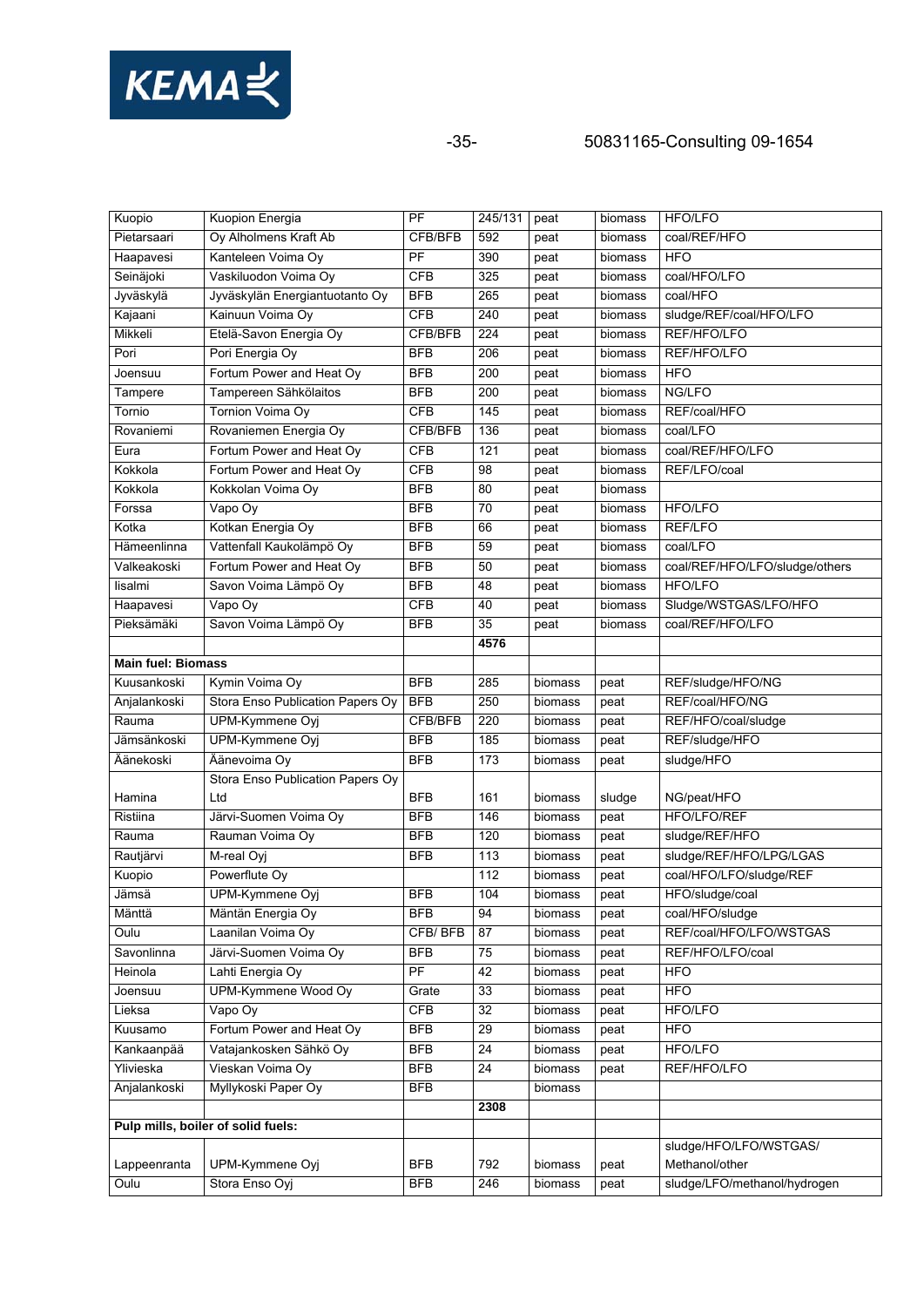<span id="page-35-0"></span>

-36- 50831165-Consulting 09-1654

| Kemi        | Stora Enso Ovi     | <b>BFB</b>   | 246   | biomass | peat       | sludge/LFO/methanol/hydrogen  |
|-------------|--------------------|--------------|-------|---------|------------|-------------------------------|
| Imatra      | Stora Enso Ovi     | <b>BFB</b>   | 235   | biomass | peat       | NG/Sludge/HFO/WSTGAS/Methanol |
| Varkaus     | Stora Enso Ovi     | <b>CFB</b>   | 150   | biomass | peat, coal | REF/sludge/HFO/LFO/WSTGAS     |
| Heinola     | Stora Enso Ovi     | <b>BFB</b>   | 120   | peat    | biomass    | coal/sludge/HFO               |
| Kemi        | Oy Metsä-Botnia Ab | <b>BFB</b>   | 115   | biomass | peat       | HFO/WSTGAS/Methanol           |
| Valkeakoski | UPM-Kymmene Oyj    | <b>BFB</b>   | 78    | boimass | peat       | REF/sludge/WSTGAS/HFO         |
|             |                    |              | 1982  |         |            |                               |
|             |                    | <b>Total</b> | 11094 |         |            |                               |

### 8.6 **Netherlands**

The Netherlands has a rich history when it comes to co-firing. The first large scale co-firing project started as early as in 1995. By that time 240,000 tons of waste and demolition wood was sent for landfill disposal. In order to use this wood environmentally beneficial it was decided upon co-firing 60,000 tons per annum of processed waste wood in Centrale Gelderland in Nijmegen.

Today, the Netherlands has 7 coal-fired units, divided over 5 locations. All of these units have experience with co-firing biomass. Of these 7 units, 6 units are co-firing on a commercial basis. These units consist of tangentially-fired or opposed wall-fired boilers. Percentages of co-firing up to 15% (heat) are common, and even higher co-firing percentages have been reached.

Trials have been performed with relatively low percentages (up to 5% co-firing) co-milling the biomass with the coal. It can be said that co-firing is common business in the Netherlands today, and is in commercial operation year through. The biomass is milled separately, and often by separate milling equipment on-site. The pulverized biomass is either injected in the coal lines, or injected in separate feeding lines.

| <b>Power station</b> | Unit  | Owner      | <b>Plant</b><br>output<br>(MW <sub>e</sub> ) | <b>Plant</b><br>output<br>$(MW_{th})$ | Direct co-firing<br>percentage<br>(heat) |
|----------------------|-------|------------|----------------------------------------------|---------------------------------------|------------------------------------------|
| Amer Centrale        | 8     | Essent     | 600                                          | 250                                   | $10 - 12%$                               |
| <b>Amer Centrale</b> | 9     | Essent     | 600                                          | 350                                   | $27 + 5\%^{1}$                           |
| <b>Borssele</b>      | 12    | <b>EPZ</b> | 403                                          |                                       | $10 - 15%$                               |
| Gelderland           | 13    | Electrabel | 602                                          |                                       | $5 - 8%$                                 |
| Maasvlakte           | $1+2$ | E.ON       | $2 \times 531$                               |                                       | 6%                                       |

#### **Table 7 Current status of co-firing in the Netherlands**

1) 27% direct co-fring and 5% indirect co-firing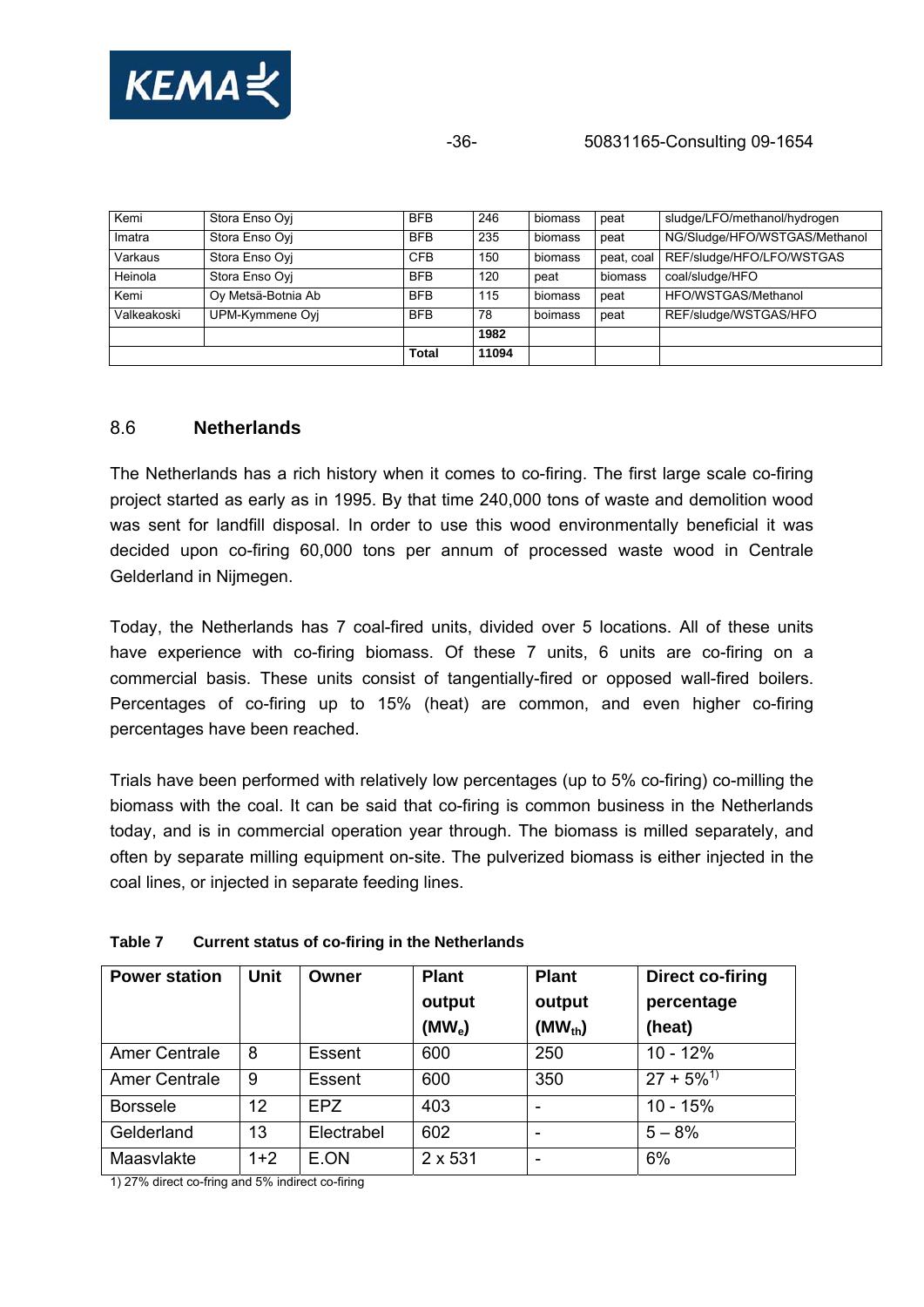

Many fuels have been adopted, including wood based materials as wood pellets and waste and demolition wood. Furthermore, materials as paper sludge pellets, meat and bone meal, and a high variety of agricultural rest products have been applied. This was especially the case until 2006.



<span id="page-36-0"></span>**Figure 6 State of affairs of co-firing for electricity generation in the Netherlands from 2003- 2007. Shown is the electricity production by secondary fuels (Source: CBS).** 

[Figure 6](#page-36-0) shows the electricity production by co-fired biomass fuels by Dutch electricity generators in the period of 2003-2007. Biomass combustion and co-firing plays an important role in the total sustainable energy production, especially in the period from 2000 until 2006. When comparing 2005 figures with 2003 figures, the total electricity generation by co-firing fuels quadrupled. However, the electricity production from biomass as co-firing fuel has reduced significantly in 2007 [20]. The reason for this decline mainly resulted from a change in subsidy programmes in July 2006. Then, the subsidized co-combustion of bio-oil was not allowed anymore, and firing palm oil at Essent's Claus power station was stopped. Also some units have been out of service for a longer period in 2007. The last reason for the decline was that subsidies for co-firing certain types of polluted solid biomass were lowered significantly, which at that point had a marginal effect on co-firing.

Until 2007 co-firing was subsidized by the Dutch MEP-subsidy programme. This programme was stopped in 2006 and succeeded by the SDE subsidy programme in 2008. Although cofiring was included in the MEP programme, it was not included in the SDE programme. The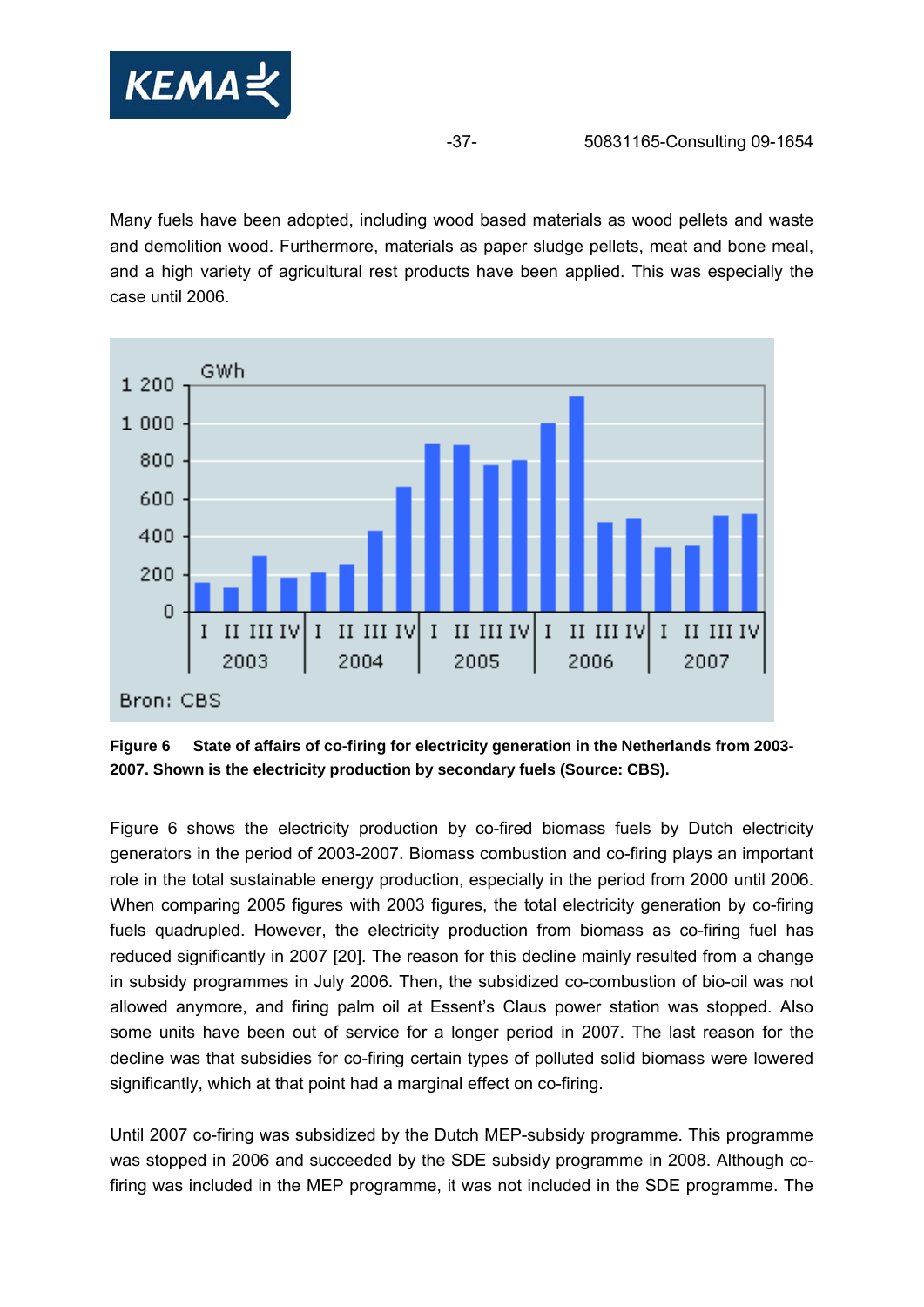

MEP programme, however, still holds for the power stations that were included in the pre-2007 MEP-programme, and therefore relates to the existing co-firing projects. The subsidy tariffs for co-firing according to the MEP were determined in 2007 for the last time. The figures are presented in [Table 8](#page-37-0).

<span id="page-37-0"></span>**Table 8 Subsidy tariffs (as addition to the whole sale electricity price) as given by the MEP subsidy programme in 2007, and still applicable for existing projects, in EURct/kWhe [22].** 

| <b>Subject</b>                   | subsidy (EURct/kWh <sub>e</sub> ) |
|----------------------------------|-----------------------------------|
| co-combustion of wood pellets    | 6.5                               |
| co-combustion of agro residues   | 3.8                               |
| co-gasification of mixed biomass | 3.8                               |

All current coal-fired power stations, excluding Hemweg 8 power station, have a MEP disposition, and therefore receive the MEP subsidy when they co-fire.

Ashes derived from co-fired boilers are regularly utilized in building industry and civil engineering. The ashes are fully accepted by the market due to stringent quality criteria and good public relations.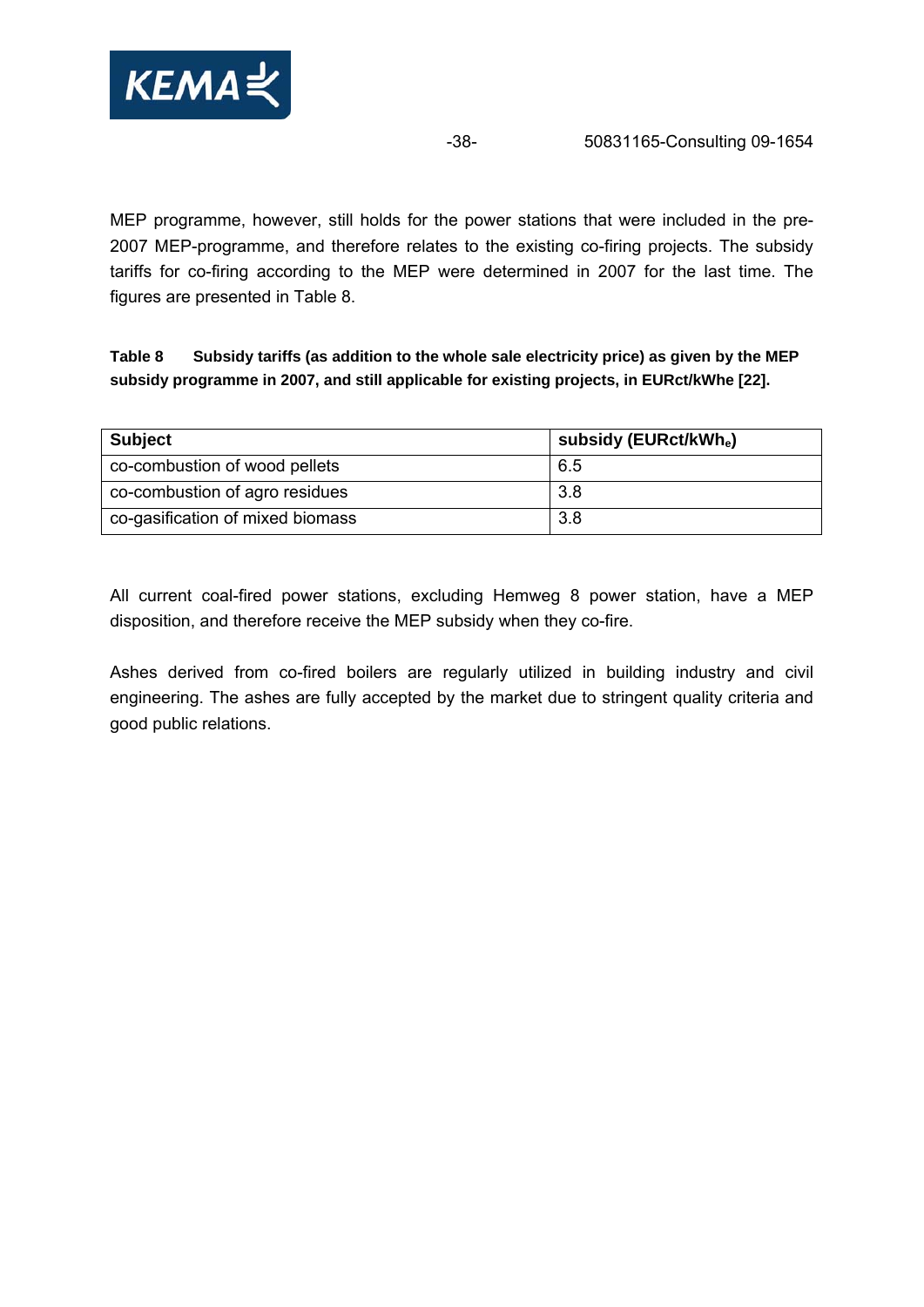

### <span id="page-38-0"></span>**Table 9 New-to-build initiatives in the Netherlands with application for co-firing (status: first half 2009).**

| initiative | location   | fuel <sup>a</sup> | type <sup>b)</sup> | power        | into<br>year | $Co-fringd$ | status/         |
|------------|------------|-------------------|--------------------|--------------|--------------|-------------|-----------------|
|            |            |                   |                    | $(MW_e)^{c}$ | operation    |             | background      |
| Nuon       | Eemshaven  | coal /            | <b>IGCC</b>        | 1200         | 2012 (gas)   | 30% m/m     | permit          |
| Magnum     |            | petcokes /        |                    |              | 2014 (coal)  |             | application     |
|            |            | biomass /         |                    |              |              |             |                 |
|            |            | natural           |                    |              |              |             |                 |
|            |            | gas               |                    |              |              |             |                 |
| Electrabel | Maasvlakte | $\prime$<br>coal  | <b>USC</b>         | 800          | 2013         | 60% e/e     | none            |
|            |            | biomass           |                    |              |              |             | irrevocable     |
|            |            |                   |                    |              |              |             | permits         |
| E.ON/      | Maasvlakte | coal / sec.       | <b>USC</b>         | 1100         | 2012         | 20% m/m     | none            |
| MPP3       |            | fuels (incl.      |                    |              |              |             | irrevocable     |
|            |            | biomass)          |                    |              |              |             | permits         |
| <b>RWE</b> | Eemshaven  | coal              | <b>USC</b>         | 2x800        | 2013         | 10% e/e     | none            |
|            |            | biomass           |                    |              |              |             | irrevocable     |
|            |            |                   |                    |              |              |             | permits         |
| C.gen      | Europoort  | coal /            | <b>IGCC</b>        | 450          | 2014         | 30% e/e     | notification of |
|            | Rotterdam  | petcokes /        |                    |              |              |             | intent,         |
|            |            | biomass /         |                    |              |              |             | September       |
|            |            | natural           |                    |              |              |             | 2008            |
|            |            | gas               |                    |              |              |             |                 |

a) As a guideline with biomass is meant wood pellets and wood derived fuels, while secondary fuels also incorporate other derived fuels

b) IGCC : integrated gasification combined cycle power plant / USC : direct injection ultra supercritical boiler

- c) Gross
- d) m/m : mass based, e/e : energy based

[Table 9](#page-38-0) presents initiatives in the Netherlands for new-to-build coal fired units. Some of those units are direct injection ultra supercritical boilers with the possibility for biomass co-firing. Other units are of the IGCC type. All units are planned to be built either in the Rotterdam harbor area or in the Eemshaven (North of the Netherlands) area. All units are in the process of acquiring a permit for co-firing up to a certain percentage of biomass fuels with the permission limits indicated in [Table 9.](#page-38-0)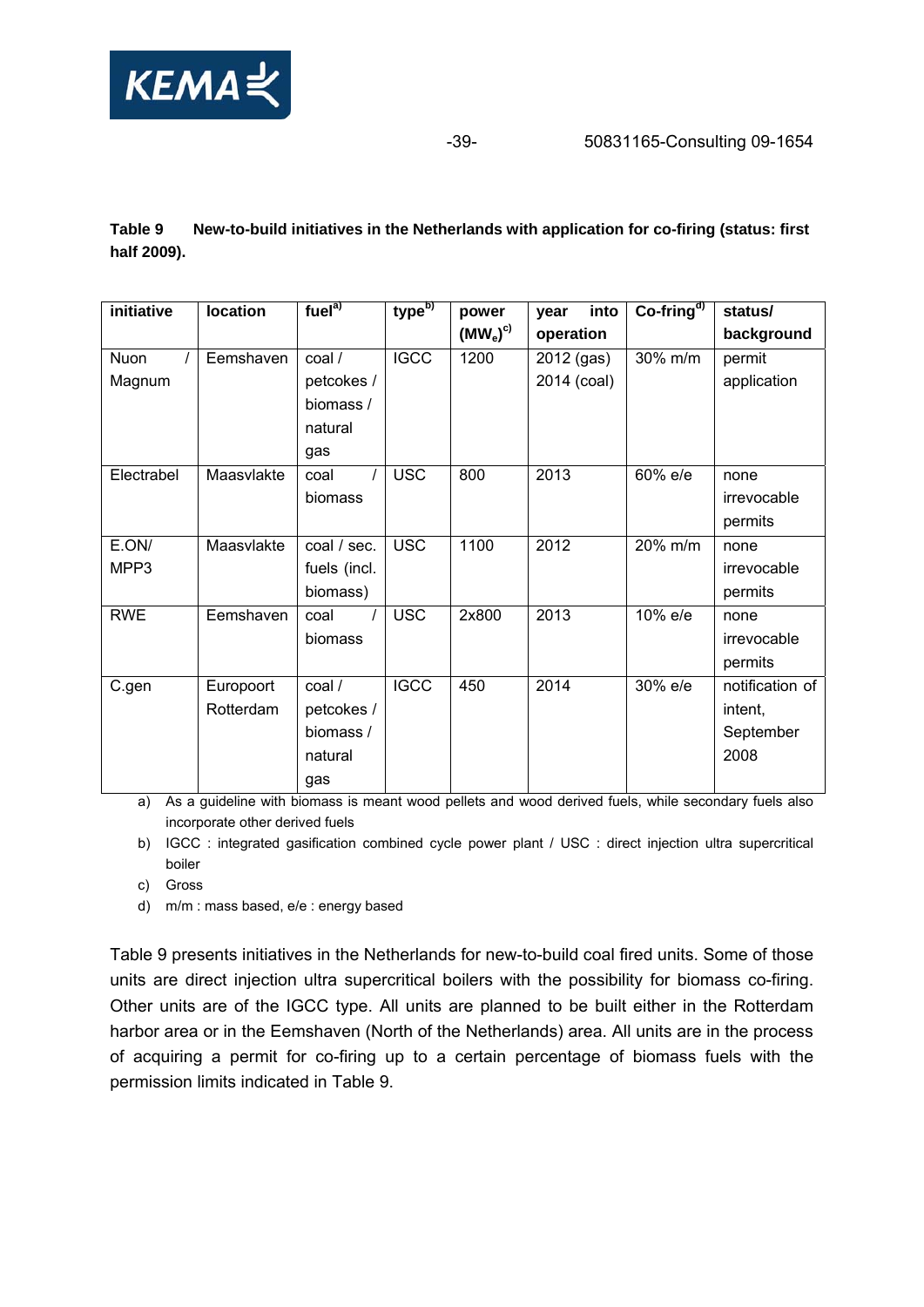<span id="page-39-0"></span>

## 8.7 **Sweden**

#### *Claes Tullin, SP Technical Research Institute of Sweden, Sweden.*

Although co-firing was extensively practiced in the 80´s, the use of coal for heat and power production in Sweden is very limited today. Of the total amount of coal used [\(Figure 7\)](#page-39-1), only about 1/3 is used in CHP plants. The main reason for the limited use of coal is the tax on  $CO<sub>2</sub>$  for heat production which was introduced in 1991. This means that co-firing in Sweden usually means biomass combustion with a smaller amount of coal in principle corresponding to the production of electricity which is excluded from the tax.



<span id="page-39-1"></span>**Figure 7 Energy supply in Sweden 1970-2005 excluding net electricity export (Energy in Sweden 2006, Swedish Energy Agency).** 

Although the use of coal is limited, there are some interesting advantages with co-firing that deserve to be pointed out. Biomass fuels contain an unfavorable ash composition which results in deposit formation and corrosion on super heaters mainly due to the content of alkali and a low sulphur to chlorine ratio. By co-combustion of a sulphur containing fuel such as coal or peat, it is possible to change the ash chemistry and avoid troublesome deposits. Indeed, also addition of pure sulphur has been found to be beneficial and a commercial technique for simultaneous sulphur addition and de-NOx has been developed (Vattenfall Chlorout process, [23]). The ash chemistry during co-combustion has been extensively studied at the Chalmers fluidized bed research boiler (see for example [24]). In addition, a number of applied research projects has been reported by the Swedish Thermal Engineering Institute [25].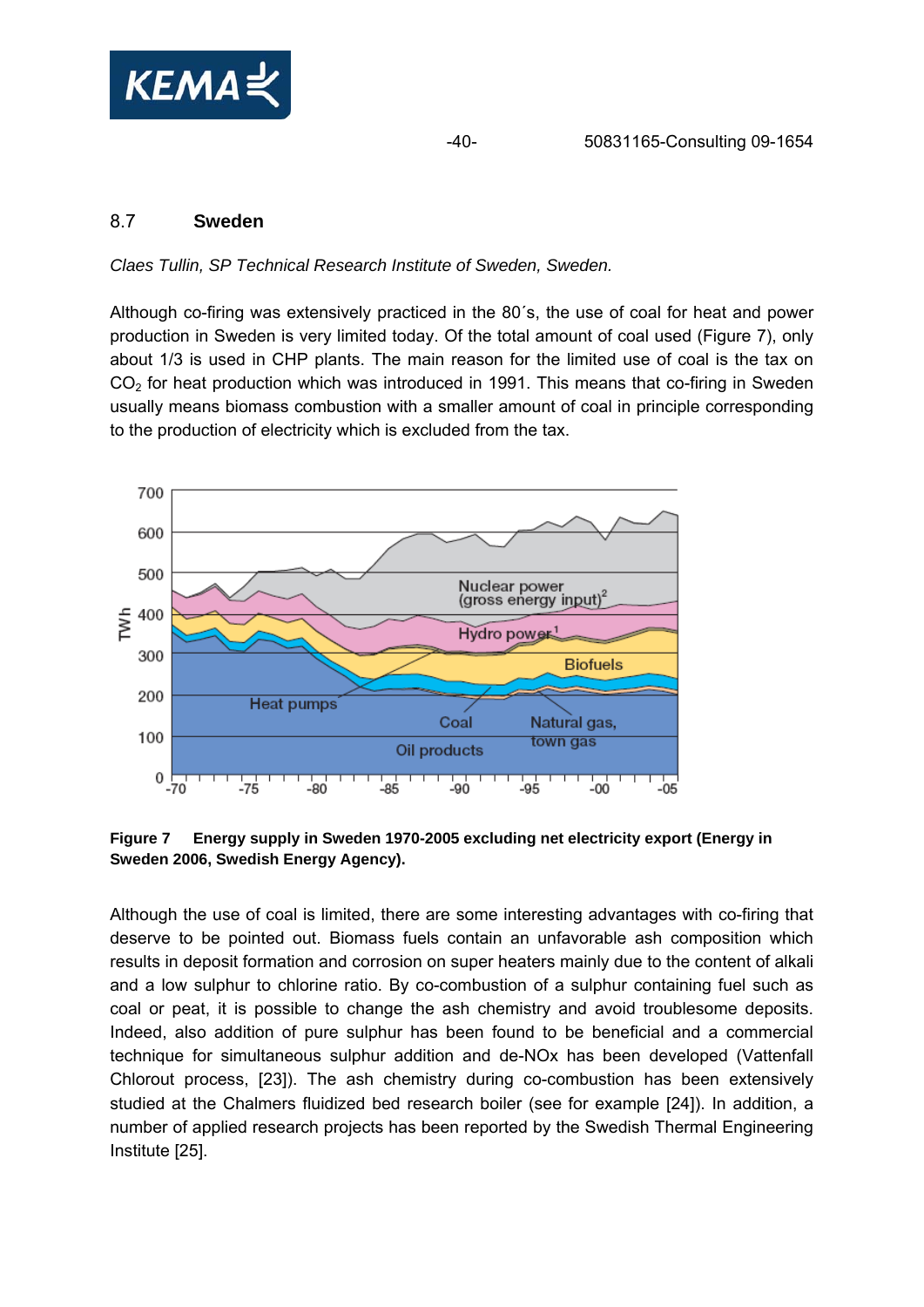<span id="page-40-0"></span>

## 9 **REFERENCES**

- [1] REN21, Renewables 2007, Global Status Report
- [2] IEA Key World Energy Statistics, The International Energy Agency, 2007.
- [3] The Handbook of Combustion & Co-Firing, Edited by Sjaak van Loo and Jaap Koppejan, Earthscan, Stirling, UK (2008).
- [4] International Energy Agency, Task 32 "Biomass combustion and co-firing", <http://www.ieabioenergytask32.com/>
- [5] C.H. Gast, S.J. Jelles, M.P. de Jong, A.J.A. Konings, A.J. Saraber, L.H.J. Vredenbregt, J.G. Witkamp, Technische grenzen maximaal meestoken, KEMA Consulting, 07-2346 (2007).
- [6] Coal-Biomass Co-firing Handbook, Ed. Behdad Moghtaderi, James Ness, CCDS, 2007.
- [7] ENEA, Italian national agency for new techology, energy and the environment. Steam Explosion: biomass pretreatment for the production of biofuel and biomass-based materials.
- [8] Summary of TAB working report No. 49, Gasification and pyrolysis of biomass: <http://www.tab.fzk.de/en/projekt/zusammenfassung/AB49.htm>
- [9] [http://www.ratema.de](http://www.ratema.de/)
- [10] M.J. Prins, Thermodynamic analysis of biomass gasification and torrefaction, PhDthesis, Eindhoven University of Technology, (2005)
- [11] K. Veijonen, P. Vainikka, T. Järvinen and E. Alakangas. Biomass co-firing an efficient way to reduce greenhouse emission. EUBIONET.
- [12] NETBIOCOF, New and advanced concepts in renewable energy technology biomass, D14: First state-of-the-art report, 2007.
- [13] D. Spalding, Doosan Babcock Energy, presentation, 2008.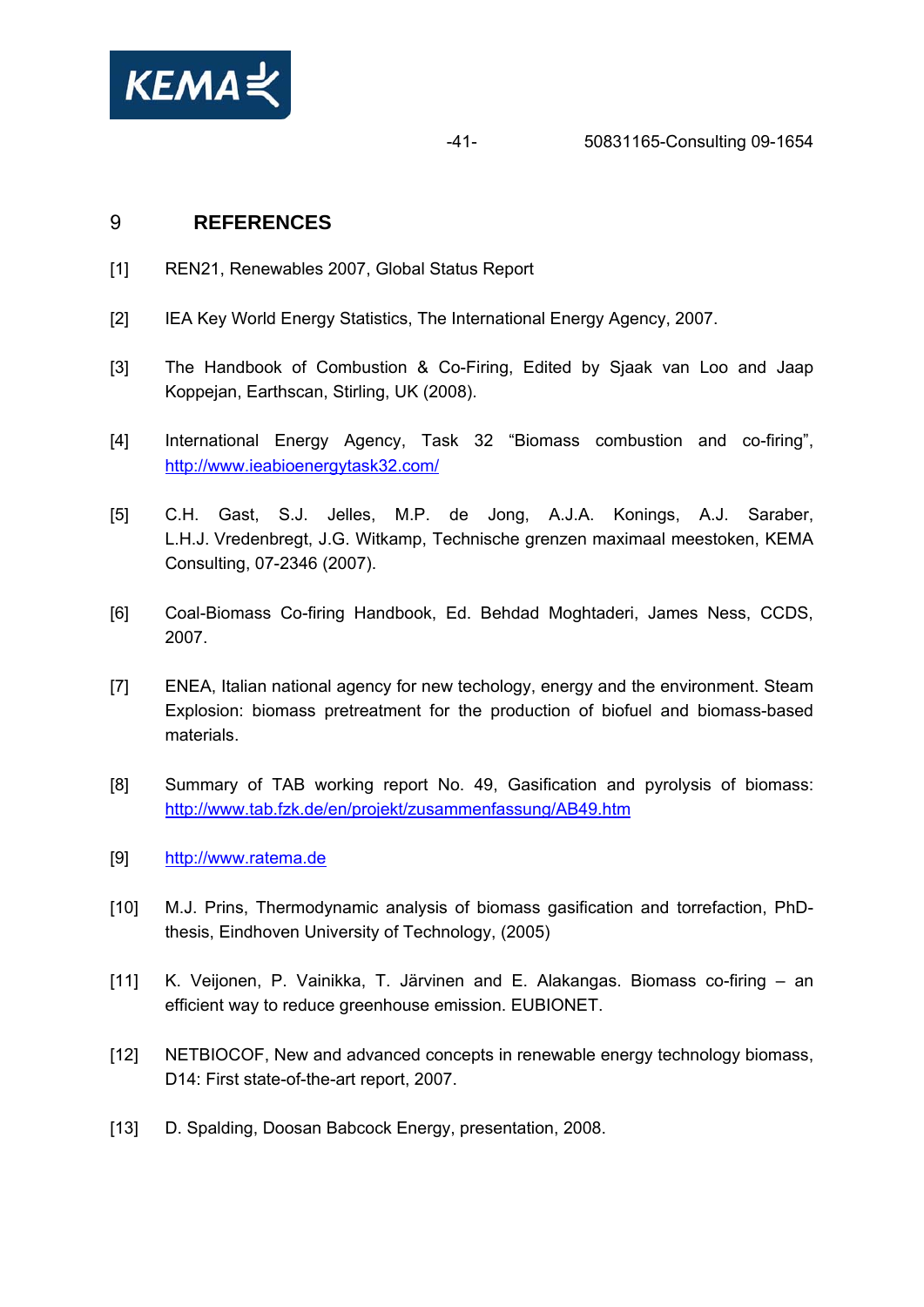

- [14] CSIRO database
- [15] BUNDESGESETZBLATT Nr. 53/2009: Verordnung: Ökostromverordnung 2009; Bundeskanzleramt (Hrsg.), Wien, Österreich
- [16] E-CONTROL, 2009: Homepage http://www.e-control.at; Energie-Control Österreichische Gesellschaft für die Regulierung in der Elektrizitäts- und Erdgaswirtschaft mit beschränkter Haftung (Energie-Control GmbH), Vienna, Austria [access 22nd April 2009]
- [17] BIOCOCOMB, 2000: Preparation of biofuel for co-combustion, EU-Thermie project SF./00010/96
- [18] TAUSCHITZ Josef, MORY Andreas, MORITZ Gerhard, 1999: Biomassevergasung im Kraftwerk Zeltweg, Schriftenreihe Forschung im Verbund Band 55, Vienna, Austria
- [19] MORITZ Gerhard, TAUSCHITZ Josef, 2001: Mitverbrennung von Biomasse in Kohlekraftwerken, available at [http://www.itebe.org/telechargement/textesconferences/be2001/Vortrag-moritz-](http://www.itebe.org/telechargement/textesconferences/be2001/Vortrag-moritz-Deutsch.pdf)[Deutsch.pdf](http://www.itebe.org/telechargement/textesconferences/be2001/Vortrag-moritz-Deutsch.pdf) [4<sup>th</sup> May 2009]
- [20] SenterNovem, Statusdocument Bio-energie 2007.
- [21] DIRECTIVE 2001/80/EC OF THE EUROPEAN PARLIAMENT AND OF THE COUNCIL of 23 October 2001 on the limitation of emissions of certain pollutants into the air from large combustion plants. 2001.
- [22] X. van Tilburg, J.W. Cleijne, E.A. Pfeiffer, S.M. Lensink, M. Mozaffarian, Technischeconomische parameters van duurzame elektriciteitsopties in 2008-2009, ECN-E-07- 069, november 2007.

[23]

[http://www.vattenfall.com/www/vf\\_com/vf\\_com/365787ourxc/366203opera/366779resea/366](http://www.vattenfall.com/www/vf_com/vf_com/365787ourxc/366203opera/366779resea/366971therm/951236chlor/index.jsp) [971therm/951236chlor/index.jsp](http://www.vattenfall.com/www/vf_com/vf_com/365787ourxc/366203opera/366779resea/366971therm/951236chlor/index.jsp)

- [24] Davidsson, K, Åmand, L. E., Elled, A.-E., Leckner, B., Energy amd Fuels 2007, 21, p. 3180
- [25] [www.varmeforsk.se](http://www.varmeforsk.se/)